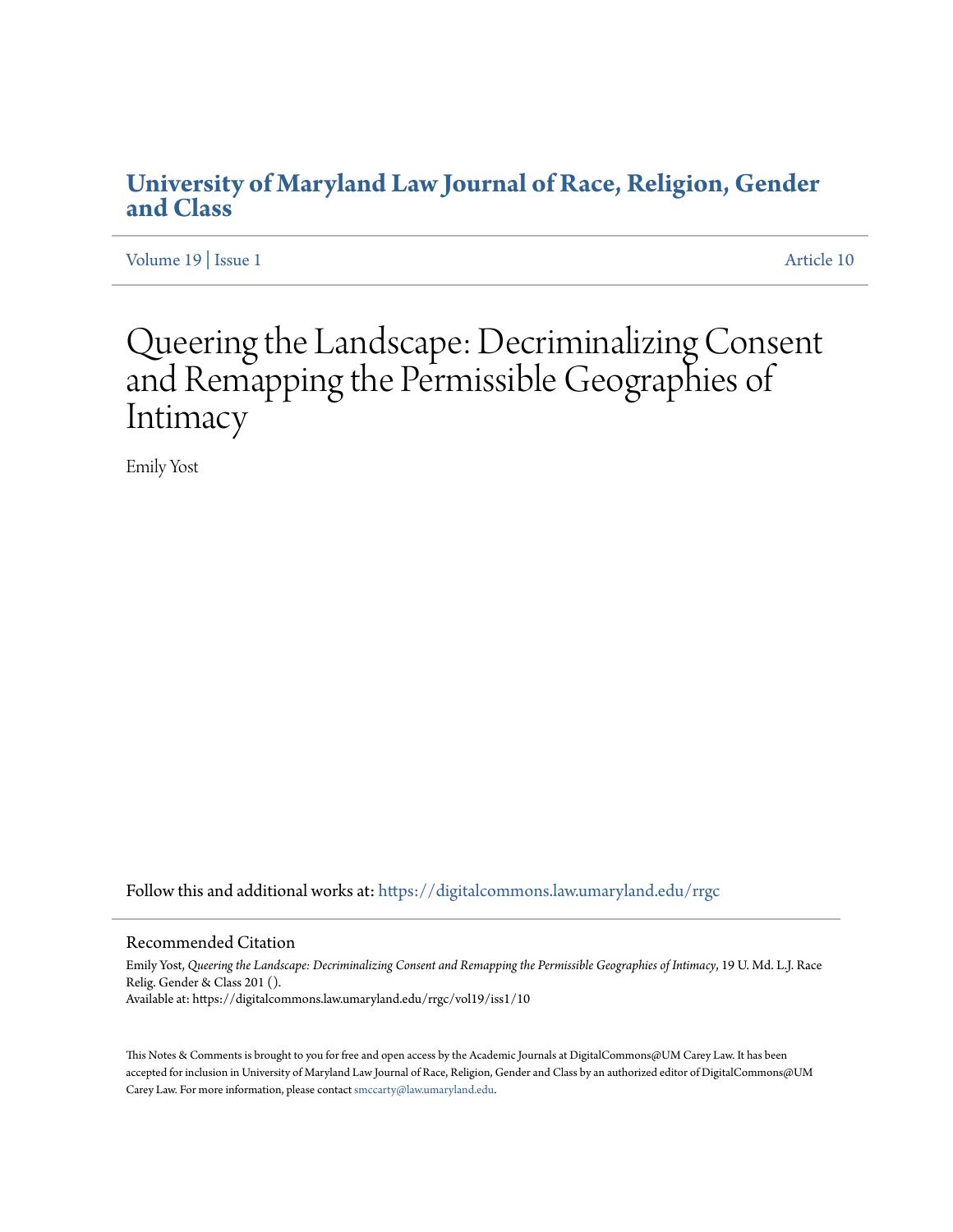## **QUEERING THE LANDSCAPE: DECRIMINALIZING CONSENT AND REMAPPING THE PERMISSIBLE GEOGRAPHIES OF INTIMACY**

#### EMILY YOST\*

*Transgender bodies are subject to heightened scrutiny, surveillance, and policing, particularly those of trans or gender non-conforming ("TGNC")<sup>1</sup> people of color. Trans people of color face increasingly high rates of discrimination in seeking housing and employment leading many trans individuals to turn to sex work<sup>2</sup> or engage in survival sex.<sup>3</sup>*

<sup>© 2019</sup> Emily Yost

<sup>\*</sup> J.D. candidate, 2020, University of Maryland Francis King Carey School of Law.

The author would like to thank their mother for her endless enthusiasm about the many nuances of human sexuality, their partner, for their critical and unwavering encouragement, and the editors of the *University of Maryland Journal of Race, Religion, Gender, and Class* for their advice and contributions.

<sup>1</sup> Transgender" refers to individuals who identify with a gender other than that which they were assigned at birth, whereas "cisgender" refers to those whose gender identity aligns with their assigned sex at birth. While some trans individuals identify within the gender binary, others do not. *See The Language of Gender*, GENDER SPECTRUM, https://www.genderspectrum.org/thelanguage-of-gender/ (last visited May 5, 2019). For the purpose of this argument, I will not address "transgender" and "gender non-conforming" individuals as distinct entities. Though it is important to note that these are often simultaneously-held identities by gender-expansive folks who implicitly reject binary conceptions of gender, regardless of how individuals actually identify, many transgender people are societally perceived to be inherently "gender non-conforming," and thus are subject to heightened scrutiny and surveillance on the basis of their gender presentation and expression. For some transgender individuals, "passing" as cisgender is a desirable identity goal, in part because of the protection the presumption of cis-ness carries. This is particularly true for some trans women who engage in sex work, who are more likely to be targets for transphobic violence on the basis of their visibility, gender identities and gender presentation. Discussed*, infra* Part IV-B.

 $2$  Carol Leigh, a sex worker and advocate for sex workers' rights, is first credited with coining the term "sex work" - in response to her feminist contemporaries' use of the term "sex use industry" in the late 1970s. While anti-trafficking rhetoricians continue to use the term "prostitution," the use of the term sex work contextualizes discussions by centering the commercial, capitalist nature of the labor being performed. Carol Leigh, *Inventing Sex Work*, *in* WHORES AND OTHER FEMINISTS (ed. Jill Nagle, 1997); *see* ERIN FITZGERALD ET AL., MEANINGFUL WORK: TRANSGENDER EXPERIENCES IN THE SEX TRADE, NAT'L CTR. TRANSGENDER EQUALITY 5 (2015), http://www.transequality.org/sites/default/files/Meaningful%20Work-Full%20Re-

port\_FINAL\_3.pdf. A study of sex workers found that 24.4% of transgender people of color turned to sex work as a means of financially supporting themselves, when only 6.3% of white transgender participants reported engaging in sex work. *Id.* at 14.

<sup>&</sup>lt;sup>3</sup> Survival sex is "exchanging one's body for basic subsistence needs, including clothing, food, and shelter." Mike Marini, *Exchanging Sex for Survival*, THE ATLANTIC (June 26, 2014), https://www.theatlantic.com/health/archive/2014/06/exchanging-sex-for-survival/371822/.

Many survival sex workers are trans women of color who have experienced discrimination when seeking housing and employment. Tamika Spellman, *Why Decriminalizing Sex Work*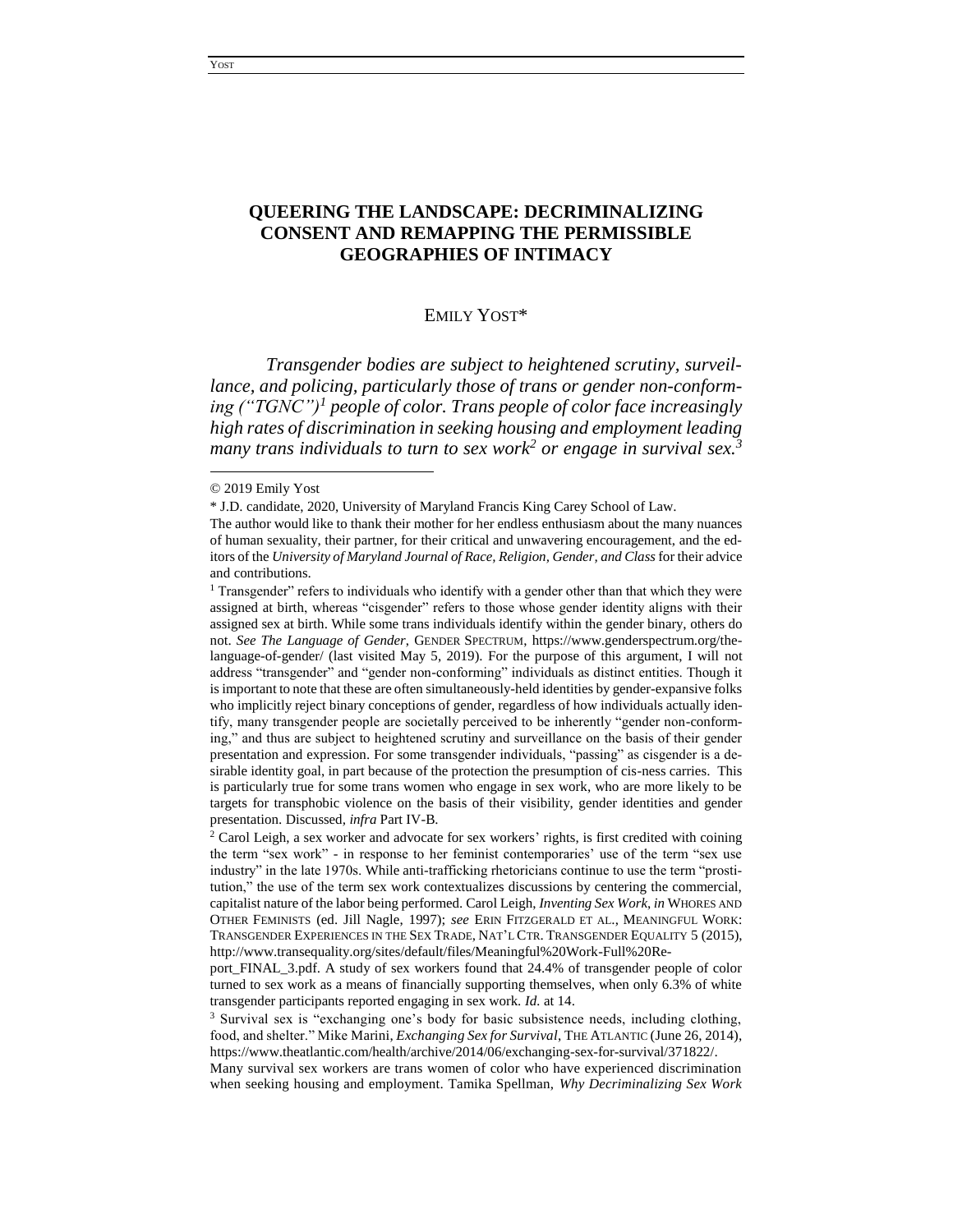*With the passing of the Fight Online Sex Trafficking Act of 2017 ("FOSTA")<sup>4</sup> which effectively banned digital expressions of sexuality coupled by the rapid gentrification of urban spaces, TGNC sex workers are being simultaneously physically and virtually displaced, exposing this already vulnerable population to additional physical harm.<sup>5</sup> In the one year since the passage of FOSTA, Maryland has mourned the senseless murders of two Black<sup>6</sup> trans women.<sup>7</sup> For these reasons, while this comment will analyze the adverse effects that provisions of the Maryland Criminal Code and current Baltimore City practices and policies carry for the lesbian, gay, bisexual, transgender, queer ("LGBTQIA+") and sex worker communities, the discussion will focus primarily on the disparate harms exacted upon the trans, gender non-conforming, and nonbinary population, particularly the TGNC sex worker community.*

#### **INTRODUCTION**

Maryland Code criminalizes consensual sodomy in blatant contradiction to the Supreme Court's 2003 ruling in *Lawrence v. Texas*, 8 which invalidated statutes criminalizing private, consensual sex nationwide.<sup>9</sup> The crime of "unnatural or perverted sexual practices," encompassing all oral and anal acts, further affiliates carceral punishment with consensual intimacy.<sup>10</sup> In Baltimore City, the police

*Is Central for Gender Equity, Public Health, and Racial Justice*, MEDIUM (Nov. 14, 2018) https://medium.com/seventhirty-dc/why-decriminalizing-sex-work-is-central-for-gender-equity-public-health-and-racial-justice-63549237e36b. *See also* MELISSA GIRA GRANT, PLAYING THE WHORE 116 (2010) (noting how most women experiencing incarceration for charges related to prostitution are in jail for "survival work," or "the crime of refusing poverty, for hustling or trading sex").

<sup>4</sup> Colloquially referred to as "SESTA/FOSTA," for its twin bill, the Stop Enabling Sex Trafficking Act of 2017. Allow States and Victims to Fight Online Sex Trafficking Act of 2017, H.R. 1865, 115th Cong. (2018) (enacted).

<sup>5</sup> *See infra* Part IV-B.

<sup>&</sup>lt;sup>6</sup> "Black" will be intentionally capitalized throughout this article, in contrast to other racial identities, to highlight the intersecting identities encompassed by Blackness. As Baltimore is a majority Black city, the influx of white gentrifiers into Baltimore has racialized ramifications for their Black TGNC neighbors.

<sup>&</sup>lt;sup>7</sup> Ashanti Carmon (2019) and Tydie Dansbury (2018). While their deaths are still being investigated by police, those in community with Ms. Carmon suggest she was the victim of transphobic and anti-sex work animus due to the fact that she was murdered in an area frequented by trans sex workers. Stephen A. Crockett Jr., *#SayHerName: Ashanti Carmon, Transgender Woman, Shot and Killed in Maryland*, (April 1, 2019 5:30 pm) THE ROOT, https://www.theroot.com/sayhername-ashanti-carmon-transgender-woman-shot-an-1833723319.

<sup>8</sup> Lawrence v. Texas, 539 U.S. 558, 578 (2003) (holding the "Due Process clause gives individuals the full right to engage in private sexual practices without intervention of the government"). <sup>9</sup> *See infra* Parts II-C, III-B.

<sup>10</sup> MD. CODE ANN., CRIM. LAW § 3-322; *see infra* Part III-B.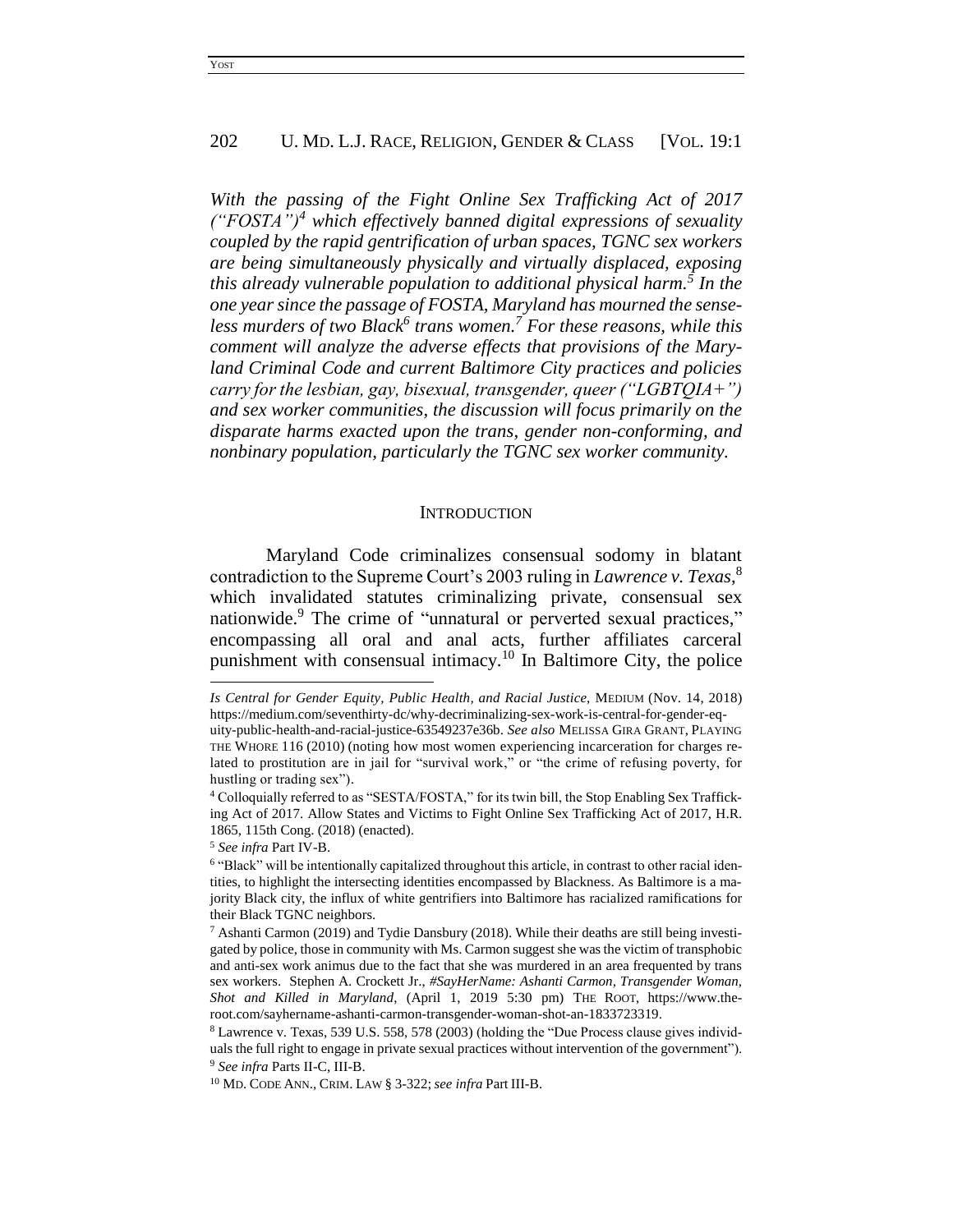have been censured by federal government for their pattern and practice of abusing sexually and gender diverse civilians.<sup>11</sup> In an increasingly transphobic<sup>12</sup> post-FOSTA political landscape, where expressions of sexuality and gender identity are being virtually policed, $13$  the retention of these unconstitutional statutes and policies serve no legitimate, legal function. Beyond instilling a sense of "otherness," states' sodomy statutes might be used to justify unwarranted surveillance of those already subject to heightened policing, particularly the LGBTQIA+ and sex worker communities.<sup>14</sup> Absent a complete repeal of the sodomy and "unnatural or perverse sexual practices" statutes, Maryland's Criminal Code will disparately impact the queer community, specifically TGNC individuals whose mere existence is often perceived to be "unnatural."<sup>15</sup> In addition to repealing these provisions and re-enacting with amendments all other portions of the criminal code referring to sodomy as an initial measure of solidarity with the LGBTQIA+ community, this comment argues that the Maryland legislature, in conjunction with grassroots organizations, should coordinate the employment of extra-legislative remedial measures to prevent future abuse.<sup>16</sup>

Part II of this paper will lay out the evolution of privacy rights and gradual decriminalization of sexuality in America as reflected by iudicial decisions.<sup>17</sup> Part III of this paper will focus on Maryland's current legislative landscape and the impact of statutory constructions on our conception of gender, sexuality, and victimhood.<sup>18</sup> Part IV will examine the City of Baltimore's problematic relationship with local TGNC and sex worker communities and the current crisis arising from the simultaneous physical gentrification of Northern Baltimore and virtual gentrification of digital platforms.<sup>19</sup> Part V will look towards other

<sup>11</sup> *See infra* Part IV-A.

<sup>&</sup>lt;sup>12</sup> *Transphobia* is the "fear, hatred, disbelief, or mistrust of people who are transgender, thought to be transgender, or whose gender expression doesn't conform to traditional gender roles." *What's Transphobia*, PLANNED PARENTHOOD, https://www.plannedparenthood.org/learn/sexual-orientation-gender/trans-and-gender-nonconforming-identities/whats-transphobia (last visited May 6, 2019).

<sup>13</sup> *See infra* Part IV.

<sup>14</sup> *See id.*

<sup>&</sup>lt;sup>15</sup> "For a long time hermaphrodites were criminals, or crime's offspring, since the anatomical disposition, their very being confounded the law that distinguished the sexes and prescribed their union." MICHAEL FOUCAULT, *Repressive Hypothesis, in* THE HISTORY OF SEXUALITY VOL. 1: AN INTRODUCTION 38 (Robert Hurley trans., Vintage Books 2d ed. 1990) (1976). *See infra*  Part III.

<sup>16</sup> *See infra* Part V.

<sup>17</sup> *See infra* Part II.

<sup>18</sup> *See infra* Part III.

<sup>19</sup> *See infra* Part IV.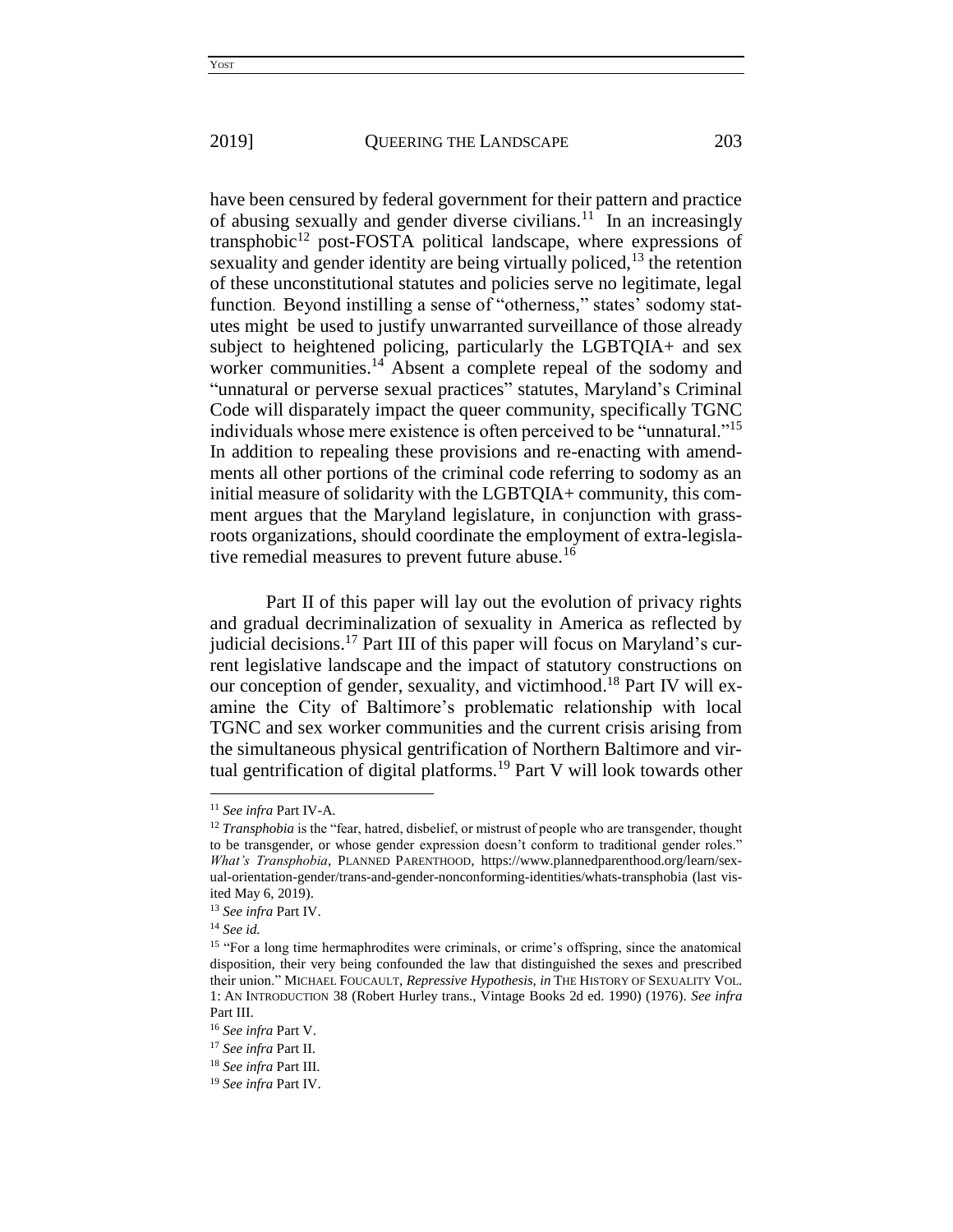jurisdictions' models of decriminalizing consent and offer recommendations for legislative reform and policy measures to remedy the intersecting violence exacted by the community's transphobia, racism, and anti-sex work animus.<sup>20</sup>

## II. PRIVATE PARTS: FROM *WILLIAMS* TO *LAWRENCE*: STATE AND FEDERAL REGULATION OF SEXUALITY

The American legal system has long recognized the individual right to reproductive sexual autonomy as a privilege attaching to straight marriage<sup>21</sup> and heteronormativity<sup>22</sup> tied up within the physical boundaries of property.<sup>23</sup> Over the past half-century, these seminal cases have provided a roadmap for redefining the right to be intimate absent governmental or regulatory interference, regardless of sexual orientation or marital status; however, legal protections for sexual privacy are still largely site-specific.<sup>24</sup> While the extent to which public performances of intimacy and displays of sexuality beyond the bedroom may be constitutionally protected remains unclear, the evolving judicial recognition of sexual autonomy seemingly parallels what can and cannot be practically policed.<sup>25</sup> Given the interplay between gender identity and sexuality,<sup>26</sup> absent a definitive Supreme Court ruling opening up the umbrella of sexual privacy rights, individuals whose gender non-conformity is

<sup>20</sup> *See infra* Part V.

<sup>21</sup> Perez v. Sharp, 32 Cal. 2d 711, 713–15 (Cal. 1948) (affirming heterosexual couples' right to choose their marital partners).

<sup>22</sup> Bowers v. Hardwick, 478 U.S. 186, 195–96 (1986) (permitting the criminalization of sodomy for same-sex couples only, while acknowledging the right of heterosexual couples to engage in oral or anal sex).

<sup>&</sup>lt;sup>23</sup> Griswold v. Connecticut, 381 U.S.  $479,484-85$  (1965) (identifying the "sacred precincts" of the marital bedroom and "penumbras" of privacy within one's own home as spaces protected from government interference).

<sup>&</sup>lt;sup>24</sup> The term "site-specific," though typically used to describe location-based sculpture and installation art, here refers to the geography of permissible intimacy. *See generally Griswold*, 381 U.S. 479; Lawrence v. Texas, 539 U.S. 558, 578 (2003).

<sup>&</sup>lt;sup>25</sup> Logically, absent surveillance, private, consensual conduct between adults cannot be conveniently regulated. *See Lawrence*, 539 U.S. at 578; *infra* Part IV-A.

<sup>&</sup>lt;sup>26</sup> Gender identity, or an individual's "deeply held internal sense of self," or gender alignment is not to be confused with sexual orientation  $-$  the gender(s) one is attracted to sexually, or romantically. *See The Language of Gender*, *supra* note 1. While gender identity and sexual orientation are certainly distinct, these aspects of individuals' identities often inform one another. *Id.* Genderfluidity and the act of transitioning from one gender expression or gender identity to another may accompany a shift in an individual's self-identified sexual orientation, or in the sexual orientation of their partners, for instance. *Id.*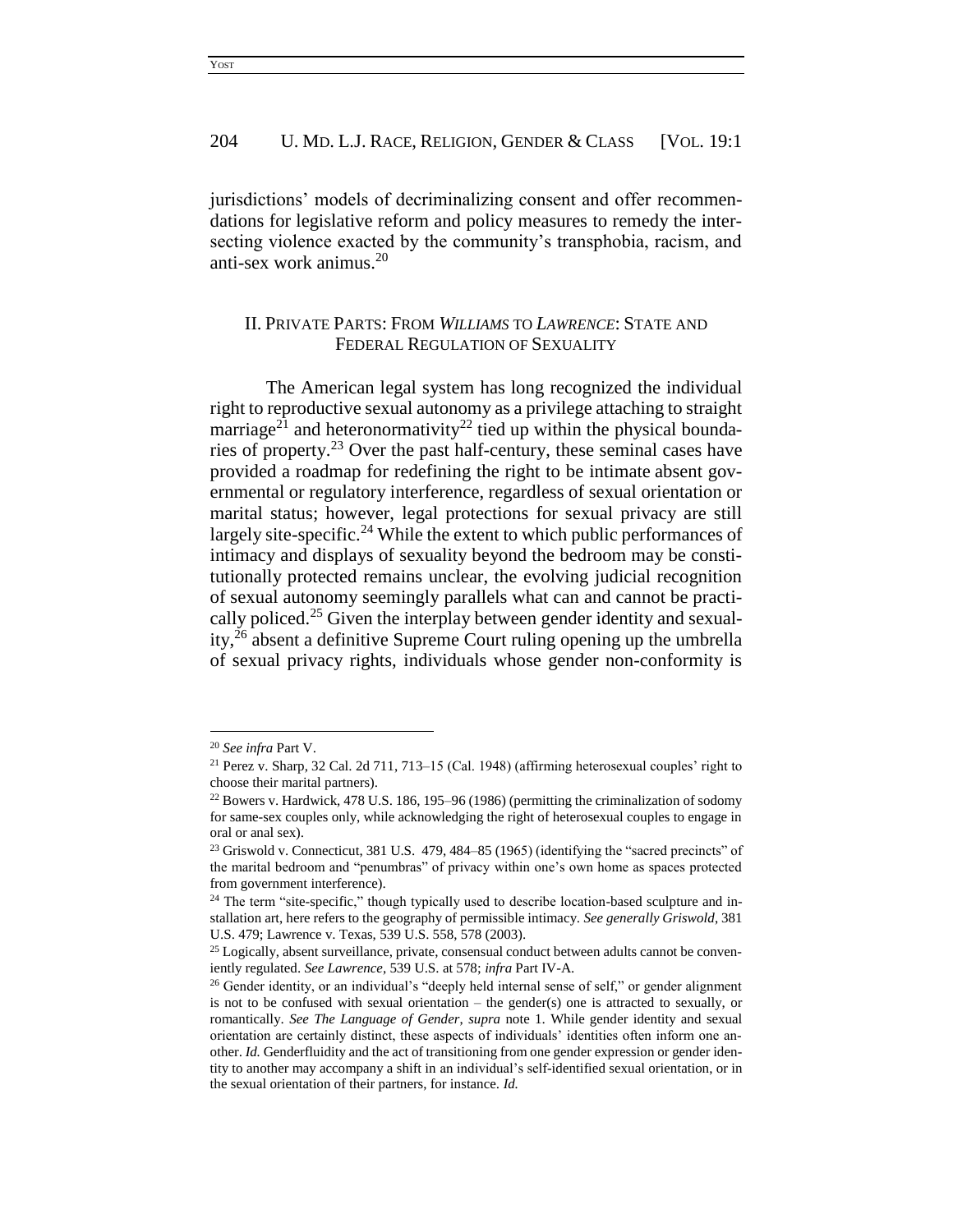visible, then, are likely to be subject to heightened surveillance, scrutiny, and violence on the basis of their "public" identities.<sup>27</sup>

Prior to the *Lawrence* decision, thirty-six states had already repealed their sodomy statutes judicially or legislatively, though following the ruling many states clung to their sodomy laws,  $28$  citing "traditional values" as a basis for criminalizing consent.<sup>29</sup> In 1998, the ACLU took a creative approach to repealing Maryland's sodomy statute, handcrafting an ideal class of impact litigants: a group of lawyers who successfully brought an action against the State, challenging the constitutionality of the sodomy statute. <sup>30</sup> Following *Lawrence*, Maryland did not immediately address the possibility of reforming its criminal code, but instead waited seven years before attempting to amend the sodomy statute.<sup>31</sup> After the House of Delegates' failure to repeal the offending statutes in 2010, no additional remedial action was taken for another eight years,<sup>32</sup> making Maryland one of the last states to retain inefficient and unconstitutional sodomy laws.<sup>33</sup> Recent attempts at the state-level to reform the residual criminalization of queerness have been met with minimal success.<sup>34</sup>

<sup>&</sup>lt;sup>27</sup> See infra Part IV-A for a discussion of the Baltimore Police Department's targeting of TGNC individuals and the Consent Decree's requirement that the Baltimore Police cease their practice of exposing gender non-conforming individuals' genitals to arbitrarily "assign" a gender to them.

<sup>28</sup> *See* ALA. CODE § 13A-6-63 (1975); FLA. STAT. § 800.02 (1993); GA CODE ANN. § 16-6-2 (2011); IDAHO CODE ANN. § 18-6605 (2019); KAN. STAT. ANN. § 21-5504 (2011); KY. REV. STAT. § 510.100 (1975); LA. STAT. ANN. § 14:89 (1942); MD. CODE ANN., CRIM. LAW § 3-322 (2002); MASS. GEN. LAWS ch. 272, §§ 34, 35 (2018); MICH. COMP. LAWS §§ 750.158, 750.338 (1952); MINN. STAT. § 609.293 (1984); MISS. CODE ANN. § 97-29-59 (2013); N.C. GEN. STAT § 14-177 (1994); OKLA. STAT. 21, § 886 (2007); S.C. CODE ANN. § 16-15-120 (2017); TEX. PENAL CODE ANN. § 21.06 (1973); UTAH CODE ANN. § 76-5-403 (1953).

<sup>29</sup> John Riley, *Louisiana Lawmakers Could Kill Anti-Bestiality Bill in Order to Preserve Anti-Gay Sodomy Laws*, METRO WEEKLY (Apr. 27, 2018), https://www.metroweekly.com/2018/04/louisiana-lawmakers-could-kill-anti-bestiality-billin-order-to-preserve-anti-gay-sodomy-laws/ ("'This bill was written because the far left wants [sic] to undermine our other laws that protect family and traditional values that the people of Louisiana hold dear,' Sen. Ryan Gatti (R-Bossier City) said to justify his opposition to the bill.").

<sup>30</sup> Williams v. State, No. 98036031/CC-1059, 1998 Md. Cir. Ct. LEXIS 2, at \*1 (Balt. City Cir. Ct. Oct. 15, 1998); *see* Janet M. LaRue & Rory K. Nugent, *Williams v. State, The Constitutionality and Necessity of Sodomy Laws*, 29 U. BALT. L.F. 6, 6–7 (1999).

<sup>31</sup> H.B. 1491, 2010 Leg., 427th Sess. (Md. 2010).

<sup>32</sup> H.B. 1134, 2018 Leg., 438th Sess. (Md. 2018); S.B. 800, 2018 Leg., 438th Sess. (Md. 2018); *see infra* Part III-A.

<sup>33</sup> *See infra* Part III-A.

<sup>34</sup> *See id.*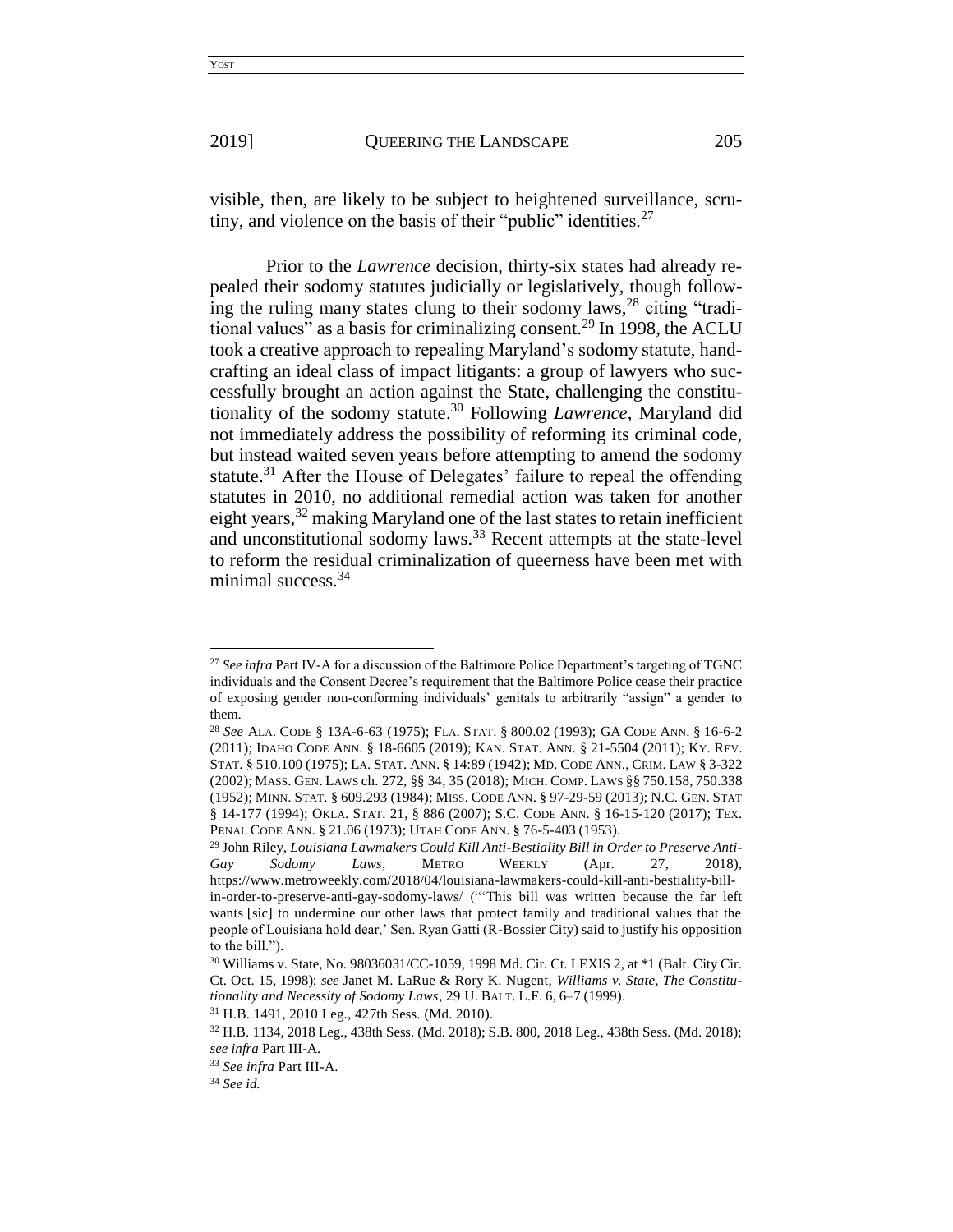#### *A. A Brief History of Sodomy*

The criminalization of sodomy originates in biblical moralism, drawing linguistic roots prior to the thirteenth century.<sup>35</sup> Though considered to be "too disgusting to be defined,"<sup>36</sup> and a "detestable, abominable sin . . . not to be named,"<sup>37</sup> Black's Law Dictionary dares to identify sodomy as "oral or anal copulation between humans, esp[ecially] those of the same sex,"<sup>38</sup> or, in the alternate, "oral or anal copulation between a human and an animal; bestiality."<sup>39</sup> Early American judiciaries adopted the English common law definition, filling the regulatory gaps of then-current criminal codes, manufacturing grounds to prosecute nonconsensual conduct on behalf of individuals not able to bring suit themselves.<sup>40</sup> While the common law construction of sodomy targeted otherwise predatory, nonconsensual sexual acts—namely rape, assault, child abuse and molestation<sup>41</sup>—around the turn of the century, American sodomy statutes were broadened to include all forms of oral sex, consensual or otherwise.<sup>42</sup>

The gradual decriminalization of consensual, non-procreative sex began at a state level in the 1950s in response to the American Law Institute's 1955 exclusion of sodomy from the Model Penal Code.<sup>43</sup> The decriminalization trend carried into the 1970s, influenced by the Supreme Court's expansive embrace of privacy rights relating to sexual

<sup>35</sup> "Sodomy" is traced to middle English, from Anglo-French *sodomie*, from the medieval Latin *sodomia*, or *peccatum Sodomiticum*, referring to the reported homosexuality reported in Genesis 19:5 as occurring in Sodom, an ancient Palestinian town. *Sodomy*, OXFORD DICTIONARIES, https://en.oxforddictionaries.com/definition/us/sodomy (last visited May 5, 2019).

<sup>36</sup> Davis v. State, 3 H. & J. 154, 157 (Md. 1810) ("[T]he crime of sodomy is too well known to be misunderstood, and too disgusting to be defined, farther than by merely naming it.").

<sup>&</sup>lt;sup>37</sup> *Id.* (recognizing sodomy as an act of defiance, committed "against the peace, government, and dignity of the state . . . [and] to the great displeasure of Almighty God, and disgrace of all human kind . . .").

<sup>38</sup> *Sodomy*, BLACK'S LAW DICTIONARY (10th ed. 2014) (citing HENRY FINCH, LAW, OR A DISCOURSE THEREOF 219 (1759)) ("Sodomitry is a carnal copulation against nature; to wit, of man or woman in the same sex, or of either of them with beasts.").

<sup>&</sup>lt;sup>39</sup> *Id.* (noting it is synonymous with "crimes against nature" or "unnatural offenses").

<sup>40</sup> Brief for Cato Institute as Amicus Curiae Supporting Petitioners at 11, Lawrence v. Texas, 539 U.S. 558 (2003) (No. 02-102).

<sup>41</sup> *Id.* at 9–10 (citing JOSEPH CHITTY, A PRACTICAL TREATISE ON THE CRIMINAL LAW 49 (1847); ROBERT DESTY, A COMPENDIUM OF AMERICAN CRIMINAL LAW 143 (1882); JOHN WILDER MAY, THE LAW OF CRIMES 193–95 (3d ed. 1905)) (defining sodomy as "penetration by a male penis inside the rectum of an animal, a woman or girl, or another man or boy).

<sup>42</sup> *Id.* at 12 (citing William Eskridge, Jr., *Law and the Construction of the Closet: American Regulation of Same-Sex Intimacy, 1880-1946*, 82 IOWA L. REV. 1007, 1016–32 (1997)). <sup>43</sup> *Id.* at 15 n.24.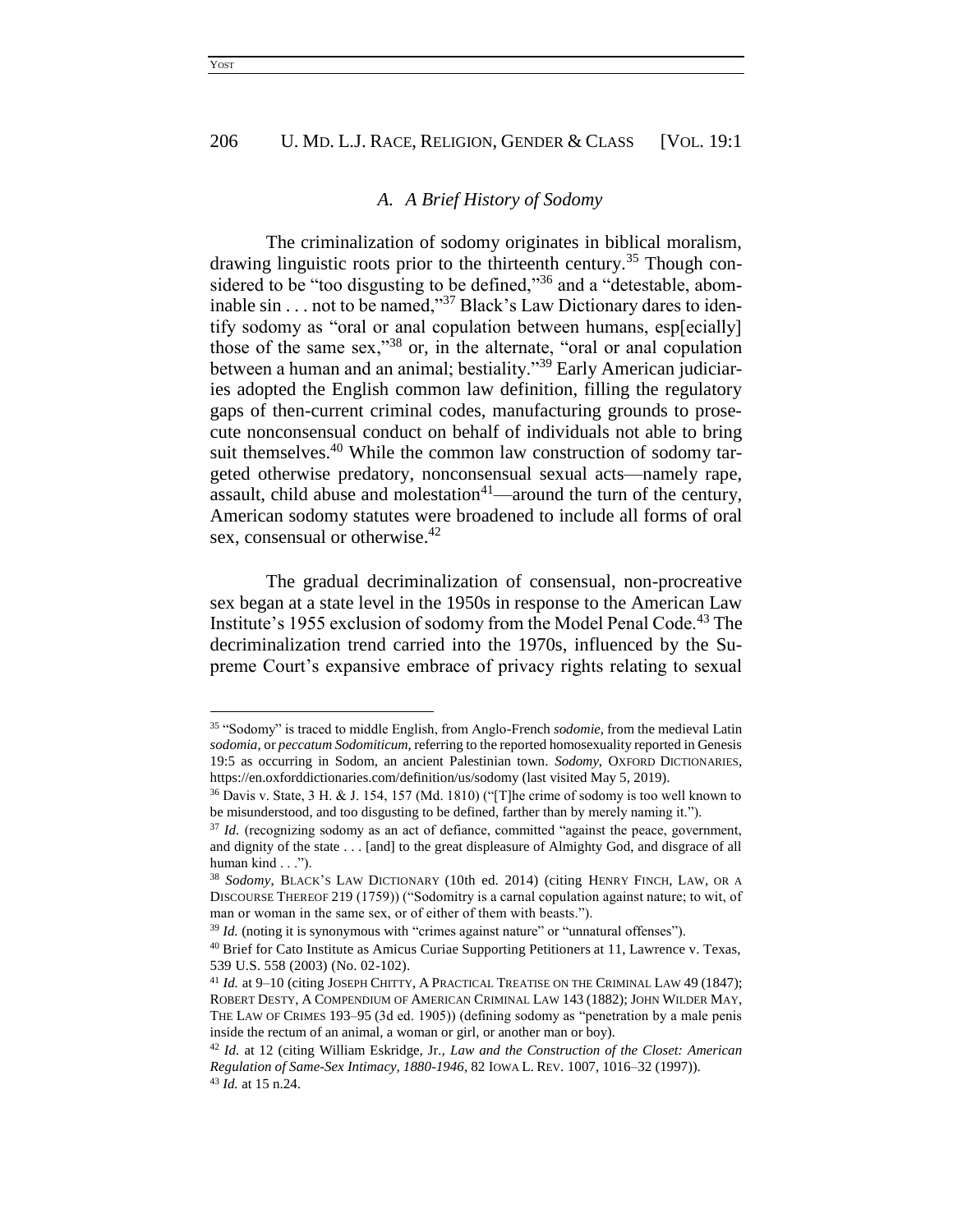intimacy, but trickled down to a halt in the 1980s.<sup>44</sup> Then in 1986, amid the peak of America's ongoing HIV/AIDS crisis,<sup>45</sup> the *Bowers* Court upheld the constitutionality of a Georgia statute conferring the right to engage in oral or anal sex exclusively to heterosexual couples, while criminalizing same-sex conduct.<sup>46</sup> Taking to the courts, gay rights activists challenged their states' remaining sodomy laws, leading to the eventual repeal of laws seeking to regulate sexuality in Kentucky, Tennessee, Montana, Georgia, and Minnesota.<sup>47</sup> It was not until 2003 that the Supreme Court struck down a Texas statute criminalizing oral sex for unconstitutionally infringing upon the privacy rights of consenting adults, thereby invalidating sodomy statutes nationwide.<sup>48</sup> Following this ruling, Montana<sup>49</sup> and Virginia<sup>50</sup> complied, redacting their then-rendered unconstitutional laws while other states, including Maryland, have yet to repeal these problematic criminal provisions.<sup>51</sup>

#### *B. The Pre-*Lawrence *Era:* Williams v. State

Shortly following *Bowers*, Maryland's Court of Appeals decriminalized non-procreative, private consensual sexual encounters for heterosexual adults.<sup>52</sup> In *Schochet,* <sup>53</sup> the Court concluded that Maryland's unnatural sexual practices statute could not be reasonably read to criminalize consensual, noncommercial heterosexual intimacy occuring within the home.<sup>54</sup> A decade following the decision, a plaintiff

<sup>44</sup> *Id.* at 16–17.

<sup>45</sup> *See generally* Angela Perone, *From Punitive to Proactive: An Alternative Approach for Responding to HIV Criminalization that Departs from Penalizing Marginalized Communities*, 24 HASTINGS WOMEN'S L.J. 363 (2013) (studying the "panicked," regressive legislation punishing both the intentional and unintentional transmission of the human immunodeficiency virus). <sup>46</sup> Bowers v. Hardwick, 478 U.S. 186, 189 (1986).

<sup>47</sup> Commonwealth v. Wasson, 842 S.W.2d 487 (Ky. 1992); Campbell v. Sundquist, 926 S.W.2d 250 (Tenn. 1996); Gryczan v. State, 942 P.2d 112 (Mont. 1997); Powell v. State, 510 S.E. 2d 18 (Ga. 1998); Doe v. Ventura, No. MC 01-489, 2001 WL 543734 (Minn. Dist. Ct. May 15, 2001).

<sup>48</sup> Lawrence v. Texas, 539 U.S. 558, 578 (2003).

<sup>49</sup> An Act Revising Laws Relating to Deviate Sexual Conduct; Revising the Definition of "Deviate Sexual Relations", S.B. 107, 63rd Leg. Sess. (Mont. 2013).

<sup>50</sup> Martin v. Ziherl, 269 Va. 35 (2005) (striking down Virginia's ban on extra-marital sex post-*Lawrence*); MacDonald v. Moose, 710 F.3d 154 (2013) (invalidating Virginia's sodomy statute as facially unconstitutional).

<sup>51</sup> Associated Press, *12 States Still Ban Sodomy a Decade After Court Ruling*, USA TODAY (Apr. 21, 2014, 6:42 PM), https://www.usatoday.com/story/news/nation/2014/04/21/12-statesban-sodomy-a-decade-after-court-ruling/7981025/; *see infra* Part III.

<sup>52</sup> Schochet v. State, 320 Md. 714 (1990).

<sup>53</sup> *Id.*

<sup>54</sup> *Id.* at 731–32 (distinguishing the "unnatural sexual practices" statute from the sodomy statute).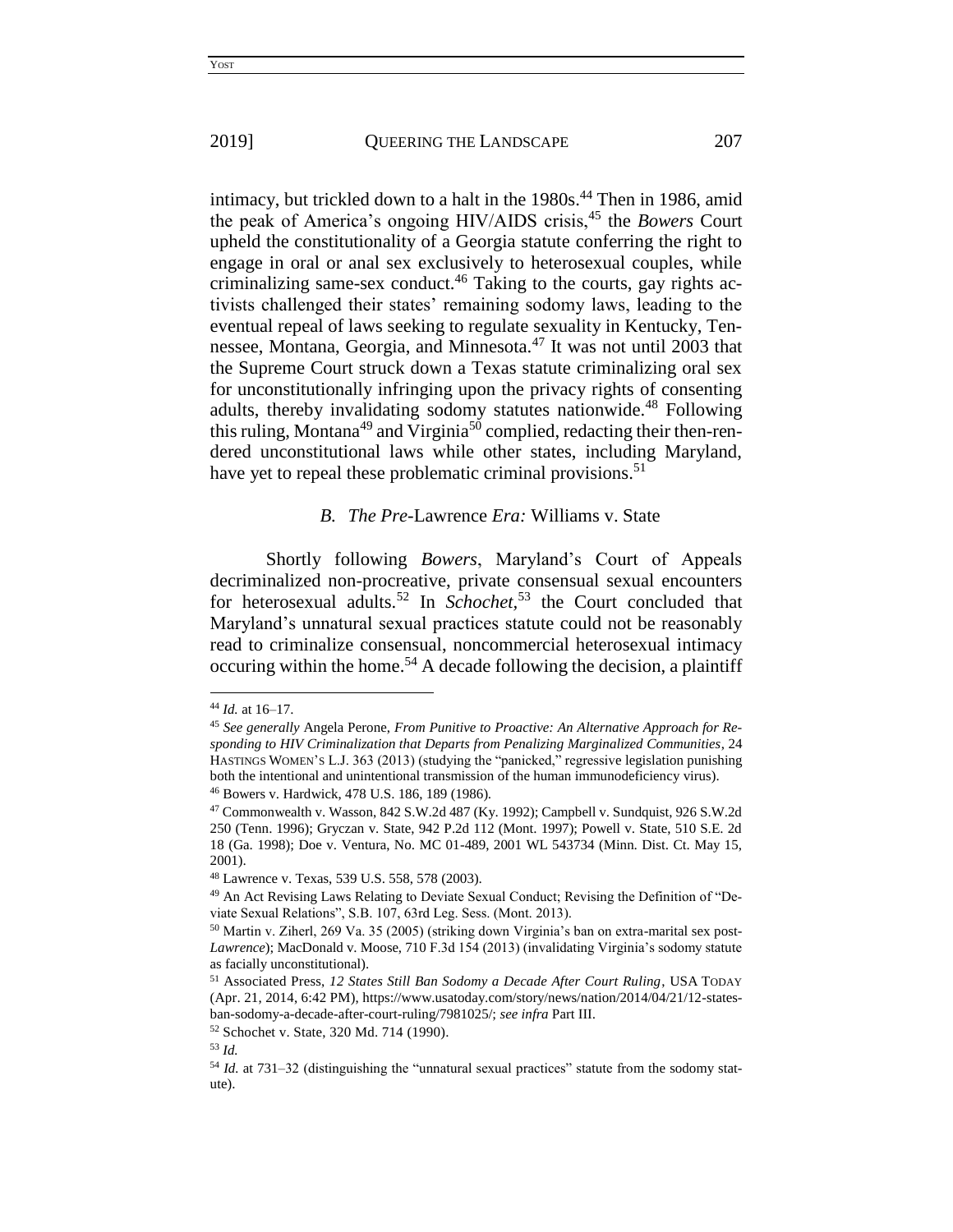class of attorneys barred in Maryland challenged the constitutionality of Maryland's lingering sodomy statute.<sup>55</sup> The plaintiffs cited their particularized exposure to potential future harm and discrimination as adults of varying gender identities and sexual orientations engaging in consensual, non-procreative sex acts.<sup>56</sup> In an unpublished decision, presiding District Court Judge Richard Rombro invalidated the sodomy statute, ruling it facially unconstitutional.<sup>57</sup> Despite this finding, no conclusive remedial action has been taken judicially or legislatively in the state since 1999,<sup>58</sup> when *Williams* set the stage for the national shift towards recognizing consensual, sexual intimacy proffered by *Lawrence*. 59

## *C. Fifty Shades of Privacy:* Lawrence v. Texas*, and Constitutional Limitations on Regulating Intimacy*

Four years after Maryland's sodomy statute was declared unconstitutional, the Supreme Court revisited the subject of state sodomy laws, reversing *Bowers*<sup>60</sup> and narrowly determining that consensual, noncommercial sexual conduct occurring within the protections of the home is beyond the scope of state police powers and not subject to government regulation.<sup>61</sup> Drawing from well-established privacy protections against State surveillance and policing which attaches to domestic intimacy,<sup>62</sup> the *Lawrence* Court concluded that enforcing the Texas sodomy statute would inevitably and impermissibly violate individuals' Due Process rights.<sup>63</sup> Building upon a legal foundation centering long-recognized fundamental values of marital privacy, homeownership, and individual autonomy, *Lawrence* contours

<sup>55</sup> Williams v. State, No. 98036031/CC-1059, 1998 Md. Cir. Ct. LEXIS 2, at \*1 (Balt. City Cir. Ct. Oct. 15, 1998). In *Williams*, a plaintiff class of gay and heterosexual Maryland attorneys who openly stated that they enjoyed engaging in oral sex challenged the state's sodomy and unnatural sexual practices statute, presenting various claims to ensure they as a group, would have standing, namely: that their livelihoods as attorneys of various sexual orientations were threatened by the potential of criminal charges being filed against them for otherwise consensual adult encounters. *Id.* at \*2–3.

<sup>56</sup> *Id.*

<sup>57</sup> *Id.* at \*22–23.

<sup>58</sup> *See* H.B. 1491, 2010 Leg., 427th Sess. (Md. 2010); *see also infra* Part III-A.

<sup>59</sup> *See generally* LaRue & Nugent, *supra* note 30 (examining Maryland's sodomy laws pre-*Lawrence*).

<sup>60</sup> 478 U.S. 186, 195–96 (1986).

<sup>61</sup> Lawrence v. Texas, 539 U.S. 558, 578 (2003).

<sup>62</sup> *See* Griswold v. Connecticut, 381 U.S. 479, 485–86 (1965) (recognizing the "notion of privacy surrounding the marriage relationship").

<sup>63</sup> *Lawrence*, 539 U.S. at 578 (finding "no legitimate state interest which can justify its intrusion into the personal and private life of the individual").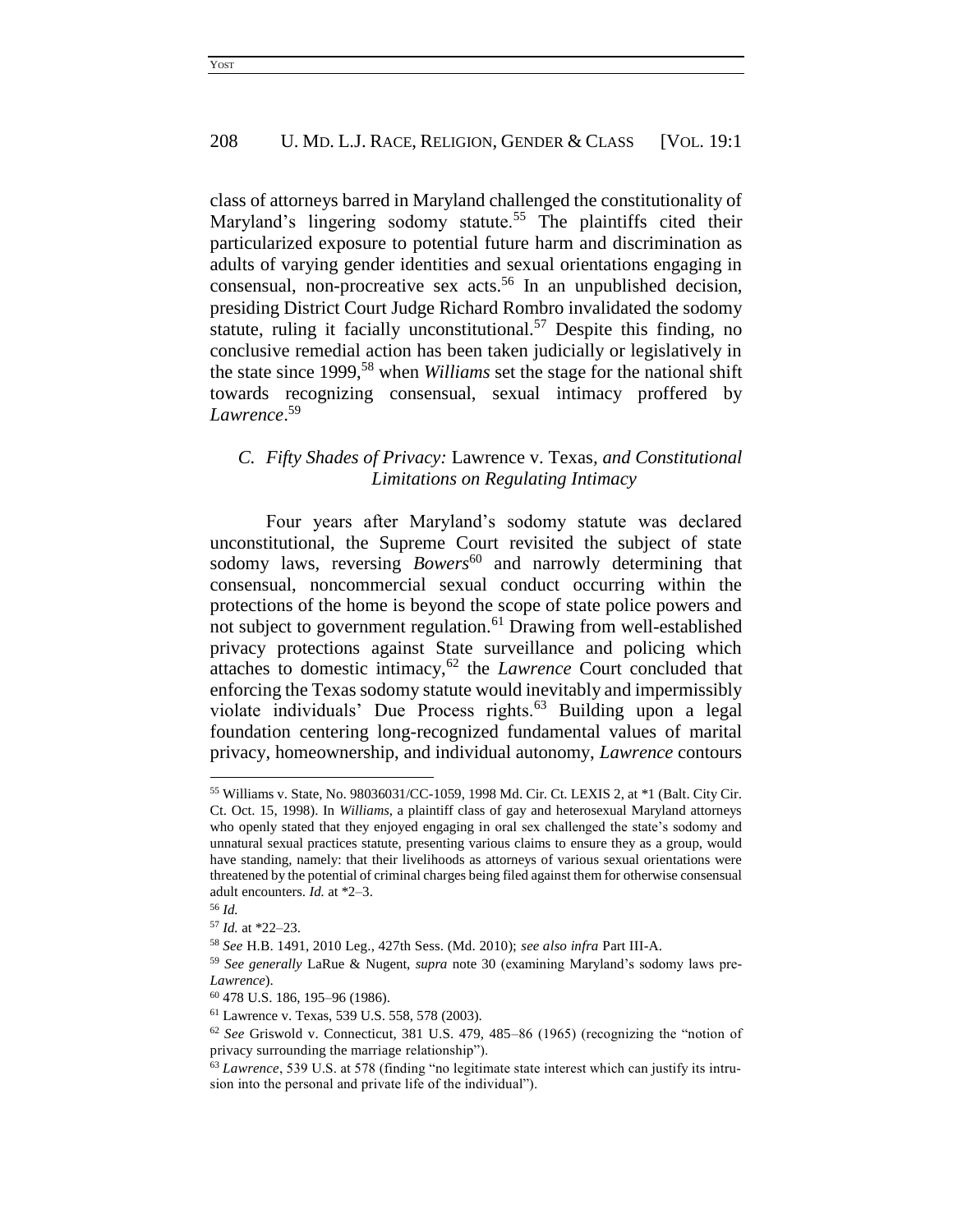the landscape in which intimacy can occur absent policing by starkly contrasting benign domestic sex with "public conduct or prostitution."<sup>64</sup> The Court's holding did not extend itself to consider the scope of consensual intimacy occurring beyond already recognized penumbras of privacy or ponder the possibility of protecting non-public or indoor commercial intercourse.<sup>65</sup> However, the holding implicitly rendered state statutes criminalizing "unnatural" or "perverse sexual practices" unconstitutional as-applied in virtually every situation not already subject to criminal penalty by other means.<sup>66</sup>

With this decision, the Supreme Court put states on notice that they could no longer legally target individuals on the basis of the intimate sexual acts they engage in with other adults.<sup>67</sup> At the time of the ruling, only fourteen states still retained sodomy statutes.<sup>68</sup> Though not explicit, the Supreme Court effectively rendered moralistic determinations of what sexual acts are "unnatural," legally indistinct.<sup>69</sup> The Due Process grounds upon which the nation's sodomy statutes were invalidated have been generously applied to other similar statutory provisions criminalizing consensual, sexual activities.<sup>70</sup> Despite drawing distinctions between public/commercial and private/non-commercial intercourse, the Court's embrace of adult sexual autonomy and broad construction of privacy provides a legal foundation for advocates for widespread decriminalization of sexuality and consensual, non-public sexual commerce. $71$ 

<sup>64</sup> *Id.*; *see Griswold*, 381 U.S. at 485–86 (specifying the "martial bedroom[]" as a physical space beyond governmental surveillance and regulation); P. Landon Perkinson, *Sexual Privacy After Lawrence v. Texas*, 8 GEO. J. GENDER & L. 203, 208 (2007).

<sup>65</sup> *Lawrence*, 539 U.S. at 577–79.

<sup>&</sup>lt;sup>66</sup> *Id.* at 578 (stating that "the State cannot demean . . . or control . . . by making their private sexual conduct a crime").

<sup>67</sup> *See id.* 

<sup>68</sup> Tim Murphy, *The Unconstitutional Anti-Gay Law That Just Won't Die*, MOTHER JONES (Apr. 13, 2011), https://www.motherjones.com/politics/2011/04/lawrence-texas-homosexual-conduct-statute/; Connor Simpson, *Anti-Sodomy Law Erased in Virginia, but Not in 13 Other States*, THE ATLANTIC (Mar. 13, 2013), https://www.theatlantic.com/national/archive/2013/03/anti-sodomy-law-virginia/317430/.

<sup>69</sup> *Lawrence*, 539 U.S. at 577–79.

<sup>70</sup> *See, e.g.*, State v. Limon, 280 Kan. 275, 291, 306–07 (2005) (holding that the "Romeo and Juliet" laws which resulted in more severe sentencing requirements for same-sex minors consenting to sexual acts is unconstitutional on Equal Protection grounds).

<sup>71</sup> *See infra* Part V-B.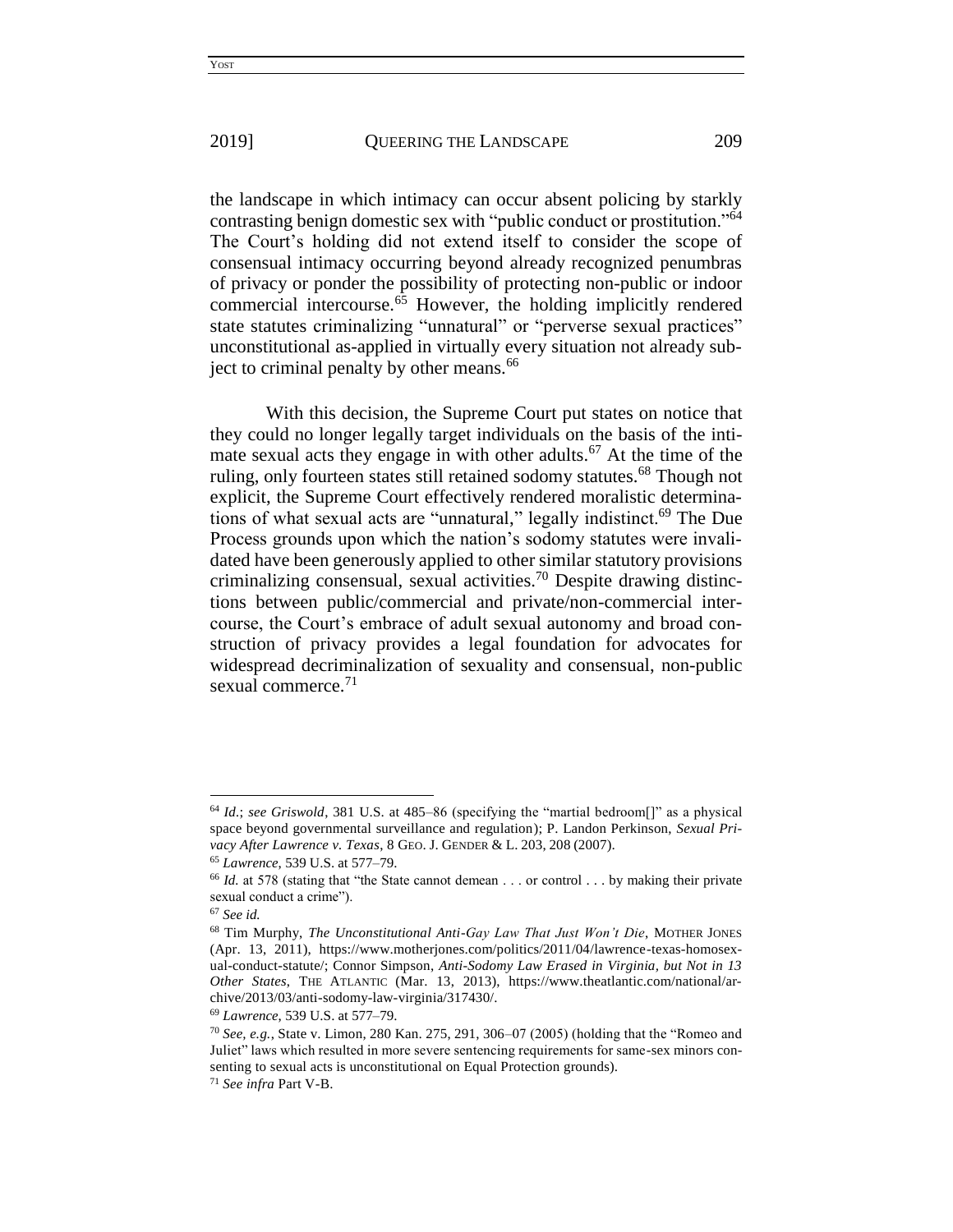#### III. CRIMINALIZING OTHERNESS: THE SOCIOPOLITICAL IMPLICATIONS OF POLICING CONSENSUAL CONDUCT

Despite the oft-promised separation of church and state, the interests historically represented by the legal system reflect a singular perspective of morality: those of whiteness, heterosexuality, maleness, and Christian values.<sup>72</sup> The default to cisgendered,<sup>73</sup> hetero-masculinity is mirrored in the ubiquitous use of gendered language in statutory constructions, or in the alternative, language which presumes gender-conformity.<sup>74</sup> Through the use of gender essentialist language and the criminalization of queer sex,<sup>75</sup> the State targets those "others" deemed undeserving of the guarantees of privacy, liberty, free exercise, equal protection, and due process, subjecting its sexually and gender diverse populations to unconstitutional policing.<sup>76</sup> By retaining statutory language tainted with gendered assumptions and narrowly construed conceptions of sexuality, Maryland's laws render its gender diverse citizens less deserving of protection.

#### *A. Recent Attempts at Legislative Reform in Maryland*

In the wake of the *Lawrence* decision, the Maryland House of Delegates sought to reconstruct the sodomy and unnatural practices statutes as an alternative to striking the laws in their entirety.<sup>77</sup> Instead of outright repeal, the proposed revisions created a narrow exception "for private consensual noncommercial sexual activity."<sup>78</sup> The bill would have decriminalized "noncommercial act[s] of sodomy that take place between consenting adults in private,"<sup>79</sup> ensuring that the crime of "perverse" sexual practices would "not apply to a noncommercial

<sup>72</sup> *See* Letter from Thomas Jefferson, to Danbury Baptist Association (Jan. 1, 1802) (on file with Library of Congress). This letter is credited as the first time the phrase "separation of church and state" appeared. *Id. See also* Mokhtar Ben Barka, *The Christian Nation Debate and the U.S. Supreme Court*, 6 EUROPEAN K. AM. STUD. 1 (2011) (examining the legacy of the "church-state battle" in the United States).

<sup>&</sup>lt;sup>73</sup> "Cisgender" refers to someone whose gender identity aligns with their assigned sex at birth. *The Language of Gender*, *supra* note 1.

<sup>74</sup> *See infra* Part III-B.

<sup>75</sup> Hereinafter "consensual activity" or "consensual sexual activity." For the sake of narrowing the scope of this article, I do not address Maryland's statutory rape provisions which render minors legally incapable of consenting to sexual acts with adults.

<sup>76</sup> *See infra* Part III-B.

<sup>77</sup> H.B. 1491, 2010 Leg., 427th Sess. (Md. 2010).

<sup>78</sup> *Id.*

<sup>79</sup> *Id.*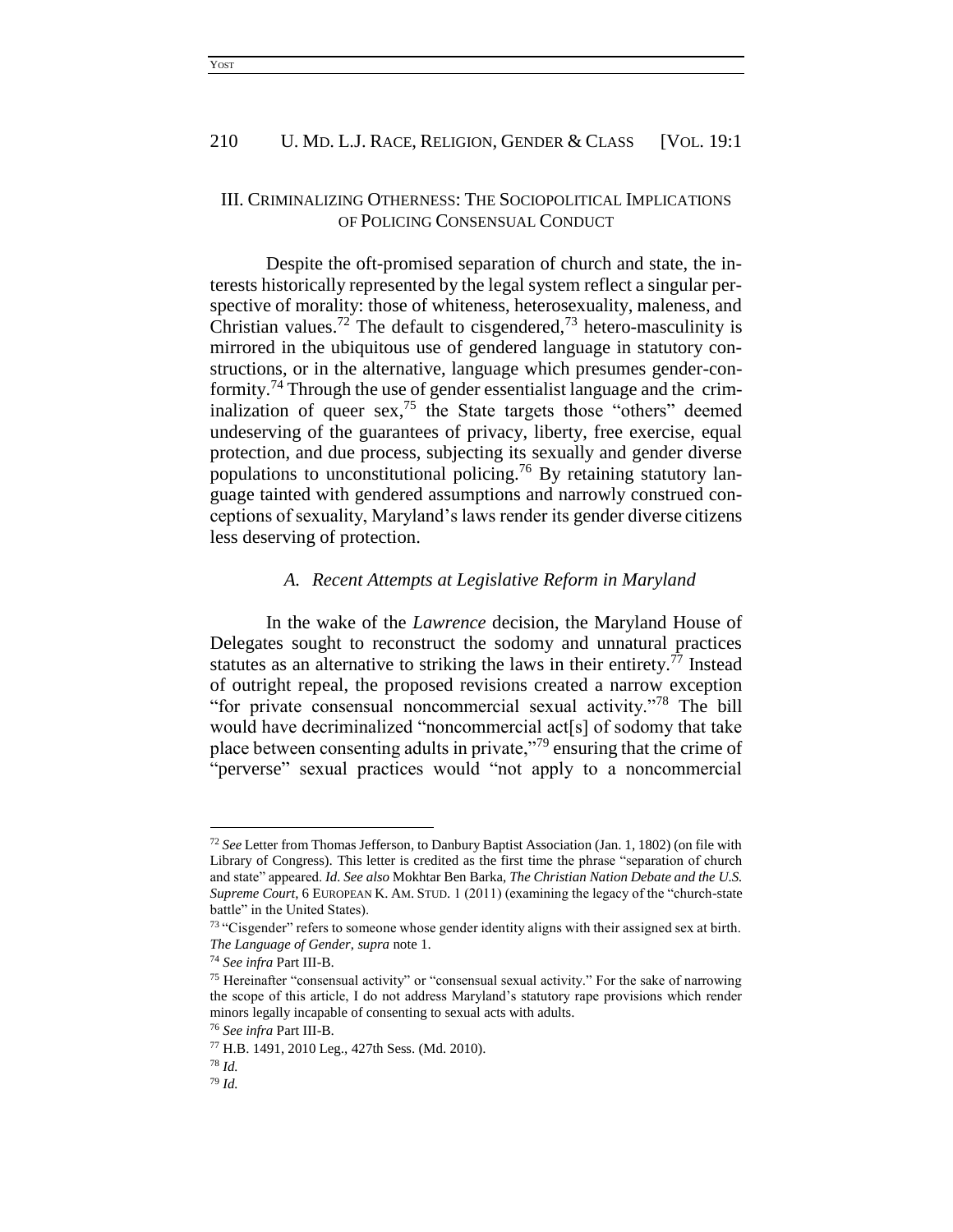the House Judiciary Committee.<sup>81</sup>

sexual act," occurring under the blanket of privacy and consent.<sup>80</sup> These revisions, however, failed to pass scrutiny after the bill's assignment to

In the 2018 legislative session, animal rights advocates lobbied for the repeal of § 3-321 and § 3-322 and a re-enactment of all statutes referring to "sodomy" with amendments narrowing the prohibited acts to solely criminalize human intercourse with animals.<sup>82</sup> Severing consensual sex from bestiality, the proposed amendments also introduced new punishments for bestiality,<sup>83</sup> instituting compulsory registry for individuals violating this new statute.<sup>84</sup> When reviewed by the Senate Judicial Proceedings Committee, it was reported that in fiscal year 2017, there were sixty-three district court and forty-eight Circuit Court violations of the sodomy statute charged, resulting in only one individual being sentenced in Maryland's Circuit Courts. 85 Similarly, the Judicial Proceedings Committee's reading of proposed House Bill 1134 reported one hundred and seventy violations of the unnatural sexual practices statute filed in district courts and one hundred and six violations filed in circuit courts for fiscal year 2017, resulting in only two convictions in a circuit court.<sup>86</sup> These reports recognized that because "relatively few people are sentenced for sodomy and unnatural or perverted sexual practices," repealing § 3-321 and § 3-322 in their entireties was both logical

<sup>80</sup> *Id.*

<sup>81</sup> *House Bill 1491*, GEN. ASSEMBLY MARYLAND, http://mgaleg.maryland.gov/webmga/frmMain.aspx?tab=subject3&ys=2010rs/billfile/hb1491.htm (last visited May 6, 2019).

<sup>82</sup> H.B. 1134, 2018 Leg., 438th Sess. (Md. 2018); S.B. 800, 2018 Leg., 438th Sess. (Md. 2018). <sup>83</sup> *See* Riley, *supra* note 28 (outlining how Louisiana considered passing S.B. 236, a bill backed by the Humane Society, which sought to create a new criminal punishment solely for animal sexual abuse that was legally distinct from the state's retained (albeit unconstitutional) sodomy statute, which conflates both acts).

<sup>84</sup> H.B. 1134, 2018 Leg., 438th Sess. (Md. 2018); S.B. 800, 2018 Leg., 438th Sess. (Md. 2018). When questioned by members of the Maryland Senate Judicial Proceedings Committee about the broad scope of the suggested reform, rescinding every reference to "sodomy" in Maryland's current criminal code, the animal rights activists speaking at the hearing quickly backtracked and clarified their primary concern was creating new criminal punishments for humans engaging in sexual acts with animals, not decriminalizing other problematic definitions of "sodomy." *Hearing on S.B. 800*, GEN. ASSEMBLY MARYLAND, http://mgahouse.maryland.gov/mga/play/92180d84-f3d9-460a-b9e5-19ac904759be/?catalog/03e481c7-8a42-4438 a7da-93ff74bdaa4c&playfrom=1760000 (last visited May 6, 2019).

<sup>85</sup> AMY A. DEVADAS, DEP'T LEG. SERV., S.B. 800 FISCAL AND POLICY NOTE 4 (Feb. 25, 2018), http://mgaleg.maryland.gov/2018RS/fnotes/bil\_0000/sb0800.pdf (reporting that only 11 individuals were sentenced in Circuit Court following 108 violations of criminal provisions prohibiting "aggravated animal cruelty" throughout the state in FY17).

<sup>86</sup> AMY A. DEVADAS, DEP'T LEG. SERV., H.B. 1134 FISCAL AND POLICY NOTE 2 (Mar. 19, 2018), http://mgaleg.maryland.gov/2018RS/fnotes/bil\_0004/hb1134.pdf.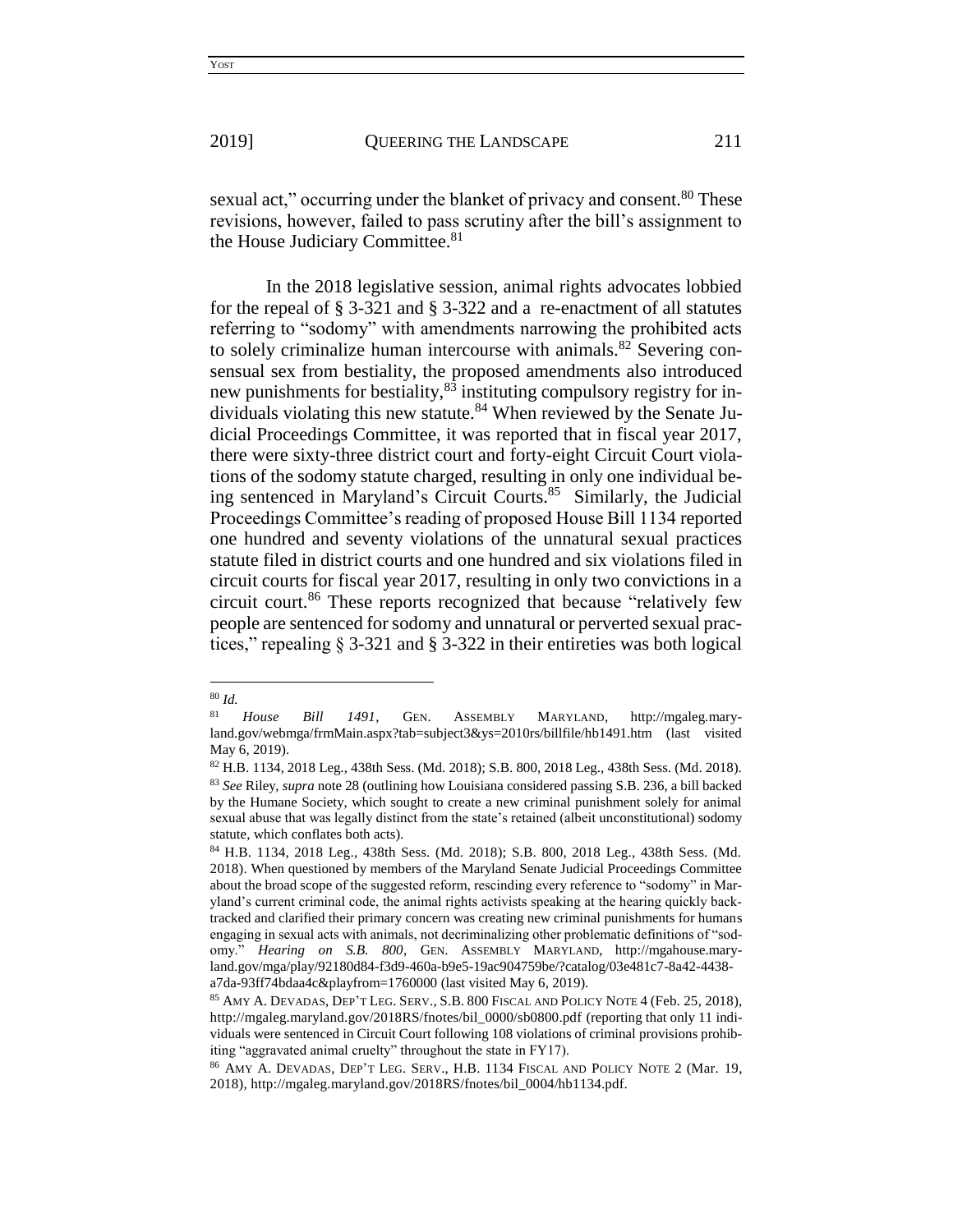and efficient.<sup>87</sup> Despite the persuasive data demonstrating the inefficiency of maintaining the sodomy and unnatural sexual practices statutes, the proposed bills failed to pass.<sup>88</sup>

## *B. Gender Essentialism and the Law: Maryland's Current Criminal Code*

There are currently references to "sodomy" in sixteen distinct provisions of Maryland's annotated code.<sup>89</sup> Sodomy remains a felony punishable with a sentence of up to ten years<sup>90</sup> while all "unnatural or perverted sexual practices," including non-procreative consensual sexual encounters, are punishable as a misdemeanor, subject to a \$1,000 fine and up to ten years incarceration.<sup>91</sup> Both punishments remain distinct, contrary to the Maryland's Court of Special Appeals conclusion that the unnatural sexual practices statute fully encompasses the sodomy statute, rendering its retention legally superfluous.<sup>92</sup>

<sup>90</sup> MD. CODE ANN., CRIM. LAW § 3-321 (2019).

<sup>87</sup> DEVADAS, DEP'T LEG. SERV., S.B. 800 FISCAL AND POLICY NOTE, *supra* note 82, at 5.

<sup>88</sup> House Bill 1134 passed its third reading but Senate Bill 800 received an unfavorable report by the Judicial Proceedings Committee. *House Bill 1134*, GEN. ASSEMBLY MARYLAND, http://mgaleg.maryland.gov/webmga/frmMain.aspx?pid=bill-

page&stab=03&id=HB1134&tab=subject3&ys=2018rs (last visited May 6, 2019).

<sup>89</sup> *See* MD. CODE ANN., ALCOHOLIC BEVERAGES § 3-604(c)(1)(i), (d)(1) (2019) (prohibiting performances that "simulate . . . sodomy" in establishes with liquor licenses and prohibiting media depicting sodomy); ALCOHOLIC BEVERAGES  $\S$  4-605(c)(1)(i), (d)(1) (2019);  $\S$  12-2102(5)(i)(1), (6)(i) (2019); MD. CODE ANN., CTS. & JUD. PROC. § 3-801(z)(5) (2019) (including sodomy within the definition of child molestation or exploitation); MD. CODE ANN., CRIM. LAW § 2-201(a)(4)(xi) (2019) (defining first degree murder as inclusive of murder committed "in the perpetration of or an attempt to perpetrate . . . sodomy"); CRIM. LAW §§ 3-321, 3-322; CRIM. LAW 3-602(a) (including "sodomy" within the definition of sexual abuse of a minor);  $\S$  3- $604(a)(9)$  (including "sodomy" within the definition of sexual abuse of a vulnerable adult); §  $11-203(a)(1)-(3)(2019)$  (including sodomy within a definition of "illicit sex"); MD. CODE ANN. CRIM. PROC. § 11-701(q)(1)(v) (2019) (including violations of the sodomy statute when committed with force or threat of force within the list of crimes qualifying for mandatory Tier III SORNA registry); MD. CODE ANN., FAM. LAW.  $\S$  5-701(z) (2019) (including "sodomy" in the definition of "sexual molestation or exploitation").

<sup>&</sup>lt;sup>91</sup> CRIM LAW. § 3-322. § 3-322(a)(1)-(3) prohibits a person from "tak[ing] the sexual organ of another or of an animal in the persons mouth; plac[ing] the person's sexual organ in the mouth of another or of an animal; or commit[ting] another unnatural or perverted sexual practice with another or with an animal." *Id.*

<sup>92</sup> *See* Blake v. State, 210 Md. 459, 464 (1956) ("[Sodomy] . . . is obviously an unnatural and perverted sexual practice."); *see also* Cherry v. State, 18 Md. App. 252, 265, 241–42 (1973) (noting that "Blake also includes sodomy, independently proscribed [by statute], and carrying its own penalty as well as felony status, as falling within the definition of 'unnatural or perverted sexual practice'" and holding that a statute proscribing procuring or soliciting for purposes of prostitution, lewdness or assignation is not unconstitutional for vagueness or overbreadth, in light of express statutory definition of term "prostitution" and "assignation" and in view of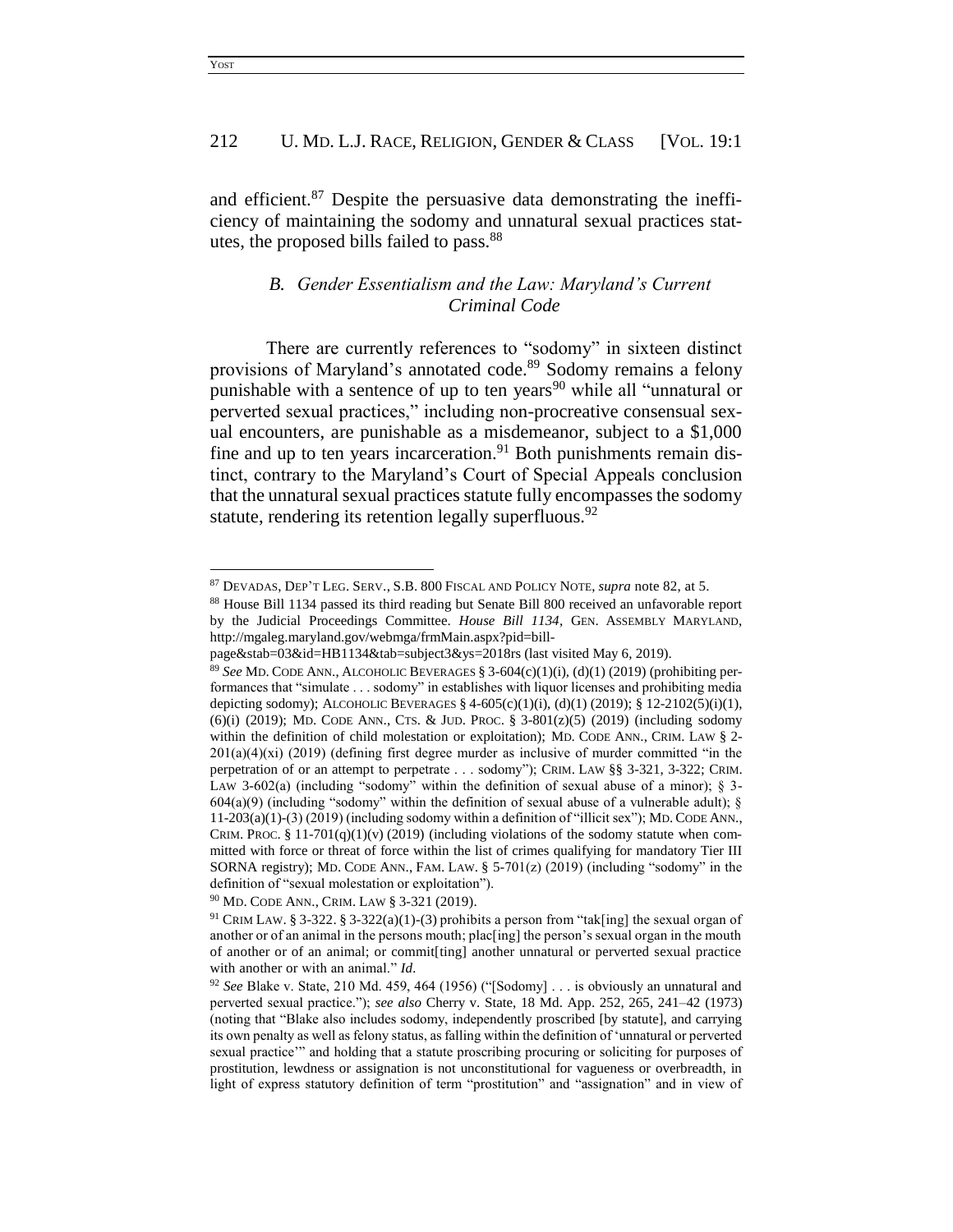Maryland's criminal code already penalizes non-consensual<sup>93</sup> "sexual acts," a term of art defined broadly to include all nonconsensual activities subsumed by the unnatural sexual practices and sodomy statutes, save bestiality.<sup>94</sup> Curiously, while the broad definition of "sexual" acts" implicitly includes vaginal penetration,<sup>95</sup> vaginal *intercourse* is explicitly disassociated from all other nonconsensual sexual acts, defined under its own sub-heading.<sup>96</sup> "Intercourse" is never explicitly defined within the title, but since it is made distinct from penetration involving objects or other body parts, one can logically infer "intercourse" refers primarily to phallic penetration.<sup>97</sup> Though other nearby jurisdictions have abandoned the antiquated, common law distinction, <sup>98</sup> by creating an arbitrary boundary between nonconsensual vaginal intercourse

statutory definition of term "lewdness" as "any unnatural sexual practice" and the further explicit statutory definition of such phrase).

<sup>93</sup> *See e.g.*, MD. CODE ANN., CRIM. LAW § 3-303(a)(1) (2019) ("A person may not . . . engage in vaginal intercourse with another by force, or the threat of force, without the consent of the other"). It is important to note that "consent in Maryland is not specifically defined." *See Consent Laws Maryland*, RAINN (Dec. 2017), https://apps.rainn.org/policy/policy-crimedefinitions.cfm?state=Maryland&group=9&\_ga=2.82860127.839098241.1557193194- 1014384513.1557193194.

 $94$  CRIM. LAW § 3-301(d)(1). "Sexual acts" are defined to include analingus, cunnilingus, fellatio, anal intercourse "including penetration, however slight, of the anus; or an act in which an object or part of an individual's body penetrates, however slightly, into another individual's genital opening or anus; and that can be reasonably be construed to be for sexual arousal or gratification, or for the abuse of either party." CRIM. LAW § 3-301(d)(1).

<sup>&</sup>lt;sup>95</sup> § 3-301(d)(1)(v) (including the penetration of any "genital opening" with an object or body part within the definition of "sexual act").

<sup>96</sup> § 3-301(d)(2) (noting that "sexual act" does not include vaginal intercourse or "an act in which an object or part of an individual's body penetrates an individual's genital opening or anus for an accepted medical purpose"). Instead, vaginal intercourse is retained as legally distinct "genital copulation." § 3-301(g) ("'Vaginal intercourse' means genital copulation, whether or not semen is emitted . . . [and] includes penetration, however slight, of the vagina.").

 $97$  Relying on the principle of ejusdem generis the distinguishing of intercourse from other forms of penetration within the definition of sexual acts and vaginal intercourse ("vaginal intercourse means genital copulation, whether or not semen is emitted") and subsequent references to ejaculation suggest the legislature's intent to refer solely to organic, phallic penetration. *See* CRIM. LAW § 3-301(g)(1). This inference is further supported by the arbitrary separation of anal intercourse ("including penetration, however slight of the anus") from "an act in which an object or part of an individual's body penetrates, however slightly, into another's . . . anus." § 3-  $301(d)(1)(iv)-(v)$ .

<sup>98</sup> *See, e.g.*, D.C. CODE ANN. § 22-3002(a) (2019) (eradicating the distinction between rape and other forms of sexual assault in favor of a singular "First degree sexual abuse" charge and rendering its criminal code sex-neutral). The District of Columbia also defines "sexual acts" to include oral, anal, or vaginal penetration by a penis, or anal or vaginal penetration "by a hand or finger, or any object, with an intent to abuse, humiliate, harass, degrade, or arouse or gratify the sexual desire of any person." D.C.CODE § 22-3001(8)(2019);*see also* CRIM. LAW § 3-301(g) (defining vaginal intercourse).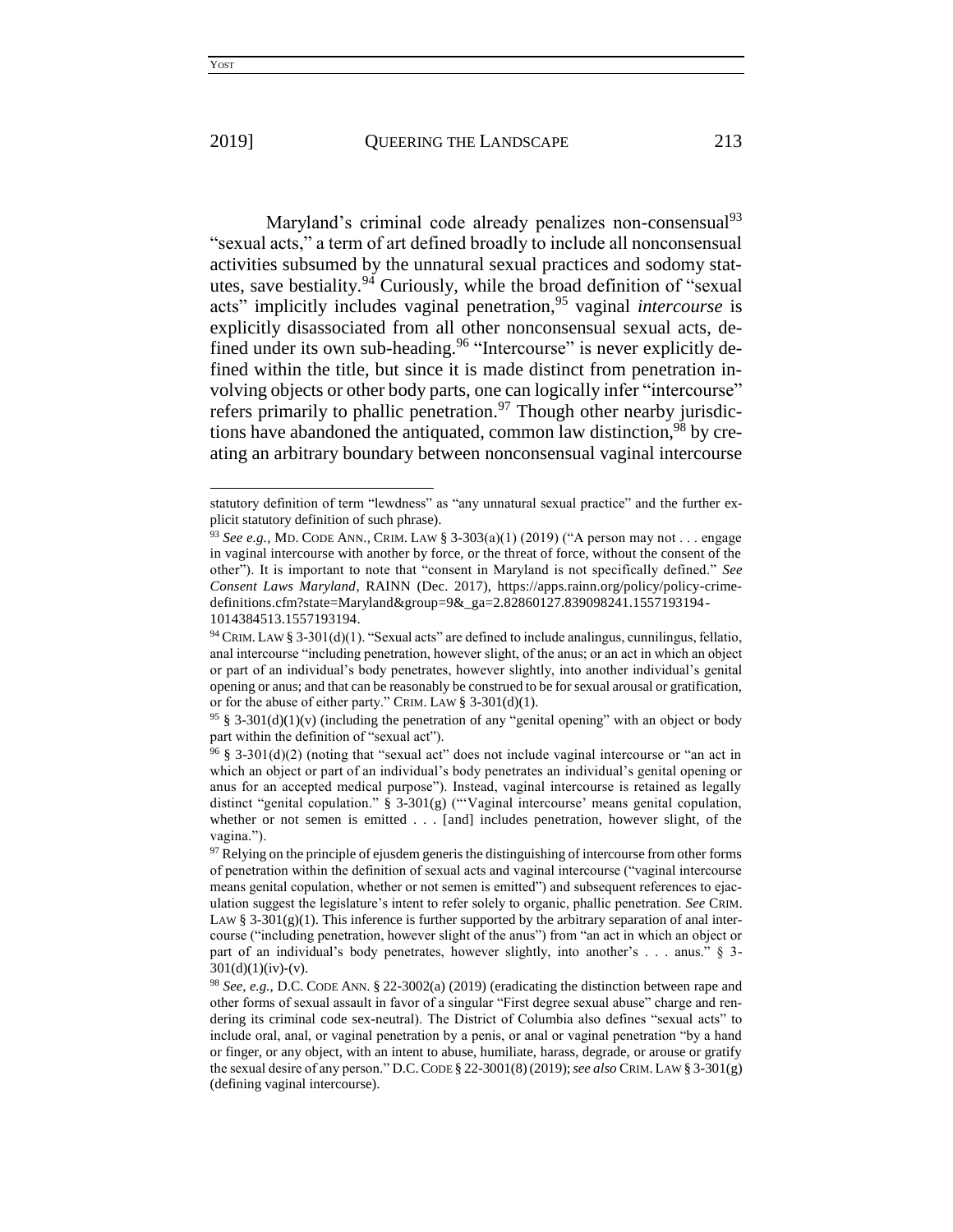and all other nonconsensual sexual acts while retaining both definitions with legally indistinct, parallel punishments, Maryland's legislature demonstrates its refusal to acknowledge gender divergence.<sup>99</sup>

The segregation of vaginal intercourse, or "genital copulation" from all other forms of sexual encounters, many of which, by statutory definition involve the use of one or more individuals' genitals, infers a hierarchical view of what "sex" is and is not<sup>100</sup>—cementing into law presumptions of cissexism and heterosexuality.<sup>101</sup> The othering of nonprocreative sex is further supported by the statute's differing evidentiary burden for rapes which defy the heterosexist presumption of phallic penetration,<sup>102</sup> "in which an object or a part of an individual's body penetrates, however slightly, into another individual's genital opening or anus," requiring additional corroborating proof that the act was carried out for the purposes of "sexual arousal or gratification, or for the abuse of either party."<sup>103</sup> While these definitions do recognize the fluidity of potential abuse of power, allowing for either party—the penetrator or the penetrated—to be in violation of the statute, the State forces upon people without vaginas<sup>104</sup> or survivors of sexual assaults

<sup>&</sup>lt;sup>99</sup> The possible underlying legislative intent behind excluding vaginal intercourse from the legal definition of a "sexual act" is further confused upon reviewing the definitions for first- and second-degree rape offenses. While the provision for "rape in the first degree" compartmentalizes vaginal intercourse and all other "sexual acts" into separate sub-sections  $((a)(1)(i)$  and  $(a)(1)(ii)$ , the provision for "rape in the second degree" lumps together both definitions under one subheading. *Compare* CRIM. LAW § 3-303(a)(1)(i)-(ii), *with* CRIM. LAW § 3-304(a)(1). Further, neither provision offers distinct criminal punishments for either activity when committed in violation of the title. *Id.*

<sup>&</sup>lt;sup>100</sup> As a former sex educator, I am of the mindset that every individual ought to be able to define what sex is and is not for themselves; however, as a law student, I understand the necessity of clear-cut definitions and guidelines with which to regulate. Narrowly defining "sex" or "intercourse" to be inclusive of only traditionally, procreative sexual acts or a predetermined range of acts or possible combinations of assigned or acquired body parts, however, is equally problematic.

<sup>101</sup> "Cissexism" (a compound of "cisgender" and "sexism") is prejudice or discrimination against transgender people. *Cissexism*, OXFORD DICTIONARIES, https://en.oxforddictionaries.com/definition/cissexism (last visited May 6, 2019). Maryland's statute's narrow definition of penile penetration as "intercourse" presumes both that people assigned male at birth (AMAB), or born with penises engage in penetrative anal or vaginal sex, and that this form of sexual intimacy is worthy of being legally distinct from all other, lesser, "sexual acts." CRIM. LAW §  $3-301(d)(1)$ .

<sup>&</sup>lt;sup>102</sup> Regardless of the phallic narrative of penetrative sex as a "primary" sex act, the legal definition of sexual act presumes as a default that one or both parties in violation of the statute will have penises. CRIM. LAW § 3-301(d)(1) ("Sexual act means any of the following acts, regardless of whether semen is emitted.") (emphasis added).

 $103$  CRIM. LAW § 3-301(d)(1)(v).

<sup>&</sup>lt;sup>104</sup> Particularly alienating pre-operative or non-operative transgender women or transfeminine individuals.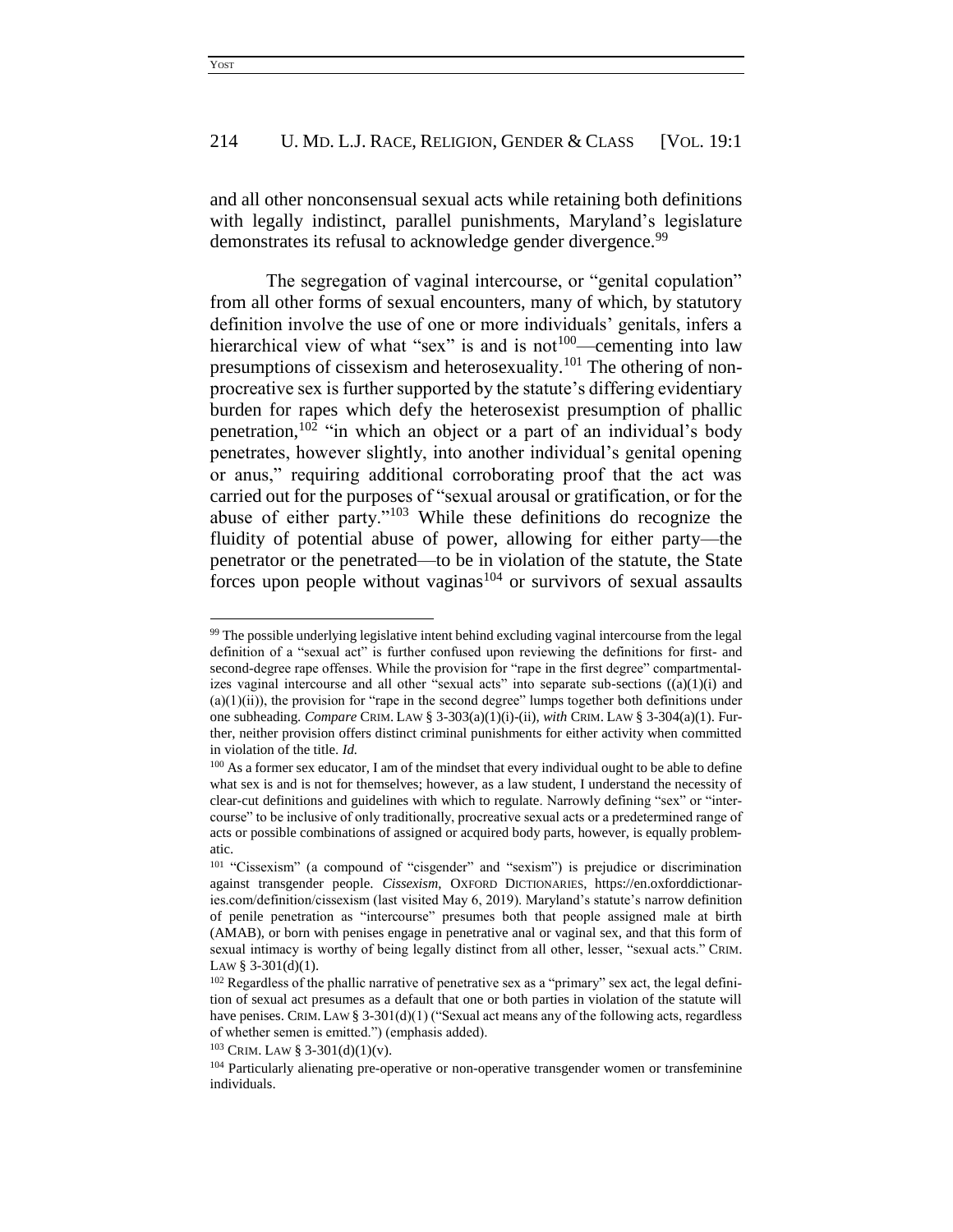that do not fit the legal definition of "intercourse"<sup>105</sup> the heavier burden of proving their victimhood.<sup>106</sup> By requiring distinct evidentiary burdens for rapes that do not meet the legal definition of "vaginal intercourse," or mirror a narrow, cissexist conception of sex, Maryland's current Criminal Code fails to protect transgender and cisgender survivors equally. Instead, the current law criminalizes queer sex as "unnatural," conflating consensual sexual acts with nonconsensual violence.<sup>107</sup>

## IV. GENTRIFICATION, SURVEILLANCE, AND BALTIMORE'S FRAUGHT RELATIONSHIP WITH TRANS AND GENDER NON-CONFORMING SEX **WORKERS**

The retention of Maryland's sodomy and unnatural sexual practices statutes reflects the national push towards criminalizing, or regulating out of existence, the transgender body.<sup>108</sup> Trans Marylanders are not immune to the rampant discrimination and violence that advocates call a "crisis of hate."<sup>109</sup> Locally, the ongoing gentrification

<sup>105</sup> *See* CRIM. LAW § 3-301(e) (defining "sexual contact" as "intentional touching of the victim's or actor's genital, anal, or other intimate area for sexual arousal or gratification, or for the abuse of either party").

 $106 \text{ }$ § 3-301(e).

<sup>107</sup> CRIM. LAW § 3-301(d).

<sup>&</sup>lt;sup>108</sup> "One in three transgender people have experienced homelessness — including one in eight in the last year alone, putting them at risk of physical and sexual violence and being forced into sex work, according to the National Center for Transgender Equality. Seventy percent of transgender people who tried going to a shelter in the last year were kicked out for being transgender, were physically or sexually assaulted, or faced another form of mistreatment because of their gender identity, the center said." Tracy Jan, *Proposed HUD Rule Would Strip Transgender Protections at Homeless Shelters,* WASH. POST (May 22, 2019) https://www.washingtonpost.com/business/2019/05/22/proposed-hud-rule-would-strip-transgender-protections-

homeless-shelters/?utm\_term=.e590637dc147; Erica L. Green et al., *'Transgender' Could Be Defined Out of Existence Under Trump Administration*, N.Y. TIMES (Oct. 21, 2018), https://www.nytimes.com/2018/10/21/us/politics/transgender-trump-administration-sex-definition.html.

<sup>109</sup> *See* EMILY WATERS ET AL., NAT'L COALITION ANTI-VIOLENCE PROGRAMS, A CRISIS OF HATE: A REPORT ON LESBIAN, GAY, BISEXUAL, TRANSGENDER AND QUEER HATE VIOLENCE HOMICIDES IN 2017 (2018), https://avp.org/wp-content/uploads/2018/01/a-crisis-of-hate-january-release.pdf. In 2015, 58% of transgender Marylanders reported experiencing abusive mistreatment during interactions with police, 24% reported experiencing housing discrimination on the basis of their gender identities, 22% were living in poverty, and 11% had experienced homelessness in the past year. 28% of respondents reported experiencing homelessness in their lifetimes. N'TL CTR. FOR TRANSGENDER EQUALITY, 2015 TRANSGENDER SURVEY: MARYLAND STATE REPORT 1–2 (2017) (https://transequality.org/sites/default/files/USTS%20MD%20State%20Report.pdf)[hereinafter "MARYLAND STATE REPORT"].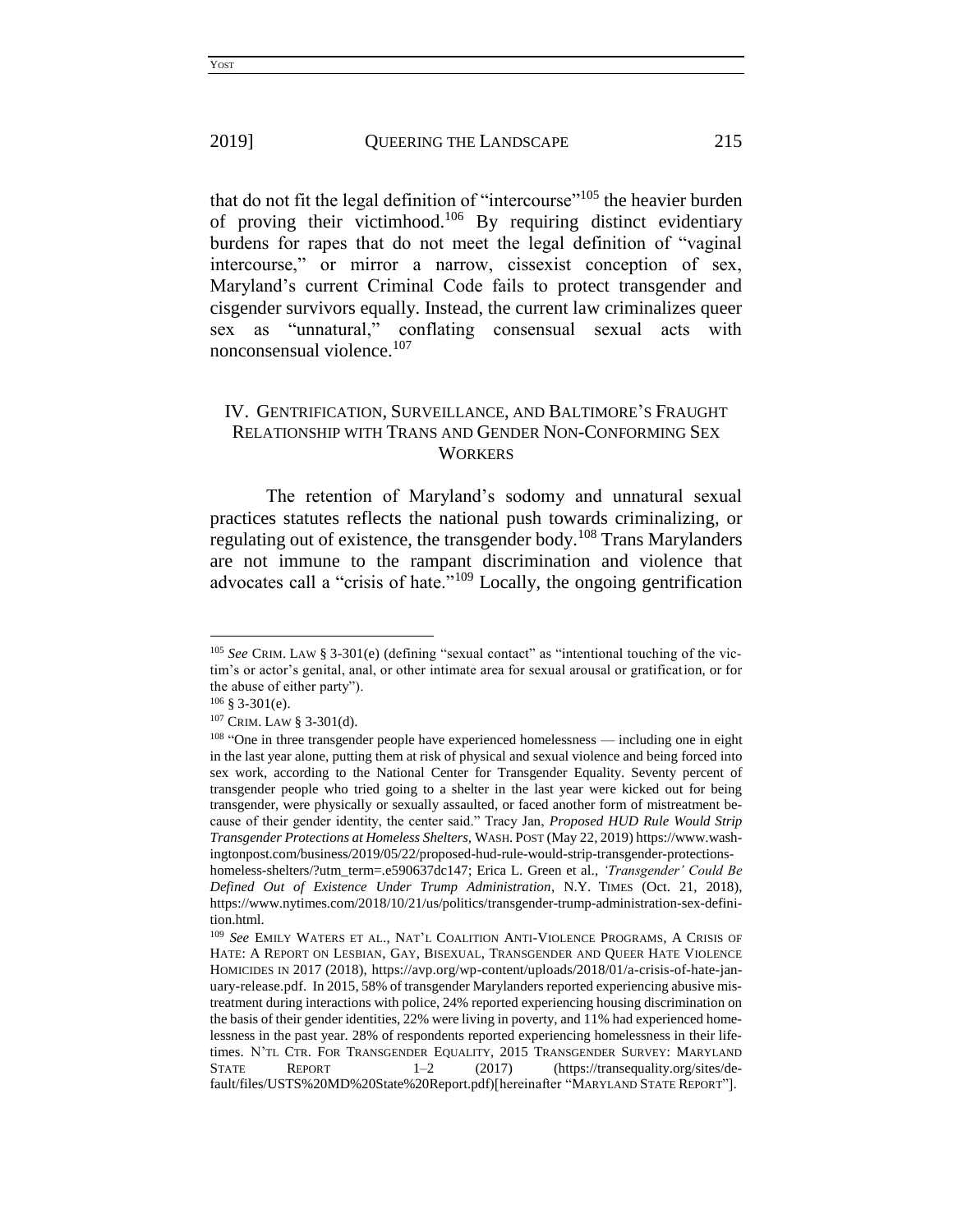of Baltimore City's Station North<sup>110</sup> and the adverse effects of displacing the sex worker community historically connected to the neighborhood is nodded to by Jonathan Borofsky's Male/Female statue,<sup>111</sup> installed immediately outside of Baltimore's Penn Station in 2004, as part of a "revitalization" project to whitewash the area. $112$  The architectural dissonance between Penn Station's traditional, historic structure, and the spliced, contemporary, gender-fluid body<sup>113</sup> observing the space mirrors the conflict occurring within the surrounding city blocks.<sup>114</sup> Voted "best eyesore in Baltimore," the infamous monolith is the first thing visitors entering the city by train see upon exiting the station.<sup>115</sup> Watching over this major port of entry for interstate intercourse, the gender non-conforming icon offers a subtle tongue-incheek commentary on the shifting sociocultural landscape of the area, characterized by an influx of affluent younger suburban folks and increased police surveillance.<sup>116</sup> The intersecting aluminum panels create an obscene, illuminated hermaphroditic body, highlighting the burden of visibility TGNC folks bear—often barring their safe access legal recourse and protection.<sup>117</sup> Its looming presence on State property

<sup>110</sup> *See* Larry Perl, *Station North and North Baltimore 'Moving Closer Together'*, BALT. SUN (Oct. 23, 2015, 9:36 AM), https://www.baltimoresun.com/news/maryland/baltimore-city/northbaltimore/ph-ms-station-north-expansion-1021-20151023-story.html (describing growing connections between north Baltimore and the city's Station North neighborhood).

<sup>111</sup> Jonathan Borofsky, *Male/Female*, BOROFSKY, http://www.borofsky.com/index.php?album=malefemale (last visited May 6, 2019) (describing the statute as being 52 feet tall, wrought from aluminum and LED lighting, and a permanent installation at Baltimore Penn Station).

<sup>112</sup> *See generally* ANTERO PIETILA, NOT IN MY NEIGHBORHOOD: HOW BIGOTRY SHAPED A GREAT AMERICAN CITY (2010) (examining the long, racialized history of segregation and redlining in Baltimore).

<sup>113</sup> Michael Farley, *The Much-Hated 'Male/Female' Statue at Penn Station is in Fact Baltimore's Kinkiest Artwork*, CITYPAPER (Feb. 5, 2015, 4:35 PM), https://www.citypaper.com/blogs/noise/bcp-the-muchhated-malefemale-statue-at-penn-station-is-in-fact-baltimores-kinkiest-artwork-20150205-story.html.

<sup>114</sup> *See* Michael K. Lavers, *Baltimore Neighborhood's Gentrification Sparks Tension*, WASH. BLADE (Aug. 16, 2017, 2:23 PM), https://www.washingtonblade.com/2017/08/16/baltimorelgbt-neighborhoods-gentrification-sparks-tension/ (chronicling the conflict between a local LGBT community and an incoming gas station).

<sup>115</sup> Edward Gunts, *Locals Have Come to Admire Male/Female Statue*, BALT. MAG. (Feb. 12, 2015), https://www.baltimoremagazine.com/2015/2/12/locals-have-come-to-admire-male-female-statue; Man Woman Statute (@manwomanstatue), TWITTER, https://twitter.com/manwomanstatue (last visited May 6, 2019) (describing itself in the bio as the "[T]he most hated public art in Charm City.").

<sup>116</sup> *See* Gunts, *supra* note 115 (describing people's changing attitude toward the Man/Woman statue); Lavers, *supra* note 114 (examining tensions related to changes in the Baltimore neighborhood).

<sup>&</sup>lt;sup>117</sup> "Black women and trans people of color are fighting for visibility in the legal system, particularly as victims of intimate partner and other forms of gendered violence." Samone Ijoma, *False Promises of Protection: Black Women, Trans People & the Struggle for Visibility as*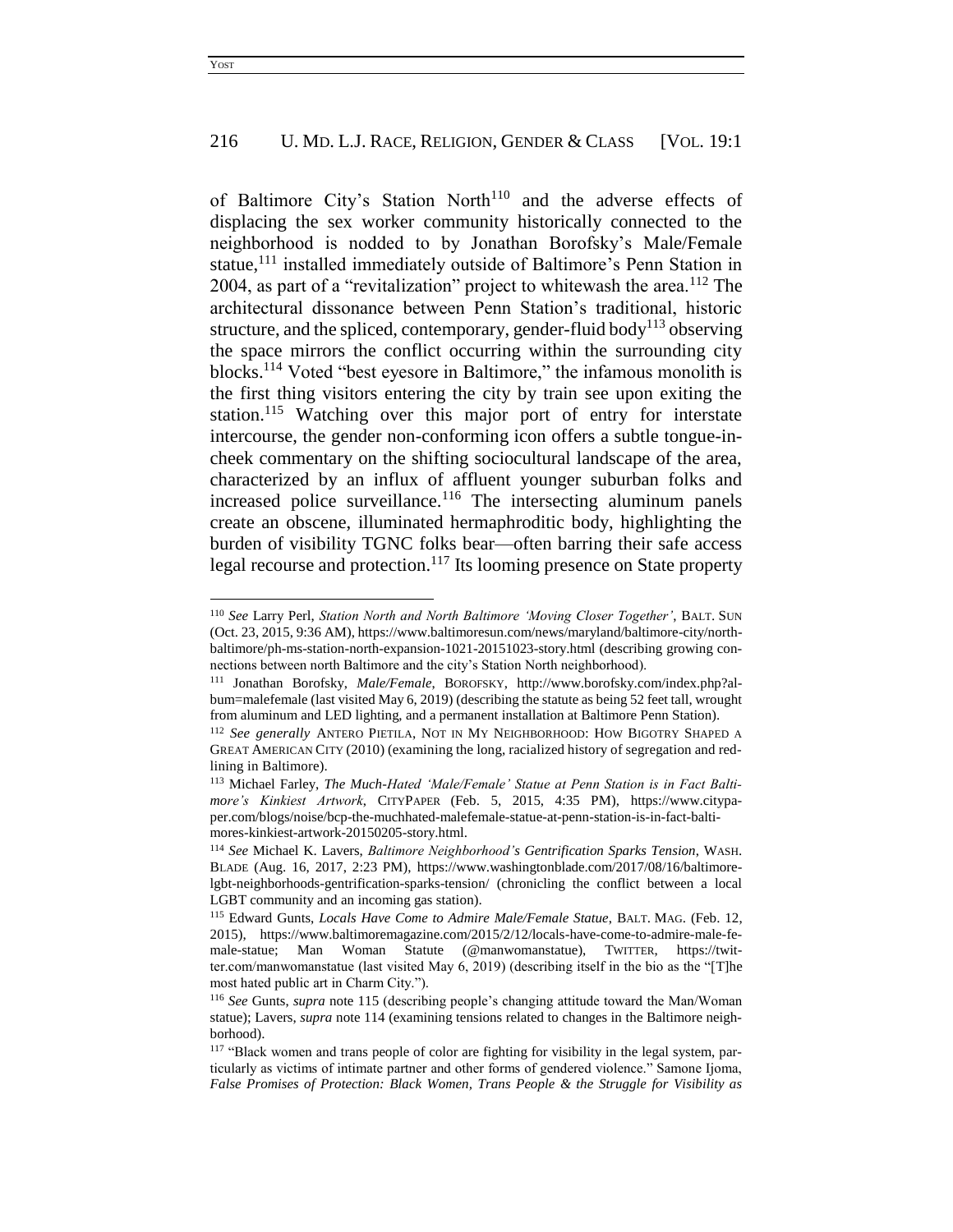is suggestive of both a tacit acceptance and recognition of those workers who have been displaced by the area's state-sponsored gentrification.<sup>118</sup>

## *A. Not in My Neighborhood: The IRL<sup>119</sup> Gentrification of 'Station North' and Surrounding Neighborhoods Has Heightened Policing of TGNC Community Members*

Despite the pervasive undercurrent of transphilia<sup>120</sup> throughout Baltimore's arts scene, newcomers to the evolving neighborhoods surrounding Station North—an historic nexus for the LGBTQIA+ community and TGNC sex work—have been calling the police on their TGNC and sexing-working neighbors. <sup>121</sup> As an influx of residents has increased demand for local small businesses, street work has continued in the now more heavily trafficked, illuminated neighborhoods surrounding Station North.<sup>122</sup> Tensions have been high in these neighborhoods over the past several years, where settlers have failed to connect with the pre-existing communities into which they relocated.<sup>123</sup> Key players in this wave of gentrification, Maryland Institute College of Art and Johns Hopkins University, have openly encouraged increased

*Victims of Intimate Partner and Gendered Violence,* 18 U. MD. L.J. RACE, RELIGION, GENDER, & CLASS 225, 279 (2018); *see* Farley, *supra* note 113 (describing the symbolism of the Male/Female statute).

<sup>118</sup> *Id*; *see* Perl, *supra* note 110.

<sup>&</sup>lt;sup>119</sup> "IRL" or "in real life" is a colloquialism referring to this physical, tangible dimension, paralleling "URL" or digital space which can only be occupied virtually. Marko Ticak, *What Does Irl Mean?*, GRAMMARLY, https://www.grammarly.com/blog/irl-meaning/ (last visited May 6, 2019).

<sup>&</sup>lt;sup>120</sup> Transphilia is the opposite of transphobia. S.G. ASH, FABULOUS FACTS: AN ENGAGING Q & A CELEBRATING THE EXTRAORDINARY, QUIRKY AND CLOSETED QUEER COMMUNITY (2012). <sup>121</sup> Wesley Case, *Baltimore's LGBT Hub Expands Beyond Mount Vernon Amid Discussions* 

*of Inclusion, Competition*, BALT. SUN (Apr. 17, 2017, 6:32 AM), https://www.baltimoresun.com/features/bs-ae-lgbt-neighborhoods-20170417-story.html; Raye Weigel, *We Are Kinda Unbreakable*, CITY PAPER (Sept. 26, 2017, 5:06 PM), https://www.citypaper.com/bcpnews-we-are-kinda-unbreakable-20170926-htmlstory.html (discussing the outreach of the Transgender Action Group (TAG) which supports transgender sex workers in Baltimore with safe sex/hygiene kits and the reality of transgender sex workers in Baltimore). *See also* Lavers, *supra* note 114 (noting the "'late night operations'" which occur in the Charles North neighborhood where "sex workers frequently operate," several of whom are trans women of color).

<sup>&</sup>lt;sup>122</sup> Lavers, *supra* note 114 ("'[T]here's enough automobile traffic and enough residences around that the people who are on the streets feel if they were to cry out, if they're in real danger that somebody would call the police.'").

<sup>123</sup> Weigel, *supra* note 121 (discussing the impact of gentrification and the need to "'educate folks who are moving into a community who don't understand the street economy, who don't understand anything about these people's lives, who don't even see them as human'").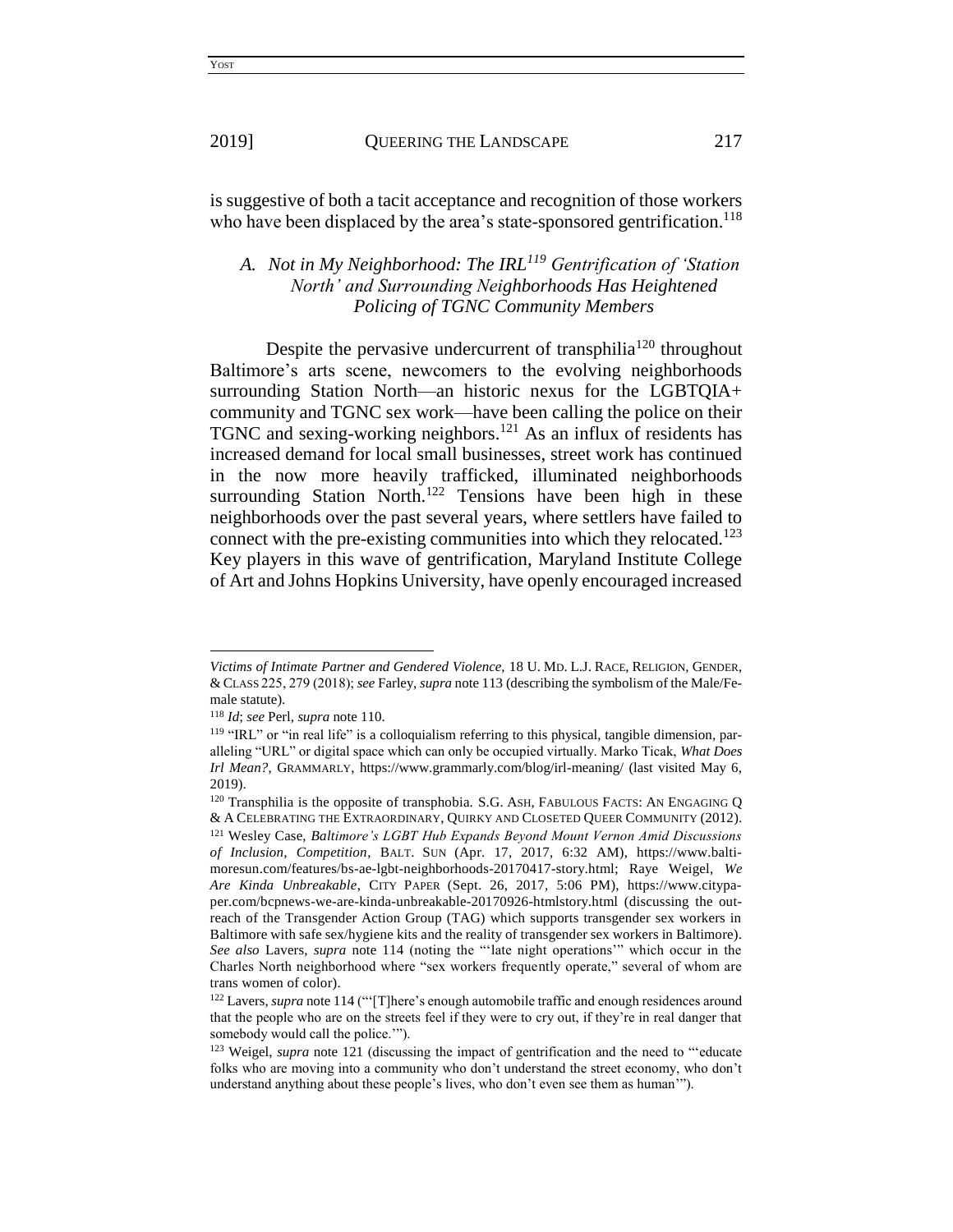police presence to protect their investments in rehabilitated properties in the area.<sup>124</sup>

In a 2014 survey of Baltimore residents, researchers noted a clear racial divide in how community members reacted to the presence of sex workers in their neighborhoods.<sup>125</sup> Over the past decade, the predominantly white gentrifiers<sup>126</sup> have helped create a heightened police presence in these historically Black neighborhoods by reporting the mere presence of Black and brown TGNC neighbors suspected of engaging in sex work.<sup>127</sup> The combination of institutionalized gentrification and individuals' associations of Blackness and transness with criminalization has contributed to the violent displacement of the TGNC and sex worker communities historically connected to Baltimore's arts and entertainment district. 128

In response to increased community complaints about the presence of sex workers in their neighborhoods, the Baltimore City State Attorney's Office, in conjunction with a panel of community stakeholders, established the Specialized Pretrial Diversion Program ("SPDP") in August of 2009, an early resolution docket to which all prostitution charges are to be routed.<sup>129</sup>

<sup>124</sup> *Id.* ("And with more gentrification also comes more police."). *See* Pamela Wood, *Maryland General Assembly Gives Final OK to Armed Johns Hopkins University Police Force*, BALT. SUN (Apr. 2, 2019, 6:40 PM), https://www.baltimoresun.com/news/maryland/baltimore-city/bs-md-hopkins-police-final-20190401-story.html.

<sup>&</sup>lt;sup>125</sup> "Findings show that one neighborhood is notably different from the others in that respondents consider prostitution less of a problem, are less likely to believe police should respond to prostitution, and are less likely to indicate that prostitution causes a nuisance or could lead to additional criminal behavior." Corey S. Shdaimah et al., *Neighborhood Assessment of Prostitution as a Pressing Social Problem and Appropriate Responses: Results of a Community Survey,* 25 CRIM. JUST. POL'Y REV. 275 (2014) (reporting the results of a community survey in a predominantly Black neighborhood, as compared to two predominantly white neighborhoods).

<sup>126</sup> Sarah Meehan, *Baltimore Among Nation's Most Gentrified Cities, Study Shows*, BALT. SUN (Mar. 20, 2019, 9:40 AM), https://www.baltimoresun.com/news/maryland/baltimorecity/bs-md-ci-gentrification-study-20190319-story.html; Weigel, *supra* note 121 (discussing the "divide between the white gay community and people of color in the trans community" and how neighborhood newcomers are entering "'like ambassadors of white settler colonialism to displace the neighborhood'").

<sup>127</sup> Abdallah Fayyad, *The Criminalization of Gentrifying Neighborhoods*, THE ATLANTIC (Dec. 20, 2017), https://www.theatlantic.com/politics/archive/2017/12/the-criminalizationof-gentrifying-neighborhoods/548837/; Lavers, *supra* note 114.

<sup>128</sup> Lavers, *supra* note 114; *see also* Farley, *supra* note 113 (explaining that in 2004, the area surrounding the sculpture was an entertainment district that contained a large population of queer sex workers).

 $129$  Née the "Specialized Prostitution Diversion Program," the program is theoretically available to all individuals charged with prostitution related crimes in Baltimore who has not been previously charged with a felony offense. Corey Shdaimah, *Taking a Stand in a Not-So-Perfect*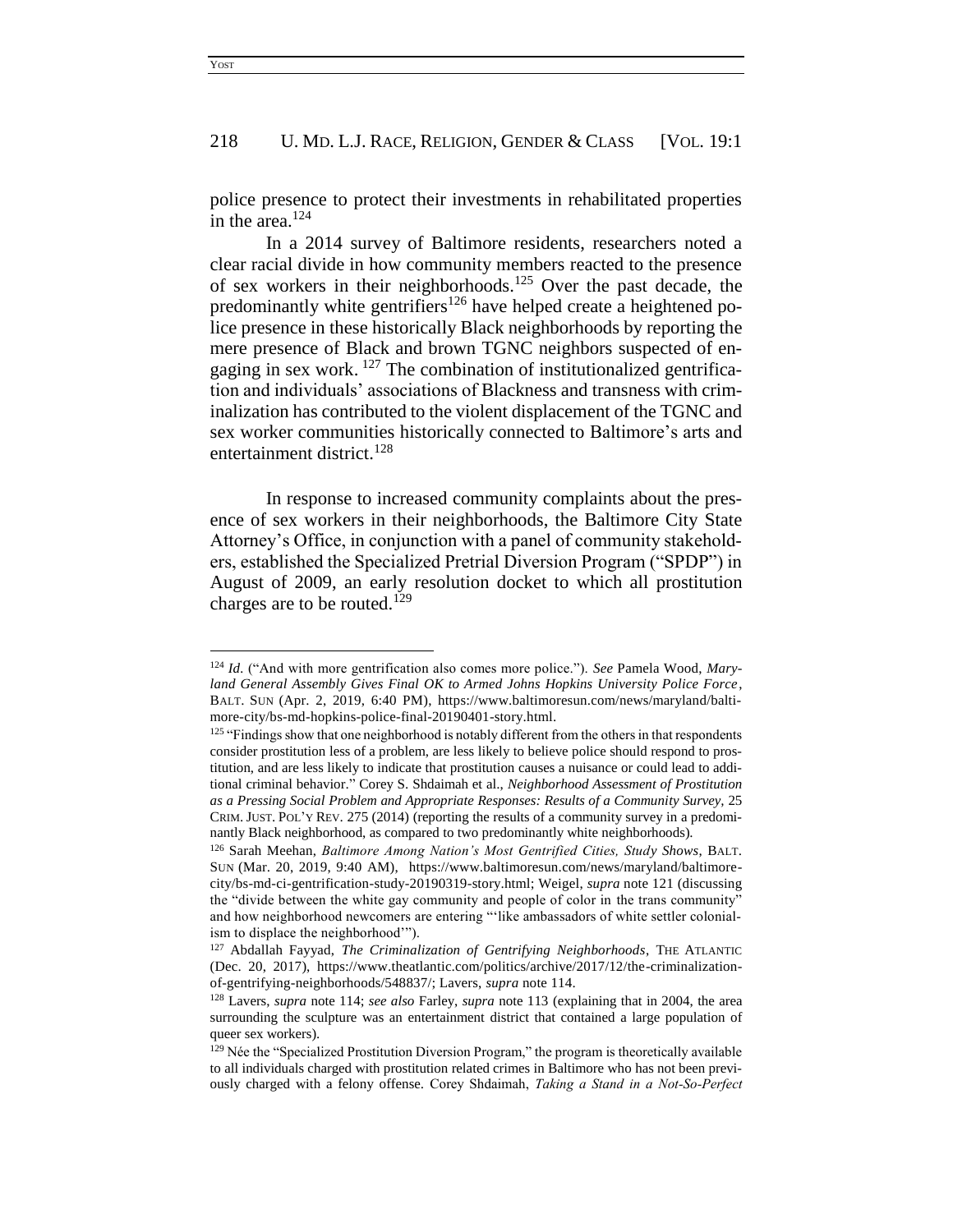Here, individuals charged with crimes relating to street work would be given the opportunity to complete a 90-day therapeutic diversion program, after which their charges would be dropped.<sup>130</sup> This toneshift<sup>131</sup> is joined by the introduction of a sex trafficking statute in Maryland, which displaces the onus of criminality onto parties coercing, threatening, forcing or fraudulently compelling another to prostitute.<sup>132</sup> The "problem-solving" court, hidden away out of sight and mind in the basement of the Eastern District Courthouse on North Avenue, has not been subject to organized observation and data tracking since 2011, when researchers compiled an initial report on the failures and successes of the program.<sup>133</sup> Though dated, the report reflects that of the 616 street working arrestees in 2010, the early resolution program was "successful" for only fifty-eight percent of participants, resulting in dismissed charges.<sup>134</sup> As a pre-requisite for dismissal, participants are required to successfully complete a 90 re-education program, after which their charges will be *null processed,* however, "formal written criteria for what constitutes successful completion do not exist."<sup>135</sup> Though participation in the diversion program is not compulsory, eighty-five percent

*World: What's a Critical Supporter of Problem-Solving Courts to Do,* 10 U. MD. L.J. RACE, RELIGION, GENDER, & CLASS 89, 94–95 (2010).

<sup>130</sup> *Id.* 

<sup>&</sup>lt;sup>131</sup> The 2014 Neighborhood survey, for instance, confirmed that Baltimore residents "indicate an association between prostitution and both addiction and poverty," which "suggests the usefulness of hybrid programs that address underlying concerns rather than solely relying upon punitive responses." Shdaimah, et al., *supra* note 125 at 293. While sex work is still illegal in Maryland, courts are increasingly recognizing that "a person charged with prostitution is arguably as much a victim as an offender." Shdaimah, *supra* note 129 at 100; CRIM. L. § 11-306 (criminalizing prostitution as a misdemeanor punishable with up to one year of jail time, a \$500 fine, or both); CRIM. L. § 11-301 (c) (defining prostitution as "the performance of a sexual act, sexual contact, or vaginal intercourse for hire.").

<sup>&</sup>lt;sup>132</sup> Previously, prosecutions were made under the human trafficking statute, which embedded a provision criminalizing sex trafficking, however this legislative session Maryland created a distinct provision specific to sex trafficking. CRIM. L § 11-303; H.B. 871, 2019 Leg., 439th Sess. (2019) (enacted April 18, 2019).

<sup>133</sup> Shdaimah, *supra* note 129; *see generally* Corey Shdaimah & Marie Bailey-Koch, *"Can You Help With That Instead of Putting Me in Jail?": Participant Insight on Baltimore City's Specialized Prostitution Diversion Program,* 35 JUST. SYS. J. 257 (2014).

<sup>134</sup> Shdaimah & Bailey-Koch, *supra* note 133 at 261 (reporting that "90 percent were female, 9 percent were transgender, and 1 percent were male," failing to identify whether the 9% transgender population tracked identified as female, non-binary, or neither.).

<sup>&</sup>lt;sup>135</sup> *Id.* at 260 (noting that "From our observations and interviews with program staff, it appears that clients who remained engaged or became reengaged with program staff, even if they periodically breach program requirements, were deemed successful. While there is sometimes disagreement on what constitutes a breach or (dis)engagement worthy of termination, these are resolved through staff discussion and consensus, sometimes with the input of the participant. At their ninety-day court hearing, the charges of successful participants are *null processed,* and they are then entitled to have the charges expunged from their record at a cost of \$30.").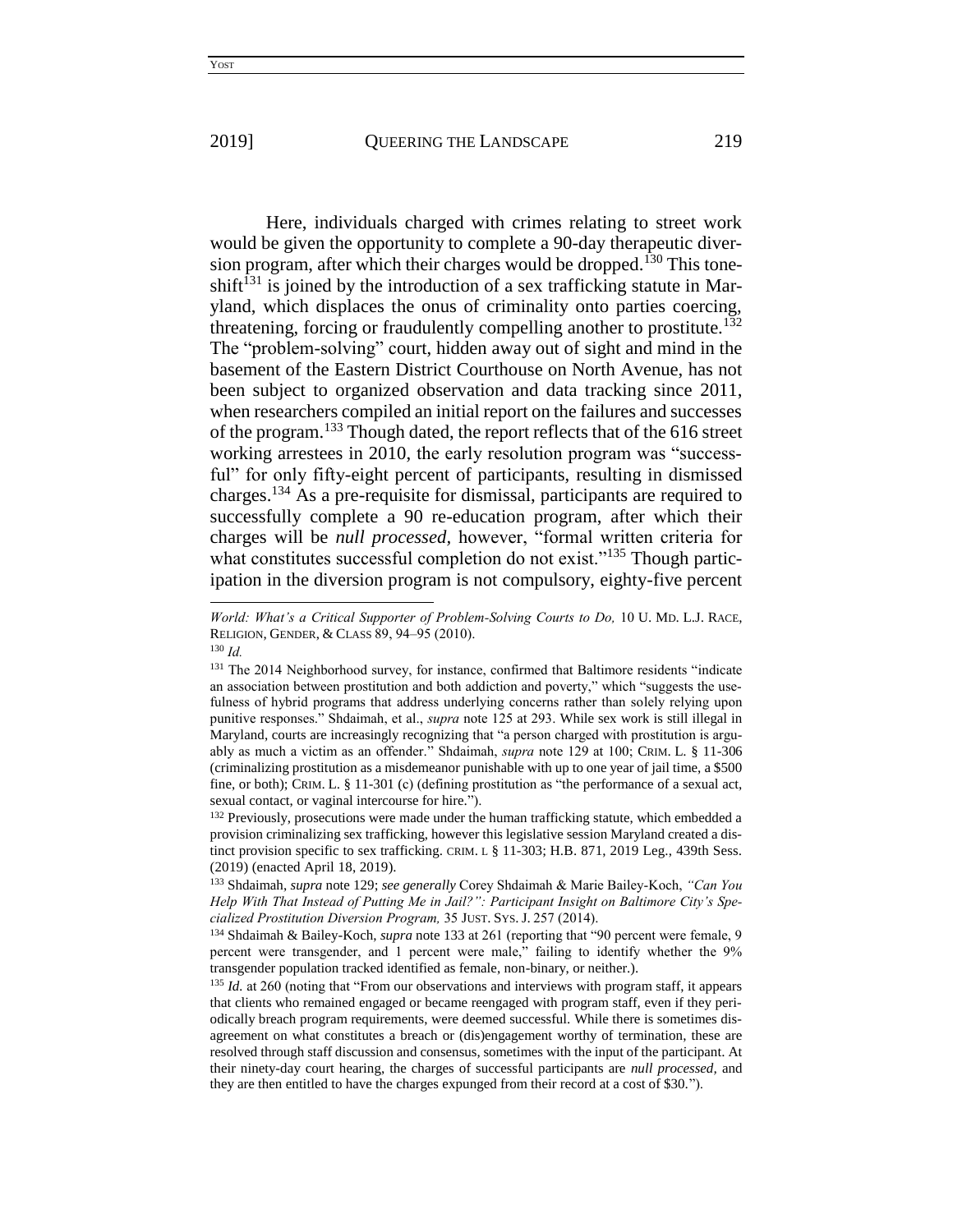of sex working women surveyed reported they had consented to participate simply because they did not want to go to jail.<sup>136</sup>

In 2011, funded by the Abell Foundation, TurnAround, Inc., a Maryland non-profit became the primary source for referrals from SPDP.<sup>137</sup> TurnAround's Anti-Trafficking program touts its dedication to "empowering survivors of sex trafficking and commercial sexual exploitation," by promoting a model of "diversion" that does not acknowledge the capacity of individuals to affirmatively choose to engage in sex work, requiring that participants to embrace their victimhood to graduate.<sup>138</sup> Over the 90 days, the program offers individual and group therapy and provides referrals to transitional housing, however, by neglecting to provide long-term treatment that addresses all of the intersecting stigmas leading individuals to engage in street work, the program fails to incorporate a holistic approach to healing and harm reduction.<sup>139</sup> Critics of the program have also pointed to the potentially inconvenient location,  $140$  the program's lack of trans fluency,<sup>141</sup> and its potential adverse impact on Black street workers and "poor women, who already bear the brunt of societal ills, such as poverty, low-wage work, unemployment, and increased surveillance."<sup>142</sup> Since the program's initiation, concerns have been raised about the

<sup>&</sup>lt;sup>136</sup> *Id.* at 262 (reporting that of the 21 participants willing to speak about their experience, 18 expressed the desire to avoid jail time as their primary motivation for entering the program).

<sup>137</sup> Abell Foundation, *Abell Salutes TurnAround, for providing victims of sex trafficking with a new life,* https://www.abell.org/publications/abell-salutes-turnaround-providing-victims-sextrafficking-new-life (last visited May 24, 2019).

<sup>138</sup> TurnAround, Inc., Human Trafficking, https://turnaroundinc.org/educate/human-trafficking/ (last visited May 24, 2019); *see also* Shdaimah, *supra* note 129 at 104 (noting the tendency of diversion programs to focus on "moral redemption" over holistic, long-term supporting, suggesting that "[T]here would likely be little need for problem-solving courts if this country's mental health, drug treatment, and economy functioned better to meet the needs of its citizens."). <sup>139</sup> "Our study shows a dire and ongoing need for material assistance, such as housing, health care, addiction treatment, mental health services, educational and vocational services, and documentation to qualify for services." Shdaimah & Bailey-Koch, *supra* note 133 at 267.

<sup>&</sup>lt;sup>140</sup> While individuals charged with prostitution anywhere in Baltimore, are eligible "regardless of where they live," the anti-trafficking program takes place only out of TurnAround Inc.'s Baltimore City office, making access inconvenient for many individuals living outside the city limits. Shdaimah et al., *supra* note 125 at 275.

<sup>141</sup> *See* Maire Bailey-Koch et al., *Finding the Right Fit: Disparities Between Cisgender and Transgender Women Arrested for Prostitution in Baltimore*, J. OF FORENSIC SOC. WORK, 5, 82– 97 (2015) (identifying that, because transgender individuals often turn to sex work after experiencing discrimination, for diversionary programs to be useful, they must provide additional support to transgender participants, who will likely face additional stigmas and barriers to care following their program completion).

<sup>142</sup> Shdaimah et al., *supra* note 125 at 102–103. *See* GRANT, *supra* note 3.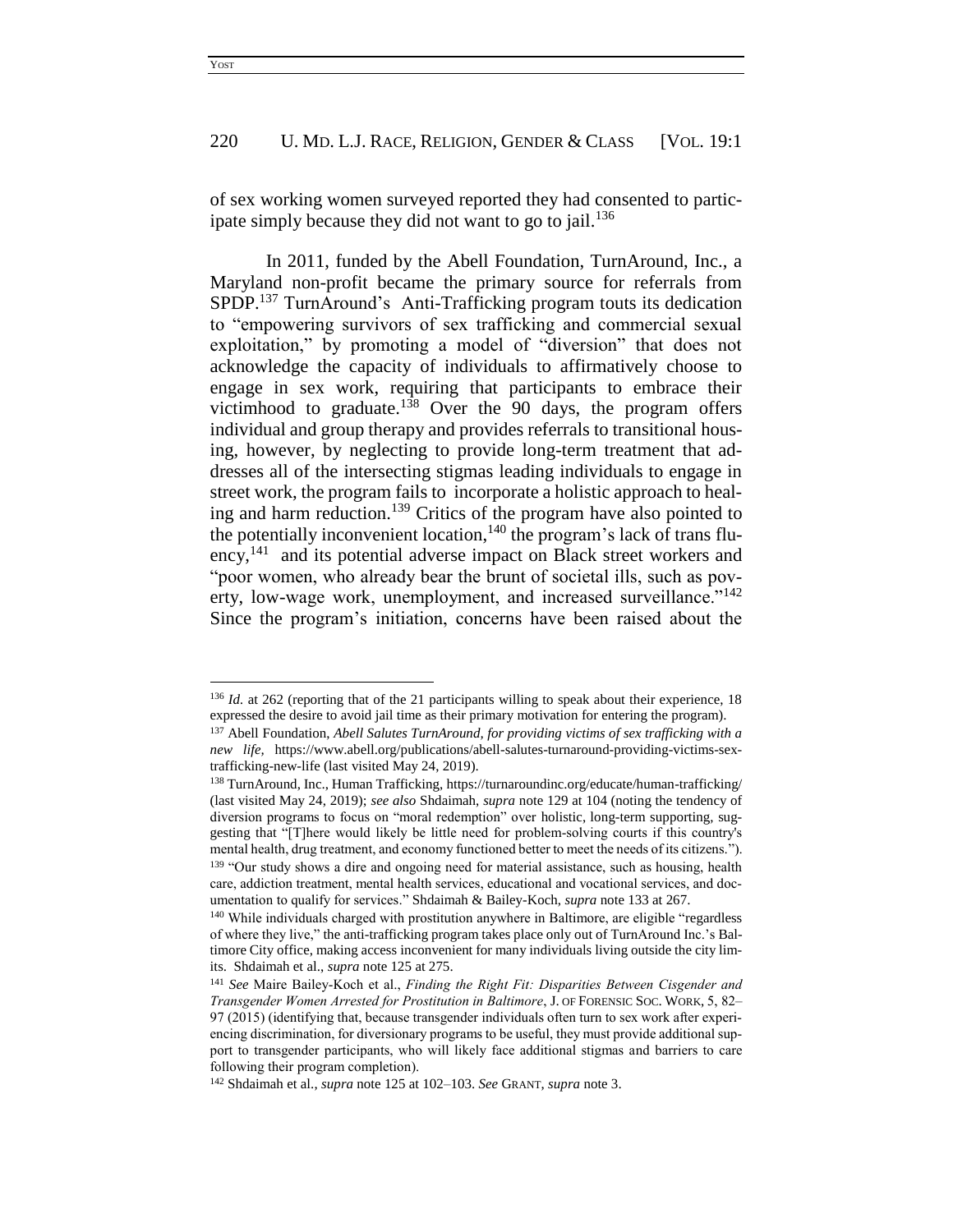$\overline{a}$ 

#### 2019] QUEERING THE LANDSCAPE 221

potential for the diversionary system to unintentionally increase community and police surveillance of those most vulnerable to attack.<sup>143</sup>

In 2016, the Department of Justice initiated an investigation into the Baltimore Police Department ("BPD") following complaints of corruption and a pattern and practice of constitutional violations.<sup>144</sup> The investigation culminated in the ordering a Consent Decree,  $145$  which indicated, *inter alia*, the department's inability to safely interact with the LGBTQIA+ and sex worker communities, causing the Baltimore City Police Commissioner to reinstate the City's LGBTQ Advisory Council.<sup>146</sup> This council sought to communicate feedback from targeted community members to the BPD Commissioner, acting as liaisons in "enact [ing] systemic and cultural change" within the police department.<sup>147</sup> The Consent Decree identified and delegated to the BPD distinct responsibilities and remedial measures to ensure no further constitutional violations occur, such as affirmative training on working with "vulnerable populations," including LGBTQIA+ community members and sex workers.<sup>148</sup> Released in 2017, a 2015 state-wide survey confirmed that fifty-eight percent of transgender Marylanders had experienced police harassment, including verbal abuse, misgendering, physical and sexual assault, including being forced to sexually perform to avoid arrest.<sup>149</sup>

In response, the 2017 Decree bars police from discriminating against people perceived to be gender non-conforming by misgendering

<sup>&</sup>lt;sup>143</sup> GRANT. *supra* note 3 at 100: 102 ("As some of the most marginalized and stigmatized members of our society, persons who engage in prostitution are vulnerable to attacks, physical and otherwise, by clients, community members, and sometimes law enforcement. . . People engaged in "streetwalking," . . . are the most vulnerable to harm, lowest paid, and most easily targeted for arrest and prosecution. . . I was concerned about whether the creation . . . would result in increased law enforcement and prosecution of prostitution. . . encourage[ing] communities to report and harass those engaged in prostitution more aggressively.").

<sup>&</sup>lt;sup>144</sup> U.S. DEP'T OF JUST., INVESTIGATION OF THE BALTIMORE CITY POLICE DEPARTMENT (2016), https://www.justice.gov/opa/file/883366/download.

<sup>145</sup> United States v. Police Dep't. of Balt. City et al., No 1:17-cv-00099-JKB (Apr. 7, 2017) [hereinafter Consent Decree].

<sup>146</sup> *Id.* at 8, 89 ("BPD will ensure that it solicits input from its advisory boards and councils representing particular communities in Baltimore, such as the Youth Advisory Board and the LGBT Advisory Council, on policies, practices, training, engagement programs, and enforcement strategies that affect the communities those advisory groups represent.").

<sup>&</sup>lt;sup>147</sup> Steve Charing, *DOJ Report Spurs Police LGBT Advisory Council*, WASH. BLADE (Sept. 8, 2016, 6:00 AM), https://www.washingtonblade.com/2016/09/08/doj-report-spurs-police-lgbtadvisory-council/.

<sup>148</sup> Consent Decree, *supra* note 145, at 88–89.

<sup>149</sup> MARYLAND STATE REPORT, *supra* note 109 at 2.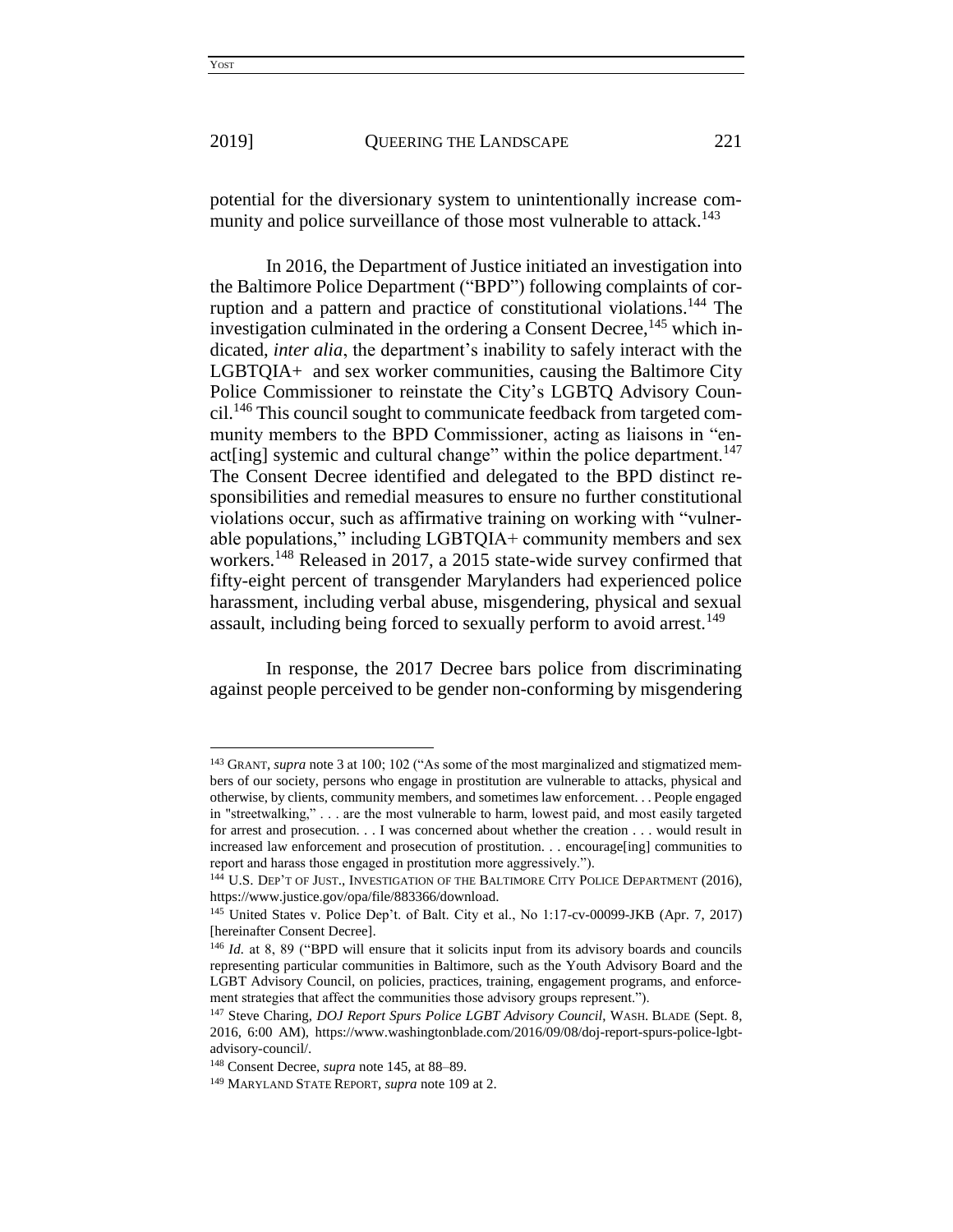them in their interactions or official police reports,<sup>150</sup> by requiring individuals display legal identification as corroborative proof of their gender identity,<sup>151</sup> and conducting "searches of LGBT individuals for the purpose of viewing or assigning gender based on the person's anatomy or genitalia."<sup>152</sup> Officers are additionally prohibited from "inquiring about intimate details of an individual's sexual practices," including what types of sexual acts in which individuals may be consensually engaging.<sup>153</sup> Despite the Decree's explicit inclusion of provisions forbidding officers from asking inherently violative questions about TGNC individuals' sexual habits or forcibly exposing their genitals, as of 2019 the BPD has not yet formally amended their policies to prohibit officers from continuing to engage in a pattern and practice of targeting gender non-conforming individuals for heightened scrutiny and policing.<sup>154</sup>

This past year, in response to the dramatic increase in police targeting of TGNC sex workers in Northern Baltimore, where a high number of "concerned citizens" have been calling the police on their Black and brown neighbors,<sup>155</sup> FreeState Justice, a nonprofit serving the local LGBTQIA+ community, secured a grant to organize "Community Healing and Police Accountability," a mediation series facilitated by Community Mediation Maryland.<sup>156</sup> The mediation series sought to resolve tensions between the individuals gentrifying traditionally Black, brown, working-class, and queer neighborhoods and to educate the BPD officers serving the affected communities to mitigate the ongoing violence directed towards Northern Baltimore's TGNC community, particularly local trans women of color.<sup>157</sup> Invited to the table were residents of Northern Baltimore, employees of BPD stationed in those

<sup>150</sup> *Id.* at 31.

<sup>151</sup> *Id.*

<sup>152</sup> *Id.* at 20.

<sup>153</sup> *Id.* at 32.

<sup>154</sup> U.S. DEP'T OF JUST., INVESTIGATION OF THE BALTIMORE CITY POLICE DEPARTMENT, *supra*  note 144, at 123 (discussing allegations of "mistreatment" of transgender individuals by BPD officers, reflecting "underlying unlawful gender bias"). *See also*, N'TL CTR. FOR TRANSGENDER EQUALITY, EXECUTIVE SUMMARY OF FAILING TO PROTECT AND SERVE: POLICE DEPARTMENT POLICIES TOWARDS TRANSGENDER PEOPLE (2019) (https://transequality.org/police) (citing the failure of the BPD to update their policies and procedures to incorporate provisions of the consent decree and the Department's continued failure to comply with Prison Rape Elimination Act ("PREA") lockup standards).

<sup>155</sup> Bill Redmond-Palmer, *Trans Sex Work on the Street*, BALT. OUTLOUD, http://baltimoreoutloud.com/wp/trans-sex-work-on-the-street/ (last visited May 6, 2019).

<sup>156</sup> Steve Charing, *Police Accountability Dialogue Initiated*, WASH. BLADE (July 12, 2017, 1:24 PM), https://www.washingtonblade.com/2017/07/12/police-accountability-dialogue/.

<sup>157</sup> Comments of Community Organizers, Trans Response Lunch, Md. Dep't of Health (Sept. 7, 2018)**.**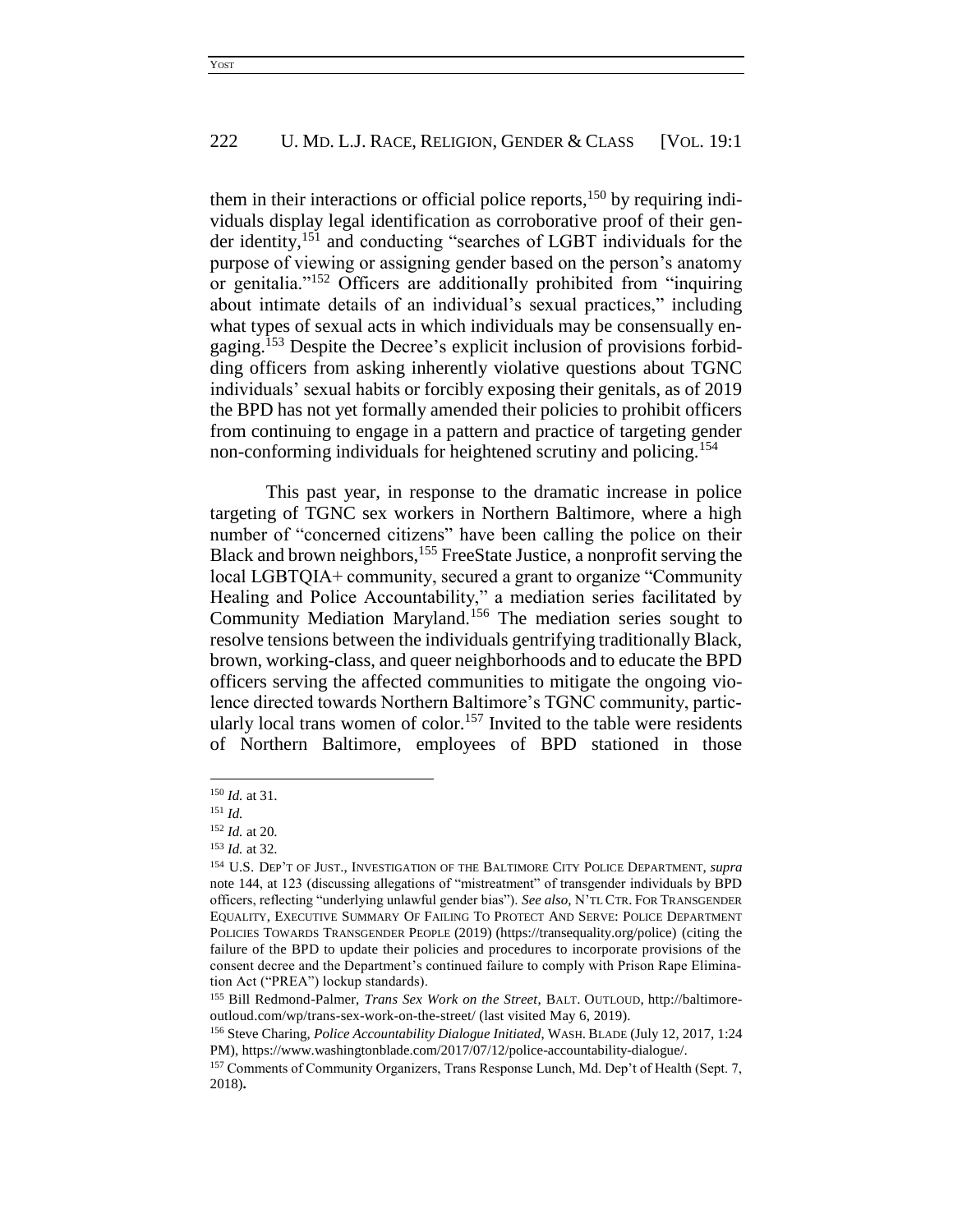neighborhoods, the community members being policed, and staffers from organizations supporting local LGBTQ+ and sex worker populations.<sup>158</sup> Though ultimately unsuccessful, one solution discussed during the mediation series was the possibility of decriminalizing indoor sex work at specific properties and arranging a peacefire between the BPD and TGNC sex workers, effectively decriminalizing indoor sex work at these designated locations.<sup>159</sup> Organizers workshopped the possibility of buying property as a community for safe use by Baltimore's trans sex workers as a protectionist measure to remove them from community and police scrutiny and discussed various models of organizational land ownership, such as community land trusts.<sup>160</sup>

In a recent open letter, the Baltimore chapter of the national grassroots organization, Sex Workers Organizing Project ("SWOP") addressed the mediations' failure to address the primary concern raised by the sex worker community: the safety of sex workers in relation to their interactions with police.<sup>161</sup> The letter criticized the series for leveraging funding to "attempt to pressure sex workers into proximity with law enforcement" and for ultimately failing to provide safe spaces in which sex workers can safely engage in constructive dialogue and self-advocate without being treated as a "problem."<sup>162</sup> The SWOP letter demanded accountability from both the involved community-oriented organizations and the BPD.<sup>163</sup> As a remedy, SWOP sought specific forms of reparatory actions including an end to unconstitutional policing as mandated by the Consent Decree and an end to the ongoing profiling, harassing, and entrapping of individuals suspected by community members and law enforcement to be engaged in consensual adult sex work.<sup>164</sup>

<sup>158</sup> *Id.*

<sup>159</sup> *Id.*

<sup>160</sup> *Id.*

<sup>&</sup>lt;sup>161</sup> An Open Letter from Sex Worker Outreach Project-Baltimore, SWOP-Baltimore (Oct. 23, 2018), http://swopbaltimore.weebly.com/blog/an-open-letter-from-sex-worker-outreach-project-baltimore.

<sup>162</sup> *Id.*

<sup>163</sup> *Id.* 

<sup>164</sup> *Id.*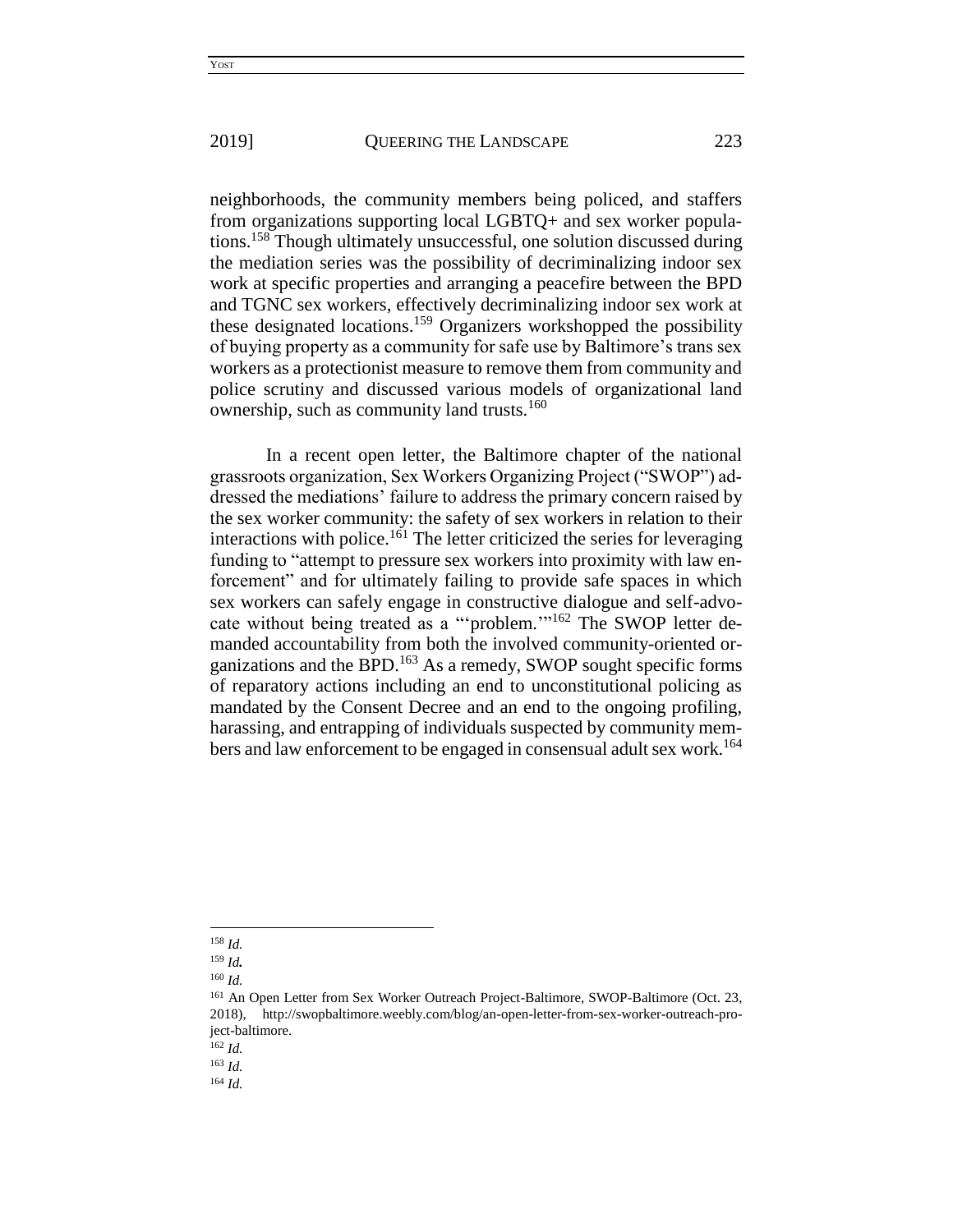## *B. SESTA/FOSTA's URL<sup>165</sup> Gentrification Disparately Harms LGBTQIA+ and TGNC Sex Workers*

Despite aggressive opposition from sex work advocacy groups,<sup>166</sup> FOSTA, a bill barring sex work and expressions of sexuality from digital platforms, was signed into law on April 11, 2018.<sup>167</sup> While bipartisan support for the bill touted the easily digestible narrative of trafficked women and minors, the legislation fails to account for those adults who affirmatively choose to engage in sex work,<sup>168</sup> diminishing the capacity of sex workers to consent to their labor by conflating all sex work<sup>169</sup> with trafficking.<sup>170</sup> By reducing consensual adult encounters to the realm of non-consensual violence, FOSTA suggests that, because commercial transactions of an intimate or sexual nature can sometimes be defined as 'crimes,' there must be an identifiable victim. $171$ Despite its purportedly protectionist nature, by denying access to safe, virtual workspaces, the law disparately harms those individuals

<sup>165</sup> URL, or "uniform (or universal) resource locator," the shorthand for the digital address used to locate and access virtual space, such as webpages or other platforms. *URL*, OXFORD DICTIONARIES, https://en.oxforddictionaries.com/definition/url (last visited May 7, 2019). When cited to distinguish "IRL" or "in real life" interactions, "URL" functions as a shorthand for virtual, or "unreal" life. *See supra* note 119.

<sup>166</sup> Danielle Citron & Quinta Jurecic, *FOSTA: The New Anti-Sex-Trafficking Legislation May Not End the Internet, But It's Not Good Law Either*, LAWFARE (Mar. 28, 2018, 2:41 PM), https://www.lawfareblog.com/fosta-new-anti-sex-trafficking-legislation-may-not-end-internet-its-not-good-law-either.

<sup>167</sup> Allow States and Victims to Fight Online Sex Trafficking Act of 2017, H.R. 1865, 115th Cong. (1st Sess. 2017); Pub. L. No. 115-164, 115th Cong. (2d Sess. 2018).

<sup>168</sup> *See* AMNESTY INT'L, AMNESTY INTERNATIONAL POLICY ON STATE OBLIGATIONS TO RESPECT, PROTECT AND FULFIL THE HUMAN RIGHTS OF SEX WORKERS 1 (May 26, 2016), https://www.amnesty.org/download/Documents/POL3040622016ENGLISH.PDF (using the term 'sex work' only to refer to "consensual exchanges between adults").

<sup>&</sup>lt;sup>169</sup> "Sex work" or "sex-adjacent-work" refers to an umbrella of acts occurring between consenting adults, including both currently criminalized commercial conduct and many currently legal, socially innocuous business relationships, such as massage therapy, modeling, webcamming, dancing, performing, or hostessing. *See* Melissa Gira Grant, *Let's Call Sex Work What It Is: Work*, THE NATION (Mar. 5, 2014), https://www.thenation.com/article/lets-call-sex-work-whatit-work/.

<sup>&</sup>lt;sup>170</sup> By negating the capacity of adults, largely women and LGBTQIA+ individuals, to affirmatively choose sex work, FOSTA forcibly silences those already subject to violence and criminalization when speaking up or seeking state support and resources. The underlying motivation behind SESTA/FOSTA is made transparent by reviewing its legislative history. *See* Allow States and Victims to Fight Online Sex Trafficking Act of 2017, H.R. 1865, 115th Cong. (1st Sess. 2017); Pub. L. No. 115-164, 115th Cong. (2d Sess. 2018).

<sup>171</sup> *See Sex Work and Sex Trafficking*, SWOP BEHIND BARS, https://www.swopbehindbars.org/amnesty-international-policy-to-decriminalize-sex-work/the-difference-between-sexwork-and-sex-trafficking/ (last visited May 7, 2019). This is not unlike the national attitude towards sodomy prior to *Lawrence*. *See supra* Part II.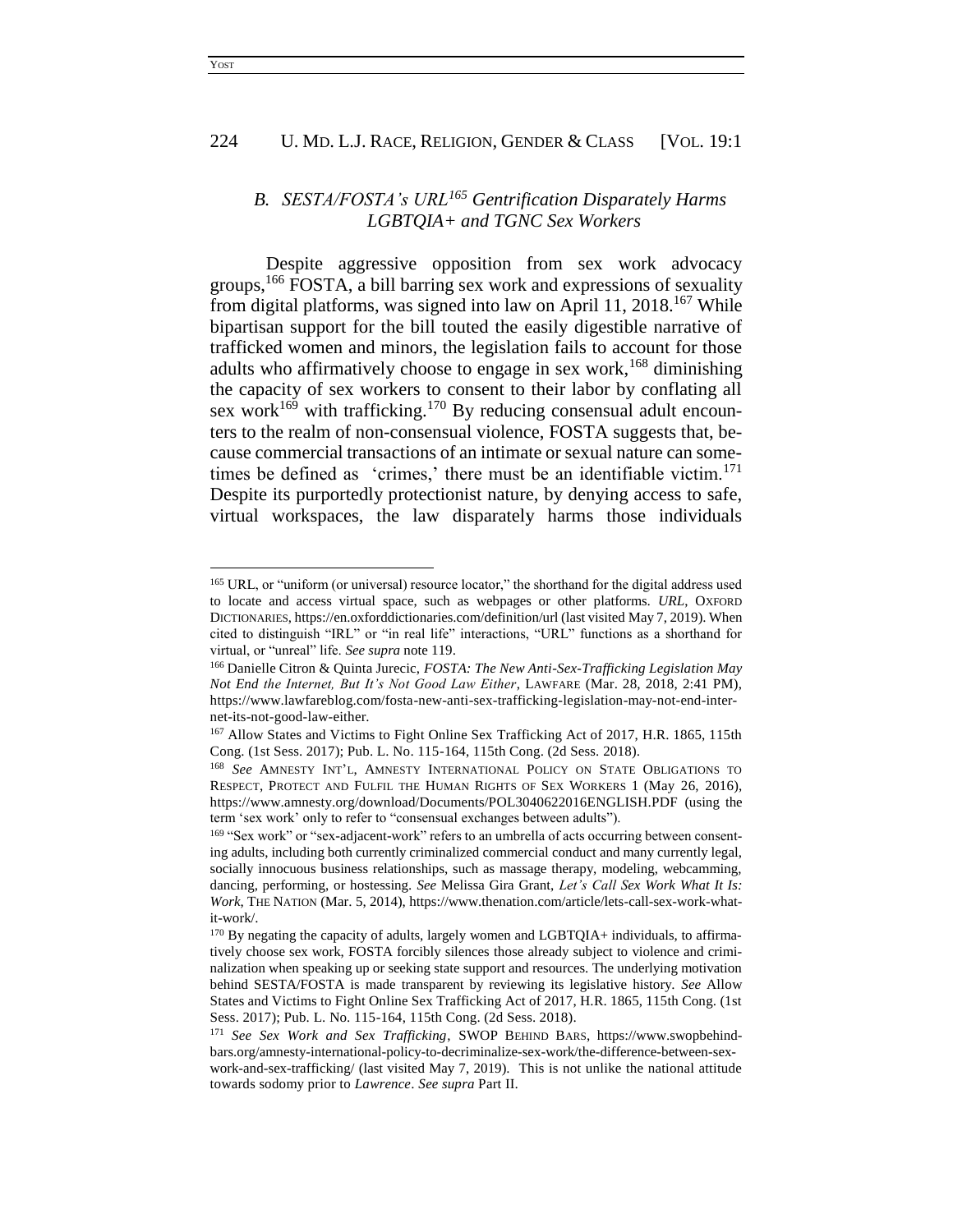l

affirmatively choosing to engage in sex work, particularly TGNC sex workers of color.<sup>172</sup>

The disparate harm of this "hollow polic $[v]$ "<sup>173</sup> is not theoretical.<sup>174</sup> The post-FOSTA closure of the popular advertising platform, Backpage, and the subsequent removal of Craigslist's "personals" platform has virtually displaced many adults engaging consensually in an umbrella of sex work, including both legal and criminalized commercial acts.<sup>175</sup> With the closure of websites where individuals could safely screen clients, post advertisements promoting and disclosing transgender status, and remotely negotiate, many sex workers are being forced to solicit in person, often through street work, where they are subject to heightened violence, both at the hands of the State<sup>176</sup> and individuals within their communities.<sup>177</sup> This erasure has the heaviest impact on those most susceptible to violence.<sup>178</sup> Because

<sup>172</sup> Ty Mitchell, *If Lawmakers Want to Protect Sex Workers, They Must Listen To Us*, HUFFINGTON POST (Mar. 8, 2018, 7:51 PM), https://www.huffpost.com/entry/sex-workersbill-fosta-sesta\_n\_5aa1924fe4b04c33cb6cecb2 (arguing that prostitution laws are implemented in the name of "'broken window policing, which disproportionately targets trans people and people of color"); *see also* Citron & Jurecic, *supra* note 166.

<sup>173</sup> Kimberly Mehlman-Orozco, *Sex Trafficking Bill Likely To Do More Harm than Good*, BALT. SUN (Mar. 22, 2018, 9:05 AM), https://www.baltimoresun.com/news/opinion/oped/bs-ed-op-0323-fosta-trafficking-20180322-story.html (attacking the alleged motivation underscoring FOSTA and suggesting that cooperative information exchange between private companies and law enforcement would be a more valuable measure in ending trafficking).

<sup>174</sup> MARK LEE, HUMAN RIGHTS CAMPAIGN FOUND., A NATIONAL EPIDEMIC: FATAL ANTI-TRANSGENDER VIOLENCE IN AMERICA IN 2018 4 (2018), https://assets2.hrc.org/files/assets/resources/AntiTransViolence-2018Report-Fi-

nal.pdf?\_ga=2.227704287.393372106.1557235750-1015845812.1557235750 ("At least 22 transgender people have been killed in the United States since the beginning of 2018."); WATERS ET AL., *supra* note 109, at 9–10 (stating that of the fifty-two anti-LBGTQ homicides reported in 2017, seventy-one percent were of people of color and fifty-six percent of victims identified as transgender women, transfeminine, two spirit, femmandrogyne, transgender men, or nonbinary).

<sup>175</sup> April Glaser, *After Backpage,* SLATE (Apr. 27, 2018, 4:10 PM), https://slate.com/technology/2018/04/after-backpage-and-sesta-sex-workers-worry-theyll-have-to-return-to-the-

streets.html ("Unlike sex trafficking, consensual adult sex work that isn't prostitution is not necessarily illegal.").

<sup>176</sup> Discussed, *supra* Part IV-A.

<sup>177</sup> Alison Bass, *Craigslist's Erotic Services Site Appears to Have Reduced Female Homicide Rates By 17 Percent*, HUFFINGTON POST (Oct. 12, 2017, 11:28 AM), https://www.huffingtonpost.com/entry/craigslists-erotic-services-site-appears-to-have-re-

duced\_us\_59df8778e4b0cee7b9549e66 (reporting that street workers experience a homicide rate "over 13 times that of the general population" and noting that it would require "an additional outlay of 200,832 police officers, costing the U.S. an added \$20 billion per year" to reduce the female homicide rate by the "same percentage that craigslist's free service apparently did").

<sup>&</sup>lt;sup>178</sup> "Disabled (and other multiply marginalized) sex workers are likely to feel the effects of increased violence more acutely. . . . Non-criminalized jobs are often inaccessible to disabled people." Katie Tastrom, *Sex Work is a Disability Issue. So Why Doesn't the Disability*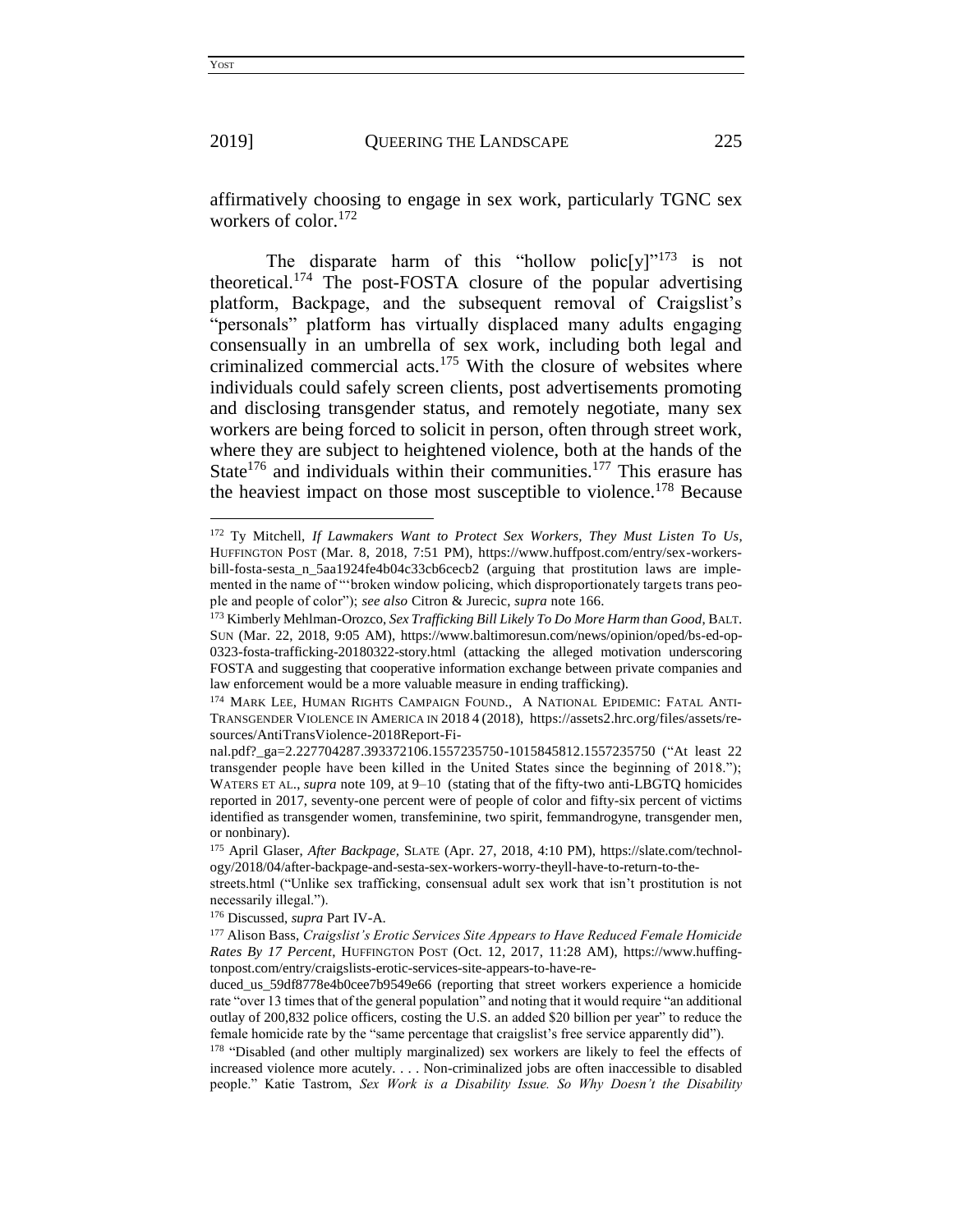trans people of color are four times as likely to engage in sex work as a means of financially supporting themselves, when compared with the white transgender population<sup>179</sup> and are subject to heightened police scrutiny in virtually every arena,<sup>180</sup> this policy shift disparately targets service providers who are already subject to heightened surveillance, scrutiny, and criminalization,<sup>181</sup> furthering the pre-existing divide between sex workers who hold multiple marginalized identities and those less likely to be negatively impacted by FOSTA.<sup>182</sup>

The URL displacement of sex work has already begun to trickle down to impact the LGBTQIA+ community's daily use of digital platforms for simply sharing images and language depicting their sexualities, bodies, and identities, for daring to publicly occupy virtual space. 183 Facebook and Instagram, among other social media sites and dating apps, have drawn attention for their targeted deletion of queer bodies

 $\overline{\phantom{a}}$ 

*Community Recognize That?,* ROOTED IN RIGHTS (Jan. 4, 2019) https://rootedinrights.org/sexwork-is-a-disability-issue-so-why-doesnt-the-disability-community-recognize-that/.

<sup>&</sup>lt;sup>179</sup> WATERS ET AL., *supra*, note 109 at 14 (noting the high rates of poverty, homelessness, unemployment, and incarceration experienced by the population when identifying that 24.4% of transgender people of color turned to sex work as a means of financially supporting themselves, while only 6.3% of white transgender participants reported engaging in sex work).

<sup>&</sup>lt;sup>180</sup> "Black and black multiracial respondents had the highest rates of both arrest due to their transgender status (65.3%) and being sent to jail/prison for any reason (69.6%)." *Id.* at 18. Overall, 79.1% of transgender sex workers surveyed between 2008-2009 reported "high levels" of police interaction," of which 64.1% reported mistreatment at the "hands of the police." FITZGERALD ET AL., *supra* note 2, at 7.

<sup>181</sup> Angelina Chapin, *Craigslist's Sex Work Ads Saved 2,150 Women's Lives. A Bill Could Make Such Posts Illegal.*, HUFFINGTON POST (Mar. 20, 2018, 6:50 PM), https://www.huffingtonpost.com/entry/online-ads-keep-sex-workers-safer-this-bill-could-make-those-ads-ille-

gal\_us\_5ab16105e4b0decad044d0c0. According to a study conducted by economist Scott Cunningham and colleagues at Baylor University, after Craigslist created an "erotic services" section, "the rate of female homicides [excluding homicides related to domestic violence] in U.S. cities fell by 17.4%" and there is "modest evidence" that introduction of the erotic services section led to a "reduction in forcible female rapes over time." Scott Cunningham et al., Craigslist's Effect on Violence Against Women 5 (Nov. 2017) (unpublished paper).

<sup>182</sup> Laura LeMoon, *Why It's Not Okay to Kill Sex Workers: One Year of FOSTA/SESTA,* MEDIUM (Apr. 11, 2019) https://medium.com/@lauralemoon/why-its-not-okay-to-kill-sexworkers-one-year-of-fosta-sesta-257ed73011c1 (asserting that "... what these laws have done is to bifurcate the sex industry so that there is now only high income, career escorts (usually white) who are little effected by these laws and everyone else, who whether or not they advertise online or on the street, face the worst of the worst of clientele who are taking advantage of this horrible time for us.").

<sup>183</sup> Alexander Cheves, *The Dangerous Trend of LGBTQ Censorship on the Internet*, OUT (Dec. 6, 2018, 12:16 PM), https://www.out.com/out-exclusives/2018/12/06/dangerous-trendlgbtq-censorship-internet (citing the shutdown of Instagram accounts and Facebook's algorithm blocking LGBTQ+ advertisements and disparately targeting queer content for removal as fostering the sense of "otherness" experienced by queer users of online, identity-based platforms).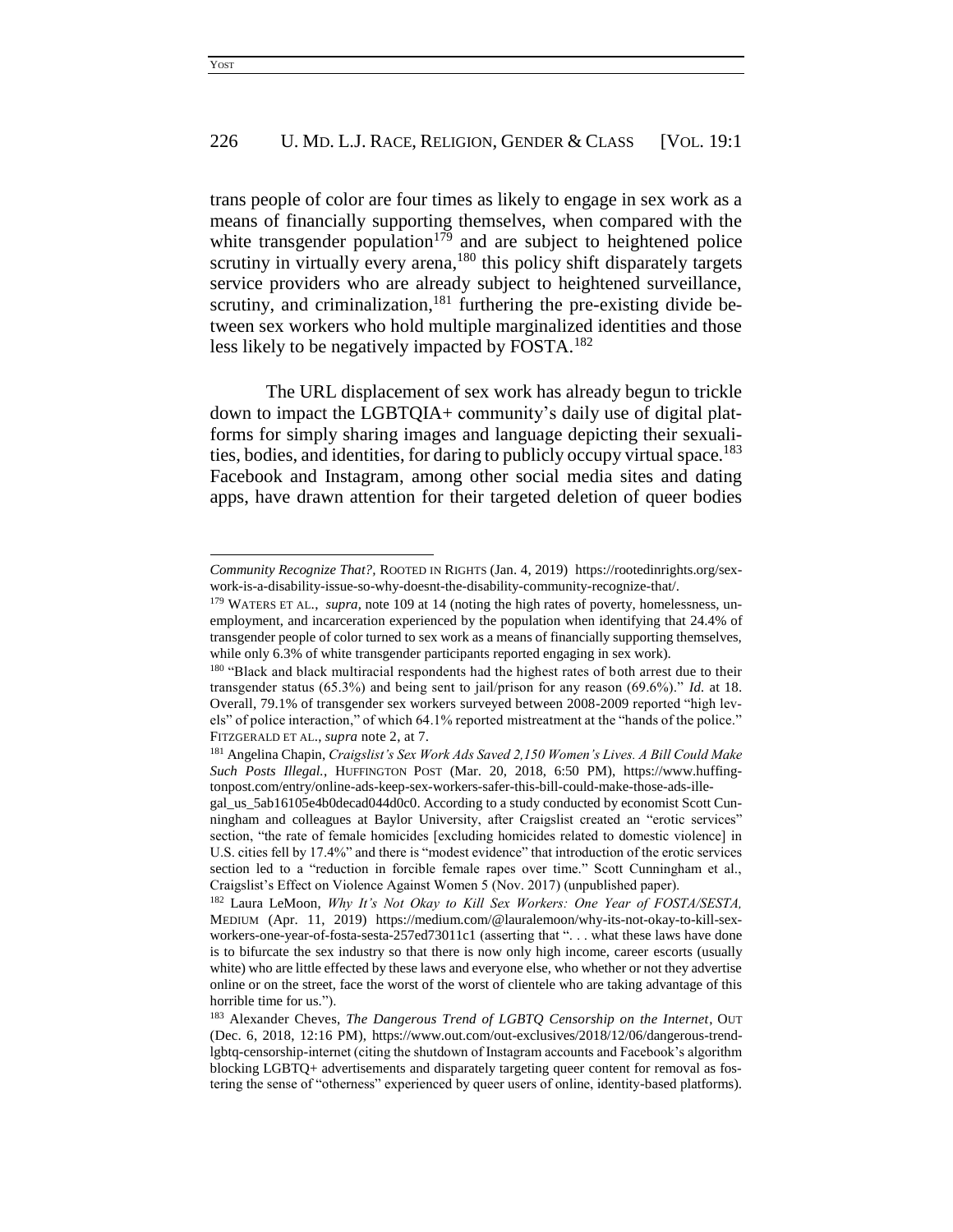and terminology,<sup>184</sup> conflating the mere expression of sexual and gender diversity with solicitation, harassment, or other "violations" of the platform' terms of service.<sup>185</sup>

This practice, effectively criminalizing public displays of queerness by conflating non-conformity with illicit subversion, is yet another form of impermissible policing of gender identity and sexuality. The legislative and algorithmic exclusion of consensual sexual commerce, expressions of sexuality, and images of gender divergent bodies from virtual spaces mirrors the physical gentrification and white-washing of urban spaces. This pattern of othering and isolation is not unlike the wave of community policing of gender non-conformity currently plaguing Baltimore, displacing and subjecting TGNC and sexually diverse populations to increased virtual and physical violence.

#### V. ANALYSIS AND RECOMMENDATIONS: REPEALS AND REMEDIES

## *A. Maryland's Sodomy and "Unnatural" Sexual Practices Statutes Unconstitutionally Criminalize Consensual Conduct*

Given the facial unconstitutionality and inefficiency of the sodomy and unnatural sexual practices statutes, the Maryland legislature should mirror other states' actions and repeal these provisions. As acknowledged by the Maryland Court of Appeals over 40 years ago, there is no reasonable justification for the retention of the sodomy statute, given the exhaustive definition of sexual acts otherwise criminalized within previous and subsequent provisions of Maryland's Code.<sup>186</sup> Nor does the State need to retain arbitrary legal distinctions between intercourse and penetration.<sup>187</sup> Post-*Lawrence*, the retention of both the sodomy and unnatural sexual practices statutes and their

 $\overline{\phantom{a}}$ 

<sup>&</sup>lt;sup>184</sup> "Many LGBTQ people's posts have been blocked recently for using words like "dyke," "fag," or "tranny" to describe ourselves and our communities." Dottie Lux & Lil Miss Hot Mess, *FaceBook's Hate Speech Policies Censor Marginalized Users,* WIRED (Aug. 4, 2017, 7:00 am) https://www.wired.com/story/facebooks-hate-speech-policies-censor-marginalized-users/

<sup>185</sup> Megan Farokmanesh, *YouTube is Still Restricting and Demonetizing LGBT Videos — and Adding Anti-LGBT Ads to Some,* THE VERGE (June 4, 2018 2:46 pm) https://www.theverge.com/2018/6/4/17424472/youtube-lgbt-demonetization-ads-algorithm (noting the inclusion of the word "trans" triggers demonetization of Youtube videos); Jesselyn Cook, *Instagram's Shadow Ban On Vaguely 'Inappropriate' Content is Plainly Sexist,* HUFFINGTON POST (Apr. 29, 2019 7:04 pm) https://www.huffpost.com/entry/instagram-shadow-ban-sexist\_n\_5cc72935e4b0537911491a4f ("Anybody who is taking ownership of their sexuality and being comfortable with their body even in a nonsexual way is being silenced for it.").

<sup>186</sup> Discussed *supra*, note 92.

<sup>187</sup> *See supra* Part III-B.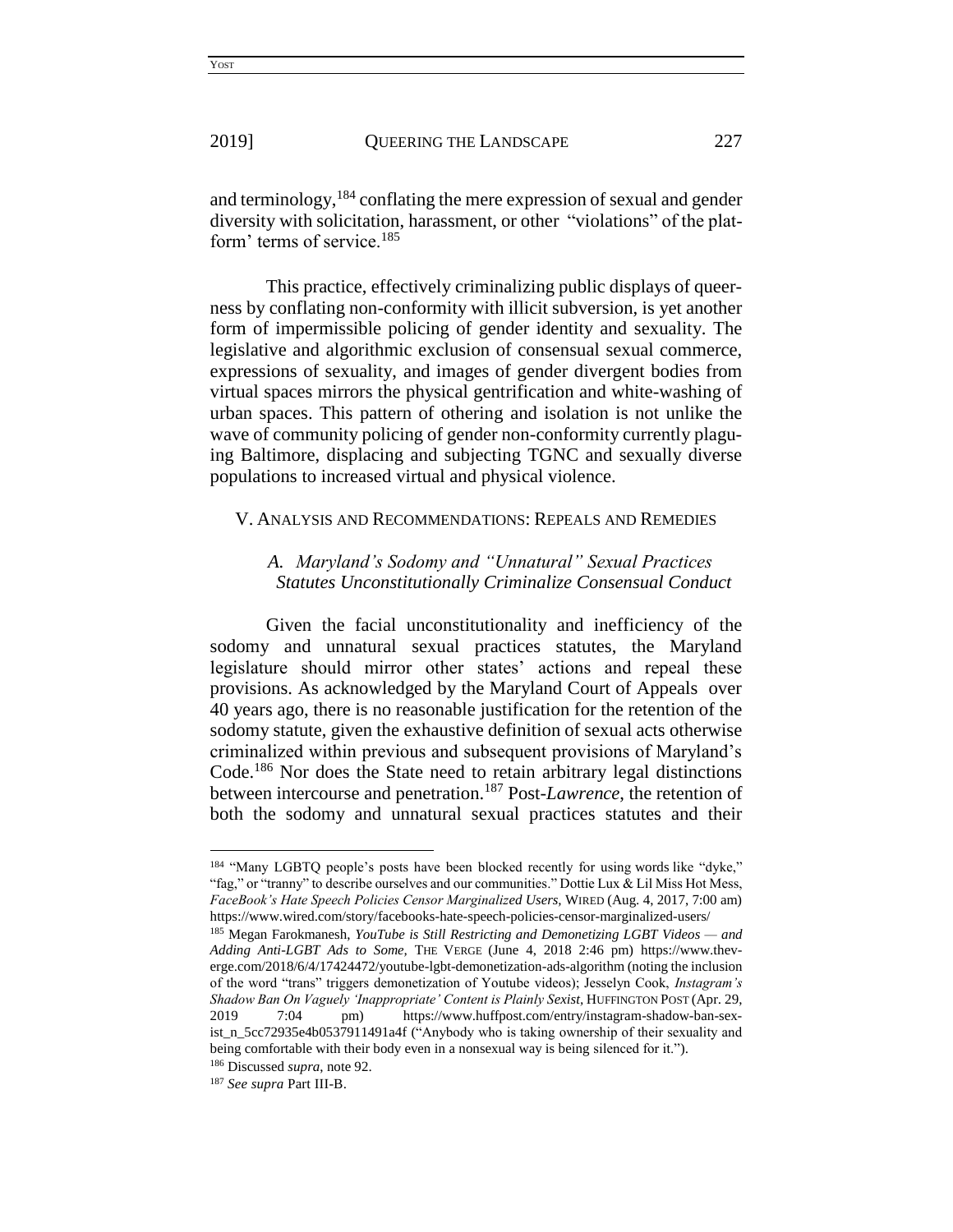enforcement is economically inefficient, resulting in less than a two percent mean conviction rate in Maryland's Circuit Courts in the last fiscal year.<sup>188</sup> As applied, these provisions are arguably unconstitutional in virtually every instance not already punishable on a state or federal  $level.<sup>189</sup>$ 

Further, the retention of the sodomy and unnatural sexual practices statutes belies the State's true feelings towards the LGBTQIA+ community. Despite the facially performative creation of new positions within Baltimore City government for LGBTQIA+ community members,  $190$  the State's continued use of the "trans panic" defense  $191$  belies the belief that an individual's gender diversity is a sufficient legal justification for unprovoked violence against them.<sup>192</sup> Where any identity or practice commonly affiliated with an affinity group can be legally deemed "unnatural," the State can be construed as encouraging its policing, effectively targeting visibly gender-non-conforming individuals within the community.

#### *B. Other Jurisdictions' Models of Decriminalized Consent*

Given the inefficiency of laws seeking to criminalize consensual, sexual conduct, Amnesty International has called for the international decriminalization of "all aspects of adult consensual sex work" since 2015.<sup>193</sup> Their 2015 report proposes State regulation can decrease harms experienced by those engaging in sex work and also create economic benefits in freeing up policing resources upon decriminalizing

<sup>188</sup> Reflecting a 1.9% conviction rate in circuit courts under the unnatural sexual practices statute. AMY A. DEVADAS, H.B. 1134 FISCAL AND POLICY NOTE, *supra* note 86, at 2. The conviction rate in circuit courts for sodomy charges in 2017 was 2.1%. AMY A. DEVADAS, S.B. 800 FISCAL AND POLICY NOTE, *supra* note 85, at 4.

<sup>189</sup> *See supra* Part III-B.

<sup>190</sup> *See Mayor Pugh Establishes Baltimore LGBTQ Commission*, CBS BALT. (Jan. 25, 2018, 10:40 AM), https://www.baltimorepolice.org/safeplace/lgbtq-liaison-officer.

 $191$  A "defense" in which the gender identity of the victim – most often transgender women – is used to justify their slaughtering. *See* Cynthia Lee & Peter Kwan, *The Trans Panic Defense: Masculinity, Heteronormativity, and the Murder of Transgender Women*, 66 HASTINGS L.J. 77, 128 (2014) (discussing how the "trans panic defense" employed as a trial strategy might be better coined a "trans rage defense").

<sup>192</sup> *See supra*, note 6. Steve Charing, *Suspect Acquitted in Murder of Baltimore Transgender Woman*, WASH. BLADE (Jan. 13, 2017, 11:09 AM), https://www.washingtonblade.com/2017/01/13/suspect-acquitted-murder-baltimore-trans-woman/ (citing to the interview of Ava Pipitone, the Executive Director of The Baltimore Transgender Alliance, stating "[t]he defense's argument was layered over cultural biases against the trans community").

<sup>&</sup>lt;sup>193</sup> AMNESTY INTERNATIONAL POLICY ON STATE OBLIGATIONS TO RESPECT, PROTECT AND FULFIL THE HUMAN RIGHTS OF SEX WORKERS, *supra* note 168, at 2.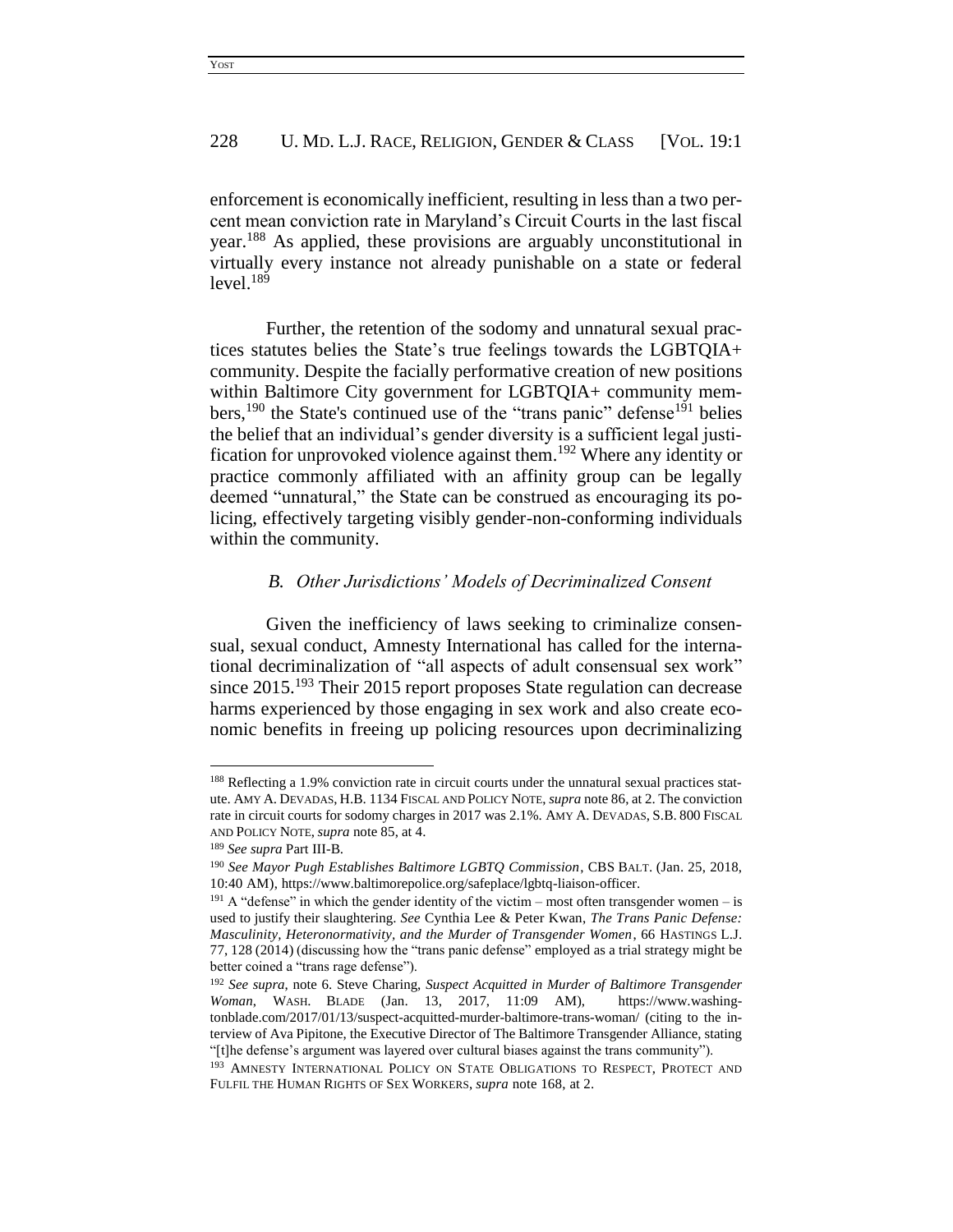consensual sexual commerce.<sup>194</sup> Their data further confirms that, when criminalized, sex workers are less likely to report crimes or avail themselves of state support, enabling violence against sex workers to remain underreported and unpunished.<sup>195</sup> Despite the documented propensity for police avoidance which accompanies criminalization, a 2015 study of twenty-five Dutch cities from the IZA Institute of Labor Economics reported a thirty to forty percent decrease in reported sexual violence, as well as an overall decrease in drug offenses within the first two years after the institution of *tippelzones*, or decriminalized zones for sex work to safely and legally occur.<sup>196</sup>

In 1980, through a series of happy accidents, the Rhode Island General Assembly amended the state's prostitution statute to exclusively prohibit "street solicitation," removing language defining and banning "prostitution."<sup>197</sup> When the Rhode Island Supreme Court recognized that indoor sex work had been effectively decriminalized via a legislative loophole and publicly dismissed prostitution charges brought against indoor workers in 2003, the public was given notice of the thentwenty-three year old exemption.<sup>198</sup> The legislative decriminalization of indoor sex work remained open to loose interpretation until Rhode Island Governor Donald Carcieri redefined the crime in 2009, recriminalizing indoor sex work.<sup>199</sup>

During the period of decriminalization from 2003-2009, Rhode Island's public health and safety dramatically increased.<sup>200</sup> The National Bureau of Economic Research reported a marked decrease in reports of

<sup>194</sup> *Id.* at 2, 14–15.

<sup>&</sup>lt;sup>195</sup> *Id.* at 10–11 (acknowledging the intersecting harms sex workers face, including discrimination in housing, employment, and education, denial of access to medical and social services, penalization, state violence, police abuse, arbitrary surveillance, and extortion, among other harms).

<sup>196</sup> PAUL BISSCHOP ET AL., INST. STUDY LAB., STREET PROSTITUTION ZONES AND CRIME 2 (May 2015), http://ftp.iza.org/dp9038.pdf.

<sup>197</sup> Scott Cunningham & Manish Shah, *Decriminalizing Indoor Prostitution: Implications for Sexual Violence and Public Health* 9 (Nat'l Bureau Economic Res. Working Paper No. 20281, 2014).

<sup>198</sup> State v. DeMagistris, 714 A.2d 567, 573–74 (R.I. 1988) (finding the state's definition of prostitution only applied to public or outdoor spaces).

<sup>&</sup>lt;sup>199</sup> Associated Press, *Rhode Island: New Prostitution Law*, N.Y. TIMES (Nov. 3, 2009), https://www.nytimes.com/2009/11/04/us/04brfs-NEWPROSTITUT\_BRF.html.

<sup>200</sup> Cunningham & Shah, *supra* note 197, at 30.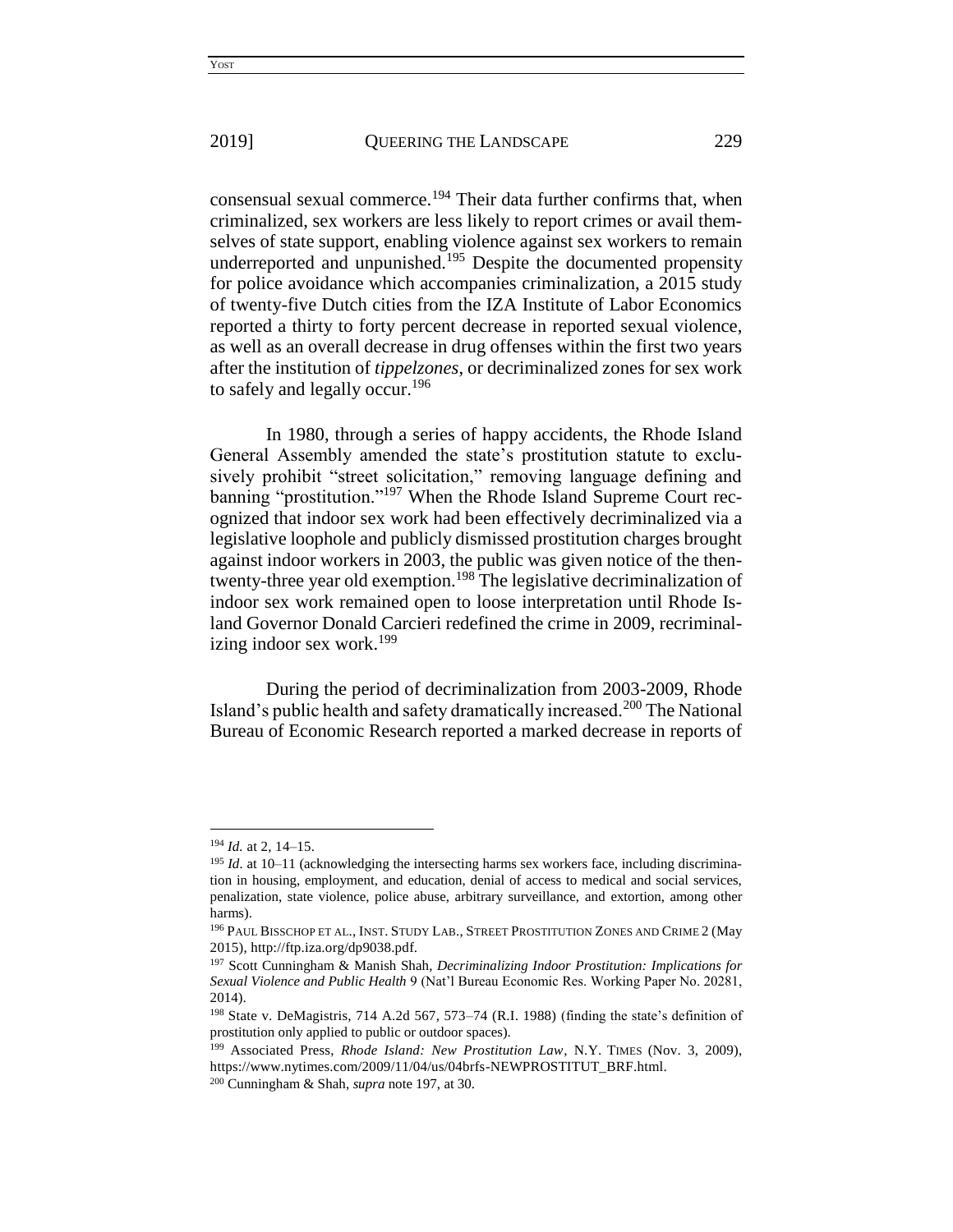sexual violence<sup>201</sup> and STI transmission<sup>202</sup> in Rhode Island during this time. The report indicated that in the mid-aughts, eighty-five percent of sex work in the United States was conducted indoors.<sup>203</sup> Logically, then, post-FOSTA, when a higher percentage of sex and sex-adjacent work has been virtually displaced, leading more workers to take to the streets, decriminalizing indoor sex work would likely invite an even higher immediate decrease in rates of nonconsensual sexual violence and STI transmission, along with a marked decrease in homicide rates. 204

In the United Kingdom, a unique pilot program called "Housing First," provides long-term stable housing to sex working women, as a basis for addressing the intersecting stigmas and barriers to support that sex workers face. $205$  While the UK has not yet fully decriminalized sex work and recently enacted its own version of SESTA/FOSTA,<sup>206</sup> this model approach centers harm reduction and access to healthcare, mental healthcare, and drug dependency treatment in supporting women who engage in sex work.<sup>207</sup> The program, which is inclusive of both cisgender and transgender women, recognizes that homelessness is often a triggering event leading to survival sex work.<sup>208</sup> Housing First claims to empower its tenants to make informed choices – not by encouraging them to give up sex work, but rather to choose to engage in safer sex work practices – such as "home-based" or indoor sex work at their tenancies, as a lower-risk option.<sup>209</sup> As another part of their harm reduction

<sup>&</sup>lt;sup>201</sup> Id. (noting that "decriminalization "reduce[d] sexual violence by 824 fewer reported rapes or 31%").

<sup>&</sup>lt;sup>202</sup> Id. at 24, 30 (noting "improved public health outcomes by decreasing female and male gonorrhea incidence by approximately 2000 cases" and a thirty-nine percent decrease in female gonorrhea).

<sup>203</sup> *Id.* at 2.

<sup>204</sup> *See* Bass, *supra* note 177; Cunningham et al., *supra* note 181 (discussing the 17.4% reduction in the female homicide rate, following the advent of digital sex working spaces).

<sup>205</sup> Emma Bimpson, *An Evaluation of Basis Yorkshire's Housing First Pilot*, LEEDS SOCIAL WORK FOUNDATION (Mar. 2018) (https://basisyorkshire.org.uk/wp-content/uploads/2018/03/Basis-Housing-First-Final-Report-March-2018.pdf) (namely, homelessness, drug dependency, and intimate partner violence).

 $^{206}$  As of July 15, 2019, internet users will be required to provide personal information via official State ID to confirm their age prior to viewing pornography, or other forms of "adult" sexual content on digital platforms. John Herman, *How the U.K. Won't Keep Porn Away From Teens,* N.Y. TIMES (May 3, 2019) https://www.nytimes.com/2019/05/03/style/britain-age-pornlaw.html.

<sup>207</sup> Bimpson, *supra* note 205.

<sup>208</sup> *Id.* at 4–5; 9–10.

<sup>&</sup>lt;sup>209</sup> *Id.* at 9; 26 (stating that they "do not expect their beneficiaries to desist from sex work as a legal activity. Instead, they support women to make safer choices about their work and reduce any harm associated with activities linked to street sex working . . . encouraging women to work legally, or 'off street' rather than visible street-based work.").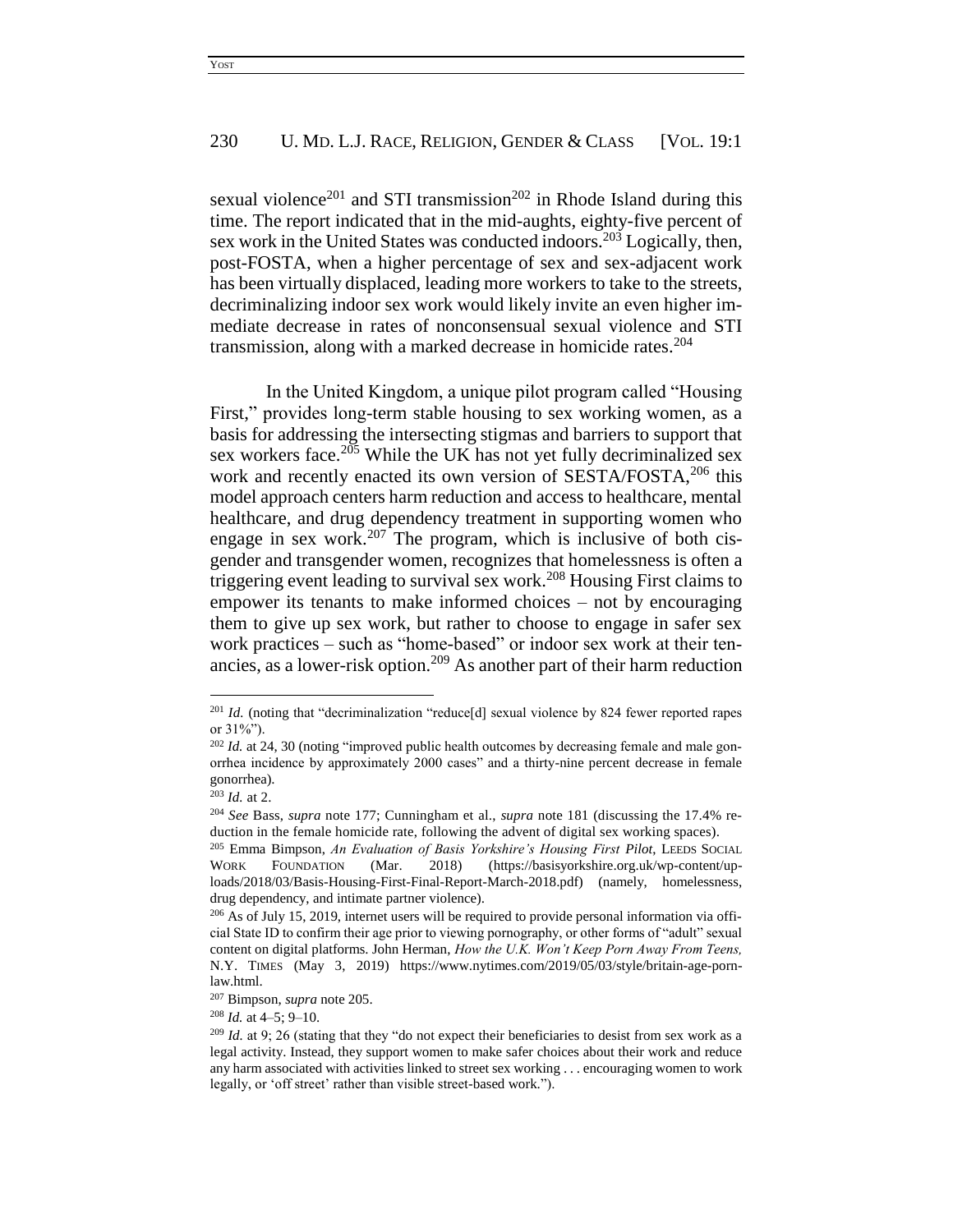model, the program provides its tenants free access to services, such as physical and mental healthcare and drug dependency treatment – however, engagement with support services is not required for tenants to maintain status in the program.<sup>210</sup>

In New Zealand, sex work has been fully decriminalized since the passage of the Prostitution Reform Act of 2003.<sup>211</sup> Under the New Zealand model, sexual commerce is regulated as a public health and human rights issue— there is no mandated provider registry, or required STI testing – instead, the country provides free sexual health services to providers and clients at designated clinics, holding all participants, providers and clients alike, equally accountable to engage in safer sex practices. <sup>212</sup> Because sex work is fully decriminalized, both indoor and outdoor work are legal, low-risk sources of revenue. 213

## *C. Reparatory Actions: Decriminalizing Survival, Redistributing Resources, and Instituting Tipplezones in Baltimore*

In light of the national crisis of hate directed towards gender non-conformity and the recent attempts to collapse the legal definition of gender to a biological sexual binary,  $2^{14}$  Maryland should take immediate steps towards protecting its trans and gender expansive community from unnecessary violence. First, the Maryland legislature must repeal the sodomy and unnatural sexual practices statutes and repeal and re-enact with amendments all other provisions of the criminal code which refer to "sodomy."<sup>215</sup> Given the low conviction rates associated with charging individuals for violating sections 3-322 and 3- 323, the legislature need not create new sex crimes. Additionally, Maryland should look towards the District of Columbia's model, removing the trappings of gender essentialism from the rape and sexual abuse statutes, consolidating the definition of such crimes, and

<sup>210</sup> *Id*. at 24–25 (discussing flaws with the "sometimes punitive system that is embedded within tenancy management.").

<sup>211</sup> Frazer Crichton, *Perspectives on public health and sex work in New Zealand*, MEDIUM (Jul. 4, 2017) https://medium.com/@fraser.crichton/faces-behind-the-voices-health-b022a0e4c8ff; Prostitution Reform Act 2003.

<sup>212</sup> *Id.* 

<sup>213</sup> *The New Zealand Model,* NEW ZEALAND PROSTITUTES' COLLECTIVE, https://www.nzpc.org.nz/The-New-Zealand-Model (last visited May 25, 2019).

<sup>214</sup> Green et al., *supra* note 108; Jan, *supra* note 108; WATERS, ET AL., *supra* note 109. *See also* MARYLAND STATE REPORT, *supra* note 109.

<sup>215</sup> *See supra* note 89 and accompanying text; *see, e.g.* H.B. 1134, 2018 Leg., 438th Sess. (Md. 2018); S.B. 800, 2018 Leg., 438th Sess. (Md. 2018).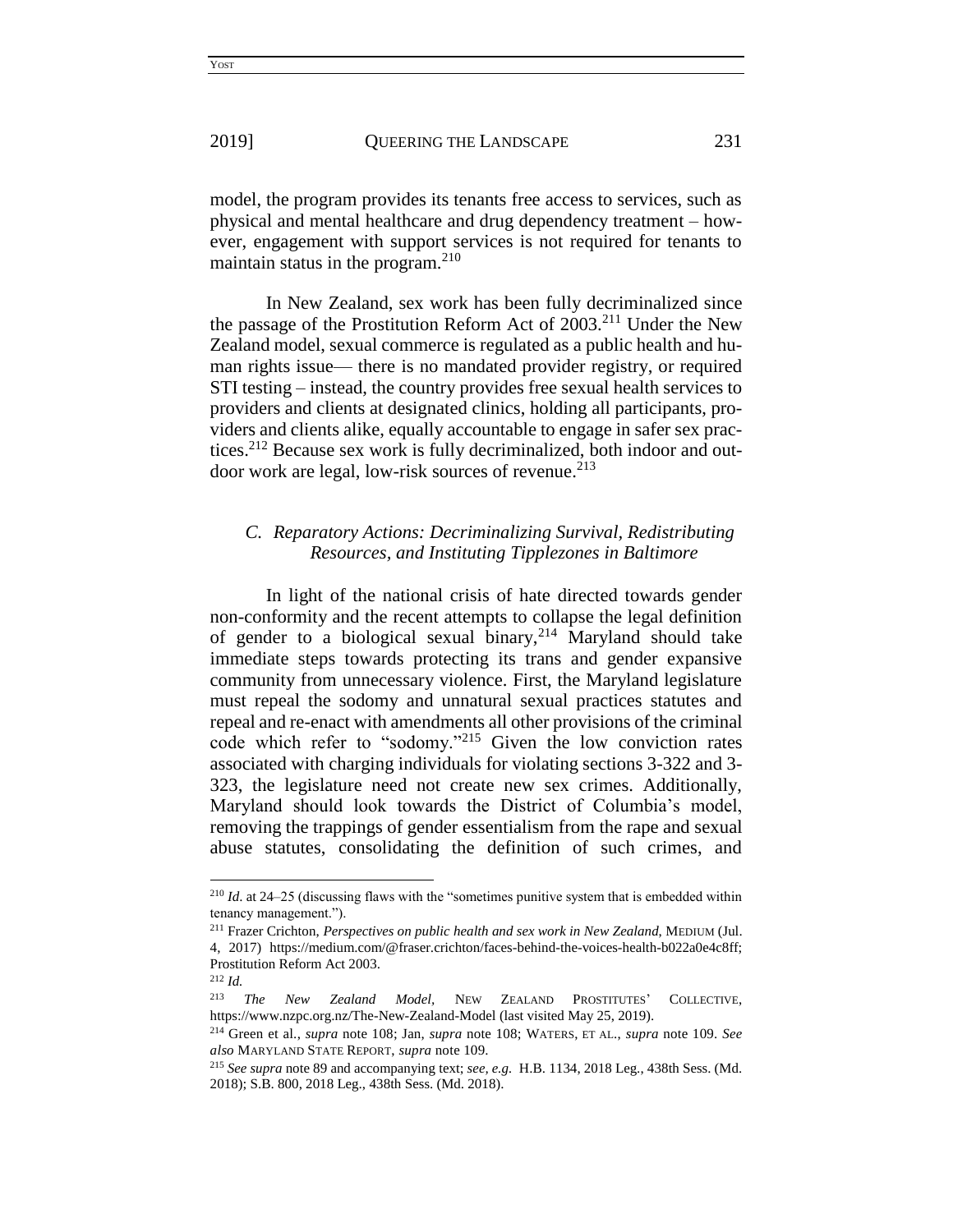eradicating gendered assumptions about perpetrators and victims.<sup>216</sup> Given the ongoing failure of the BPD to comply with the Consent Decree and respect the constitutional rights of vulnerable communities, the State should also consider adopting a hybrid model of decriminalization, incorporating elements of different jurisdictions' approaches as a means of mitigating harm to the gender variant population and conserving City resources.

To address the ongoing conflict with those most highly policed, efforts should be dedicated to mitigating hostility and violence directed towards TGNC people of color and other gender divergent individuals working and living in the rapidly gentrifying neighborhoods surrounding the Station North area. Though proponents of SPDP believe that full decriminalization of sex work in Maryland is "unfeasible," they also recognize that the program would be defunct if systems were in place that met citizens' basic survival needs. <sup>217</sup> While international human rights organizations call for a full decriminalization of sex work, by decriminalizing indoor sex work entirely or enacting *de facto* decriminalized zones for indoor work, Baltimore City would reduce the frequency of potentially invasive police interactions with TGNC individuals and sex workers, taking steps towards compliance with the Consent Decree's requirements. 218

By creating legal venues removed from police surveillance, decriminalizing indoor sex work would undoubtedly mitigate some of the harms experienced by trans community members and sex workers. However, decriminalizing indoor work alone would not necessarily benefit those most marginalized as the LGBTQ+ community, particularly trans persons of color, experience overwhelmingly high rates of homelessness.<sup>219</sup> New proposed rules, which could allow federallyfunded shelters to deny transgender individuals access to sex-segregated facilities, would only further this divide.<sup>220</sup> Baltimore street workers report "a dire an ongoing need for material assistance," prioritizing access to physical and mental health care, substance use treatment, support

 $\overline{\phantom{a}}$ 

<sup>216</sup> *See supra* note 98 and accompanying text.

<sup>217</sup> Shdaimah, *supra* note 129 at 104, 108.

<sup>218</sup> *See supra* Part IV-A.

<sup>219</sup> FITZGERALD ET AL., *supra* note 2, at 14; MARYLAND STATE REPORT, *supra* note 109 at 1– 2. Discussed, *supra* Part IV.

<sup>220</sup> Jan, *supra* note 108 (discussing the possible implications of the proposed rule, which would partially reverse the 2012 Equal Access Rule, allowing the denial of transgender individuals at sex-segregated shelters).